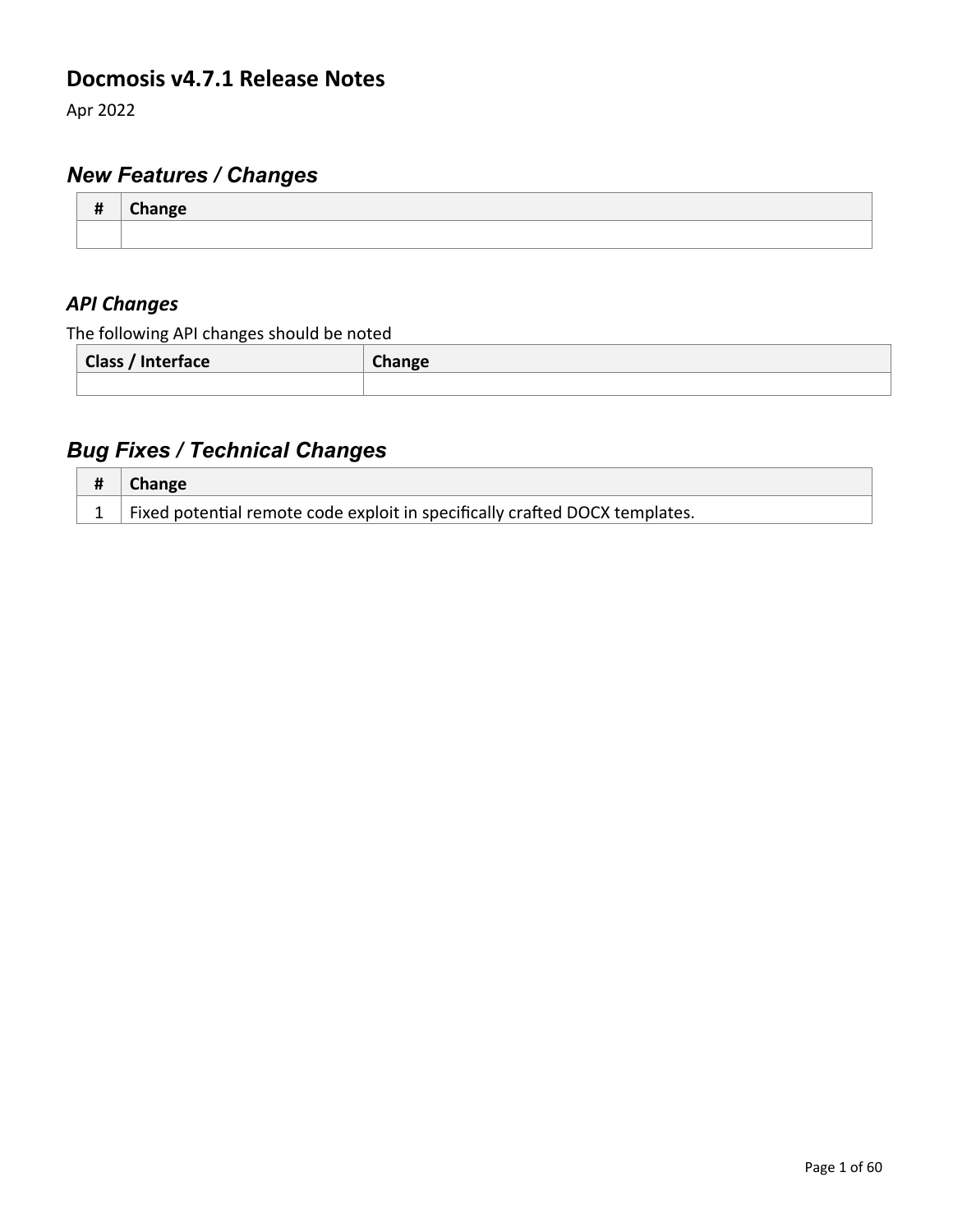### **Docmosis v4.7.0 Release Notes**

Mar 2022

# *New Features / Changes*

| #              | Change                                                                                                                                                                                                                                                                                                                                                                                                                                                                                                                                     |  |
|----------------|--------------------------------------------------------------------------------------------------------------------------------------------------------------------------------------------------------------------------------------------------------------------------------------------------------------------------------------------------------------------------------------------------------------------------------------------------------------------------------------------------------------------------------------------|--|
| $\mathbf{1}$   | Support for LibreOffice 7.3                                                                                                                                                                                                                                                                                                                                                                                                                                                                                                                |  |
| $\overline{2}$ | Support for Java versions up to 17 (minimum Java version remains 6,<br>though LibreOffice 7 requires a minimum of Java 8).                                                                                                                                                                                                                                                                                                                                                                                                                 |  |
| 3              | log4j use is deprecated in favour of Java util logging.                                                                                                                                                                                                                                                                                                                                                                                                                                                                                    |  |
| $\overline{4}$ | QR codes are now supported (requires the ZXing library to be on the<br>classpath). The implementation is similar to the existing barcode<br>implementation but with some further simplifications.                                                                                                                                                                                                                                                                                                                                          |  |
| 5              | IMB (Intelligent Mail Barcode) format is now supported (requires barcode4j library on the<br>classpath).<br>իսկրկերը Սիրըթերյինիկի ինքներներներ                                                                                                                                                                                                                                                                                                                                                                                            |  |
| 6              | New template-variables to obtain information about the current template being rendered:<br><<\$templateName>> - the name of the template<br>< <stemplatefolder>&gt; - the folder containing the template<br/>&lt;&lt;\$templatePath&gt;&gt; - both the above combined</stemplatefolder>                                                                                                                                                                                                                                                    |  |
| $\overline{7}$ | Barcodes can now use Docmosis template features. This allows barcodes to be dynamically<br>constructed using expressions and variables.                                                                                                                                                                                                                                                                                                                                                                                                    |  |
| 8              | A new form of combining templates ("Coordinator Templates") has been created. This form of<br>combining templates is suitable for document-level type appending, where content is not<br>inserted into a document but instead appended after. This is more appropriate for certain use-<br>cases and reduces complications around headers and footers. The new "coordinator" template<br>type provides "instructions" on how to combine a set of other templates. For PDF, this can<br>"stitch" the final artifacts into one PDF document. |  |

## *API Changes*

The following API changes should be noted

| Class / Interface    | Change                                                                                                                                                                                                                                                                                                            |
|----------------------|-------------------------------------------------------------------------------------------------------------------------------------------------------------------------------------------------------------------------------------------------------------------------------------------------------------------|
| DocumentRenderResult | This class has been extended to provide more information about<br>the document(s) created. In particular, the template identifier and<br>whether the result is a zip archive. This is important when using<br>the new "coordinator" templates which can return different results<br>than a simple render request. |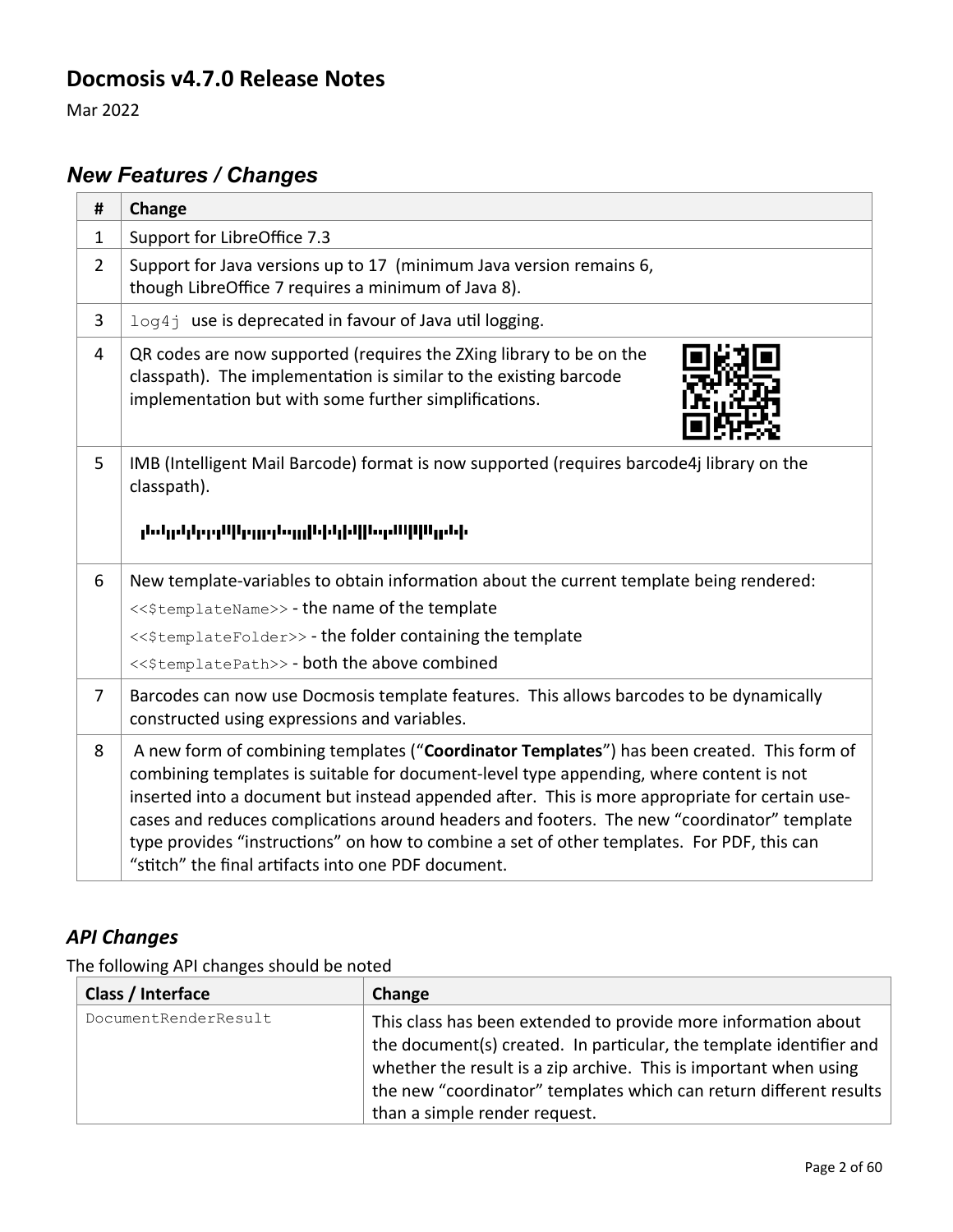| #              | Change                                                                                                                                                                                                               |
|----------------|----------------------------------------------------------------------------------------------------------------------------------------------------------------------------------------------------------------------|
| 1              | A bug in DropStoreHelper has been corrected where it was reloading templates even when<br>they haven't changed.                                                                                                      |
| $\overline{2}$ | The backward slash $( \ )$ character is supported for template paths in addition to the forward<br>slash $\frac{1}{2}$ .                                                                                             |
| 3              | Document properties can now use << field>> notation to substitute during document population.<br>This includes custom properties. Note, this functionality is only fully supported with Libre Office<br>version 7.3. |
| 4              | Static barcodes (ie defined only by the template and not dependent on any data) now populate<br>even if no data at all is passed to the render process. Previously, some data (even unrelated)<br>had to be present. |
| 5              | Template merging – improvements have been made to improve the retention of styles when<br>merging templates without the need for work-arounds.                                                                       |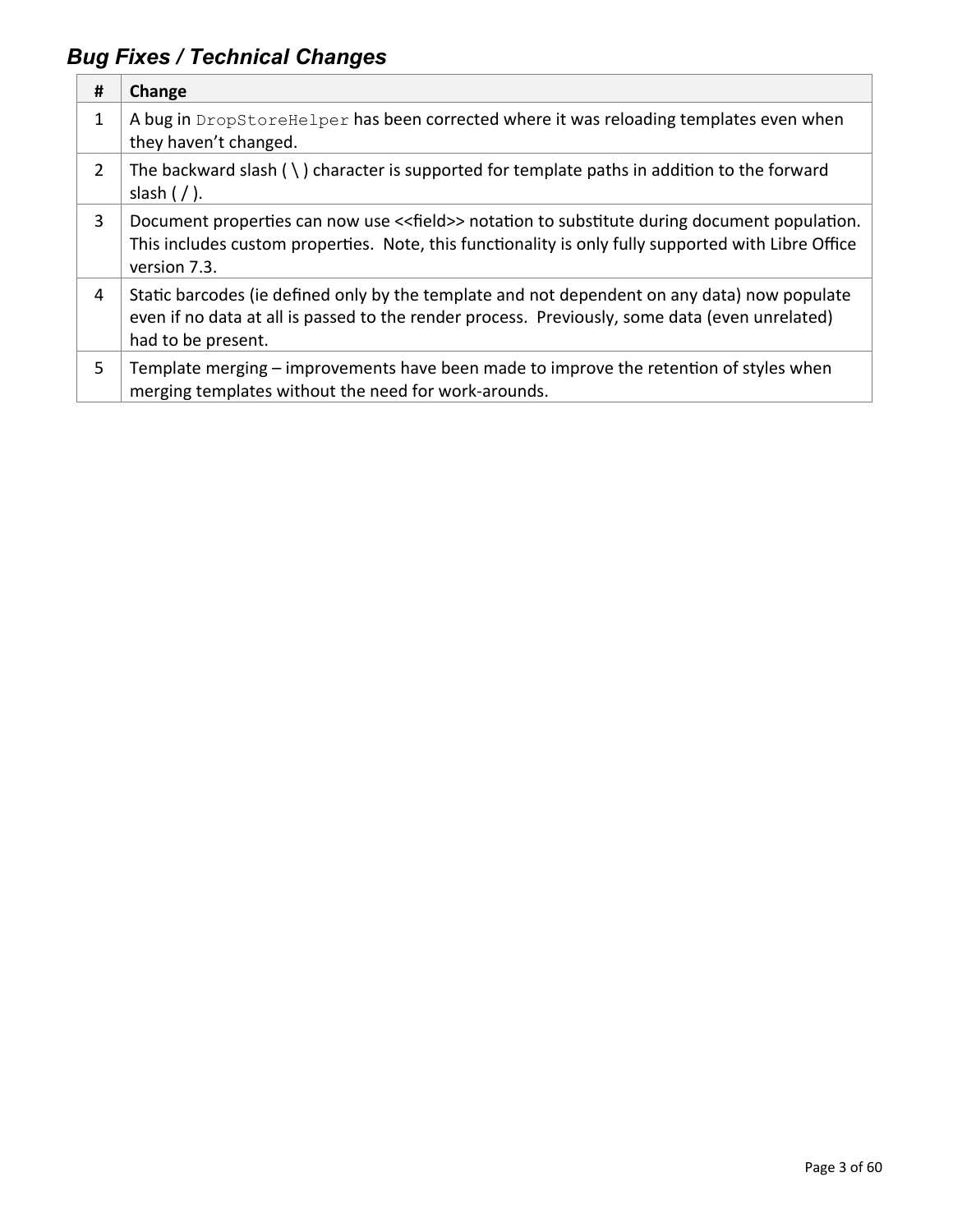### **Docmosis v4.6.3 Release Notes**

July 2021

# *New Features / Changes*

| $\mathbf{u}$<br>π | $\bigcap_{n=1}^{\infty}$ |
|-------------------|--------------------------|
|                   | יוור<br>                 |

### *API Changes*

The following API changes should be noted

| <b>Class / Interface</b> | Change |
|--------------------------|--------|
|                          |        |

| # | <b>Change</b>                                                                      |
|---|------------------------------------------------------------------------------------|
|   | Improved support for EMF and WMF images.                                           |
|   | Improved cleanup of temp files when DropStoreHelper.processJarOrZipFile() is used. |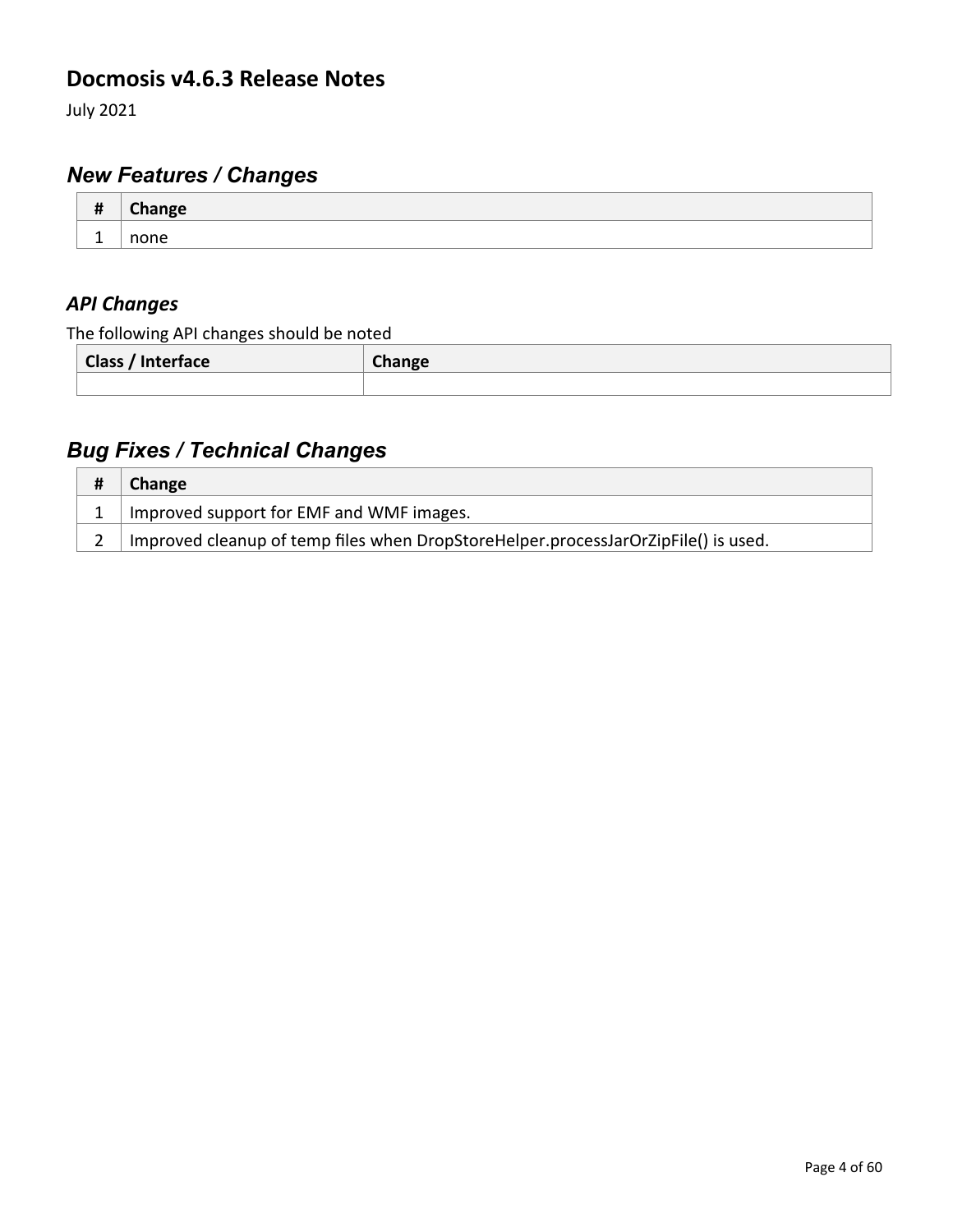### **Docmosis v4.6.2 Release Notes**

May 2021

# *New Features / Changes*

| #              | Change                                                                                                                                                                                                                                                                                                                                        |
|----------------|-----------------------------------------------------------------------------------------------------------------------------------------------------------------------------------------------------------------------------------------------------------------------------------------------------------------------------------------------|
| $\mathbf{1}$   | Updates to template-merging (ref: and refLookup:):                                                                                                                                                                                                                                                                                            |
|                | Manual insertion of a small leading line in the sub template is no longer required in most<br>scenarios                                                                                                                                                                                                                                       |
|                | Processing of sub templates cannot override the style in the master/parent templates. This<br>$\blacksquare$<br>was possible where sub-templates had a "default-font" setting (as opposed to the<br>Normal/Standard style) and LibreOffice versions before 7 are used.                                                                        |
| $\overline{2}$ | The template store now stores the last modified time of the source template when using<br>DropStoreHelper to load templates. This means the DropStoreHelper will also pick up templates<br>that are older than the previously stored version $-$ allowing old versions of a template to replace<br>new versions (eg if a revert is intended). |
| 3              | New settings can be applied when generating PDF documents:                                                                                                                                                                                                                                                                                    |
|                | pdfRestrictPassword                                                                                                                                                                                                                                                                                                                           |
|                | pdfRestrictPrinting                                                                                                                                                                                                                                                                                                                           |
|                | pdfRestrictEditing                                                                                                                                                                                                                                                                                                                            |
|                | pdfRestrictCopy                                                                                                                                                                                                                                                                                                                               |
|                | pdfRestrictAllowAccessibilty                                                                                                                                                                                                                                                                                                                  |
|                | This is done using the Conversion Instruction class of the Java API.                                                                                                                                                                                                                                                                          |
| 4              | Corrected is Blank () template function to return "true/false" not "1.0/0.0". This<br>incorrect behavior was introduced in Docmosis Java version 4.5.0                                                                                                                                                                                        |

### *API Changes*

The following API changes should be noted

| Class / Interface                                                                        | Change                                                                                                                                                                                 |
|------------------------------------------------------------------------------------------|----------------------------------------------------------------------------------------------------------------------------------------------------------------------------------------|
| StoreHelper.storeTemplate()<br>where an InputStream is used<br>for the original template | The API now requires the last modified time of the original source<br>template to be specified (since it can't be determined from an<br>InputStream). See feature #2 above for reason. |
| ConversionInstruction                                                                    | New methods and constants for specifying PDF output security<br>settings (see feature #3 above).                                                                                       |

| Change                                                                                            |
|---------------------------------------------------------------------------------------------------|
| Updated text type detection to allow for BOM header                                               |
| Fixed unhelpful error message when processing images from URLs that return a blank image.         |
| Fixed a bug where the style of a sub template could affect the style of another sub template in a |
| tree of template-merges due to a miscalculation of unique style names.                            |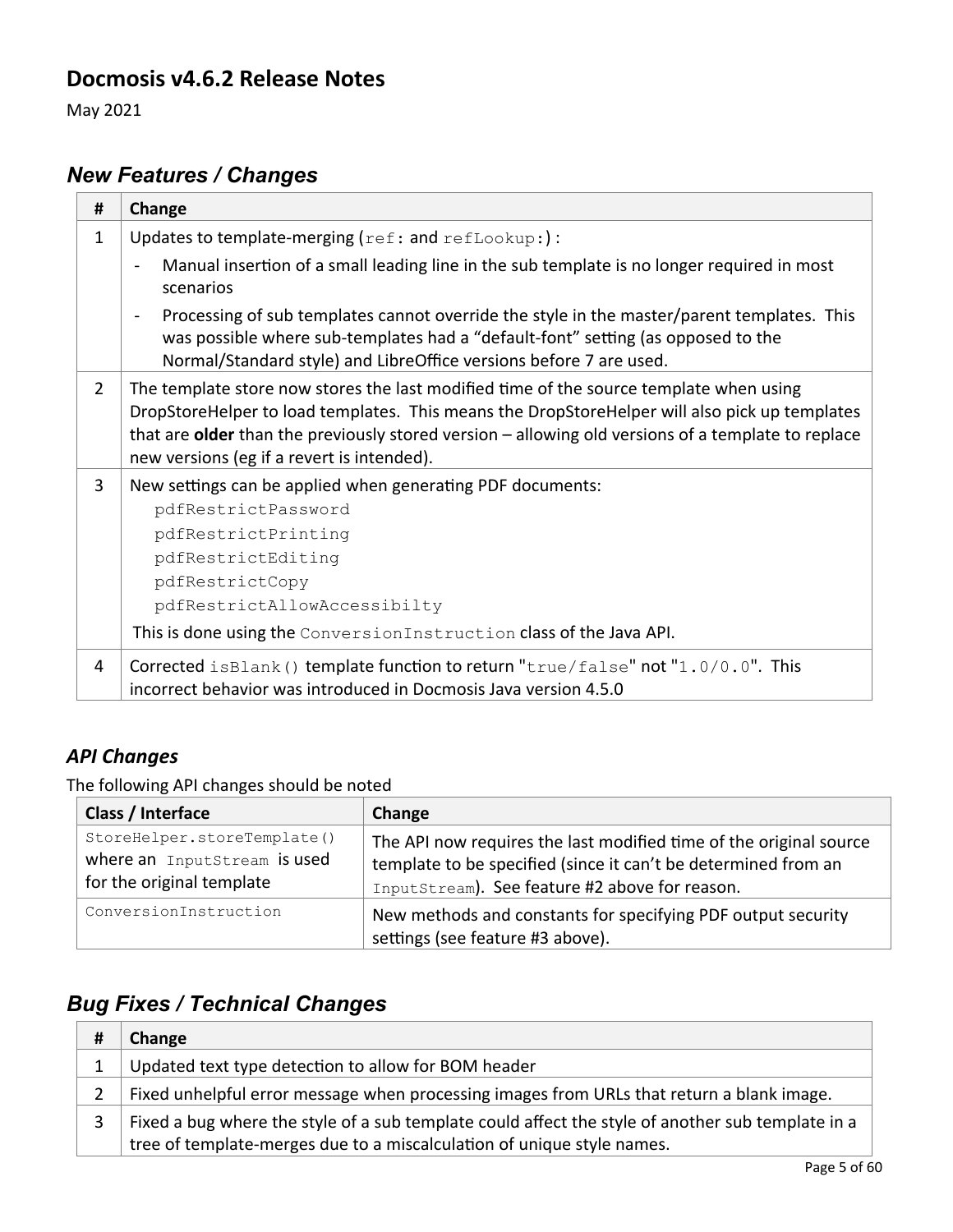| #   | Change                                                                                                          |
|-----|-----------------------------------------------------------------------------------------------------------------|
| 4   | Fixed unhelpful error message when attempting to insert HTML inside a SHAPE object (which is<br>not supported). |
| .5. | Tweaks to defend against badly constructed / malicious zip files when processed by<br>DropStoreHelper.          |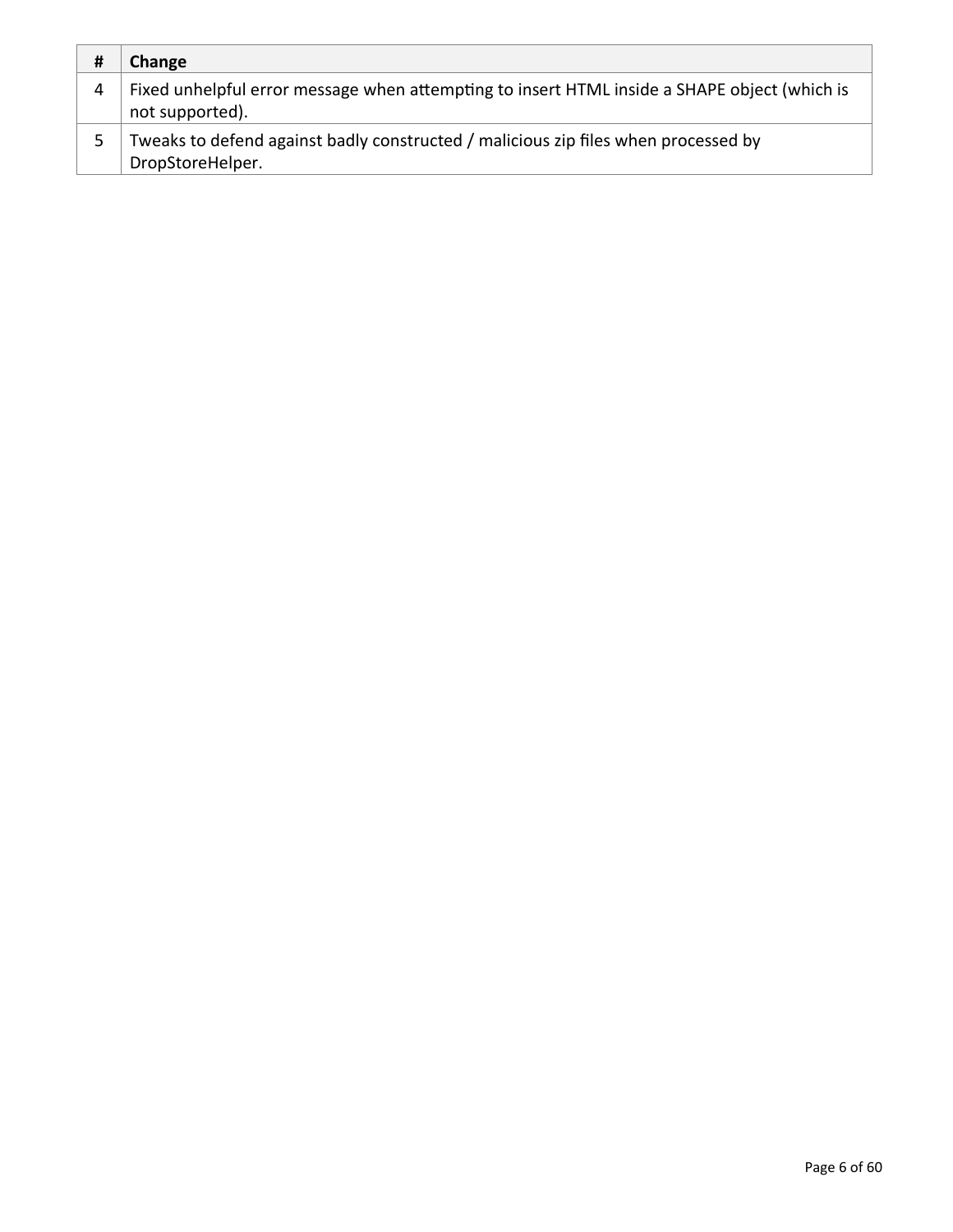### **Docmosis v4.6.1 Release Notes**

Dec 2020

# *New Features / Changes*

| #              | Change                                                                                                                                                                                                                   |
|----------------|--------------------------------------------------------------------------------------------------------------------------------------------------------------------------------------------------------------------------|
| 1              | Sample data now generated for << html: >> template fields                                                                                                                                                                |
| $\overline{2}$ | Support for Libre Office 7 now present. Currently LO 6.2.8.2 is still recommended general<br>purpose version.                                                                                                            |
| 3              | Improvements have been made to processing of large numbers which under Java 15 could be<br>rendered as 1e15 for example rather than a long string of digits.                                                             |
| 4              | Image substitution from URL data sources better detects error with retrieved image. If invalid,<br>normal error processing will be applied. Previously, the image would be blank.                                        |
| 5.             | Added a check for a certain type of template pattern that can crash LibreOffice version currently<br>available. Such templates will now be rejected.                                                                     |
| 6              | Allowed the extra-long version of the hyphen (char code 8212) character to be used in field<br>names as a hyphen. This is because Word likes to replace the hyphen with the long or extralong<br>version whilst editing. |

#### *API Changes*

The following API changes should be noted

| Class / Interface | $\mathcal{L}$ hange |
|-------------------|---------------------|
|                   |                     |

| #              | Change                                                                                                                                                                                                                                                                        |
|----------------|-------------------------------------------------------------------------------------------------------------------------------------------------------------------------------------------------------------------------------------------------------------------------------|
| 1              | Improved processing of document styles when merging documents. The sub-template styles are<br>given unique display names.                                                                                                                                                     |
| $\overline{2}$ | Fixed an issue where merging templates for a multi-output-format render would fail with an<br>error.                                                                                                                                                                          |
| 3              | Fix to delete temp file being left behind when merging templates                                                                                                                                                                                                              |
| 4              | Improved TemplateStructureExtraction to be able to extract more data-lookup fields from<br>expressions. Expressions using mathematical operators could cause the extraction to stop early<br>leaving some fields undiscovered. This improves the auto/sample data generation. |
| 5              | Fixed issue where empty table cell tags could cause a stack overflow error (only occurred in<br>unusual/invalid templates)                                                                                                                                                    |
| 6              | Fixed issue with some text-format output documents having an invalid byte order mark.                                                                                                                                                                                         |
| $\overline{7}$ | Fix issue with artificial sample data elements were generated for Conditional Column (cc xx)<br>template fields.                                                                                                                                                              |
| 8              | Fixed issue with char() template function throwing an error if given blank data to process.                                                                                                                                                                                   |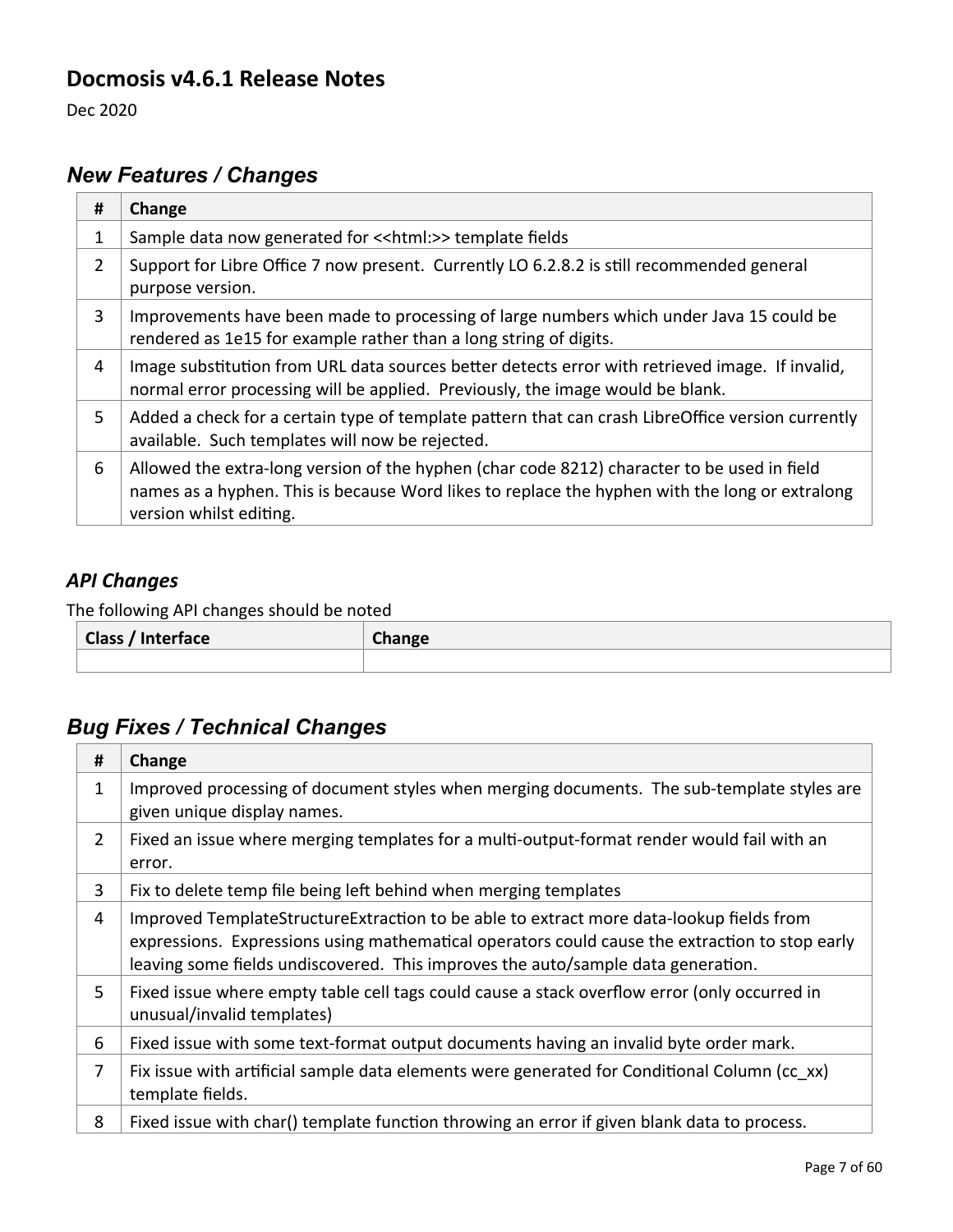| #  | <b>Change</b>                                                                               |
|----|---------------------------------------------------------------------------------------------|
|    | Fixed issue where expressions comparing '1F' and '1D' type of strings would compare them as |
|    | floating point numbers meaning 1F=1D which is incorrect for strings.                        |
| 10 | Fixed issue with template squote() function raising an error when passed blank/null data.   |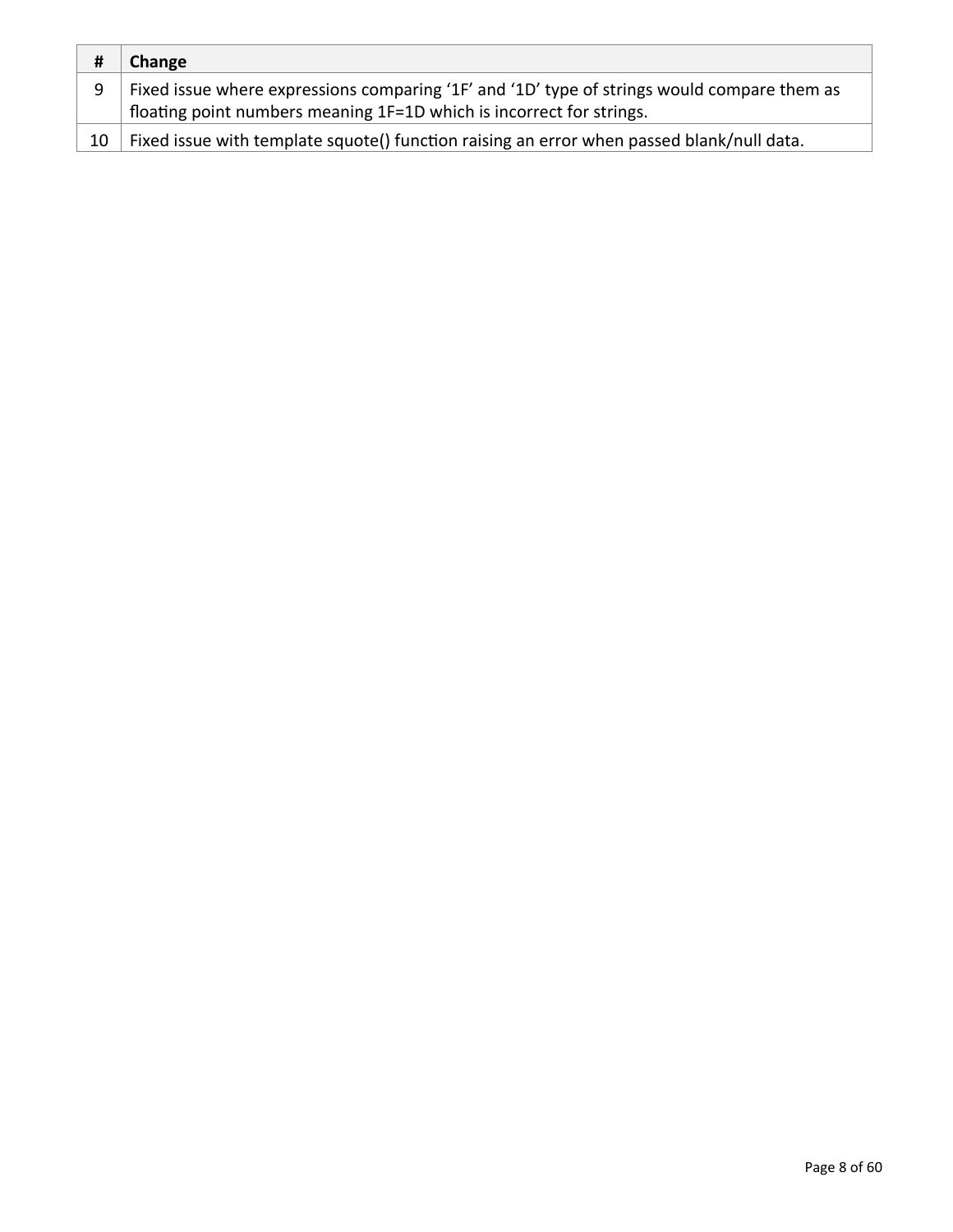### **Docmosis v4.6.0 Release Notes**

Apr 2020

# *New Features / Changes*

| #              | Change                                                                                                                                                                                                                                                                                                                                                                                                                                                          |
|----------------|-----------------------------------------------------------------------------------------------------------------------------------------------------------------------------------------------------------------------------------------------------------------------------------------------------------------------------------------------------------------------------------------------------------------------------------------------------------------|
| $\mathbf{1}$   | Custom Field Renderers now have access to set and get template variables.                                                                                                                                                                                                                                                                                                                                                                                       |
| $\overline{2}$ | DropStoreHelper reworked:<br>1. Deprecated methods removed<br>2. New continue On Error parameter allows continuation or cancellation of processing when<br>errors are found<br>3. New simplified methods for processing URLs and ZIPs<br>4. Will now process ZIP files (in addition to JAR files) when processing URLs or Folders.<br>This may require code changes if deprecated methods were used.                                                            |
| 3              | Functions that specify locale (such as dateFormat and numFormat) can now specify it also<br>using common notations with language and country. Eg en US for US English or de CH for<br>Swiss German.                                                                                                                                                                                                                                                             |
| 4              | Template function numFormat () has a new additional parameter: formatIsLocalized. It<br>specifies whether the given format string is using characters specific to the given locale, rather<br>than default characters.<br>For example, the default character for year is 'y', but if using the French locale with<br>formatIsLocalized=true, it is 'a'.<br>This parameter defaults to true (preserving current behavior).                                       |
| 5              | Template function dateFormat() has two new parameters: ouptutFormatLocalized and<br>inputFormatLocalized which respectively indicate whether the given outputFormat and<br>inputFormat use characters specific to the given outputLocale or inputLocale.<br>For example, the default character for year is 'y', but if using the French locale for output, with<br>matching outputFormatIsLocalized=true, it is 'a'.<br>These parameters both default to false. |
| 6              | New template-functions to assist with diagnostics:<br>locale ([country or language, name or code]) -report the ID for a locale matched with<br>the given parameter<br>localeInfo([country or language, name or code or ID]) -report diagnostics for the<br>matched locale<br>localeDatePattern (pattern, locale) - report the given pattern in localized format in the<br>given locale.                                                                         |
| 7              | Document Converter now allows a Conversion Instruction to be specified allowing some settings<br>to be applied (passwords, watermarks etc) when converting documents.                                                                                                                                                                                                                                                                                           |
| 8              | New template function char (int) which allows characters to be specified by Unicode, html or<br>hexadecimal code.                                                                                                                                                                                                                                                                                                                                               |
| 9              | Field parsing has been improved to allow data fields to be optionally specified with brackets<br>around the name and when doing so, hyphenated data names can now be used:<br><<[net-value]>><br>will look for data key "net-value".                                                                                                                                                                                                                            |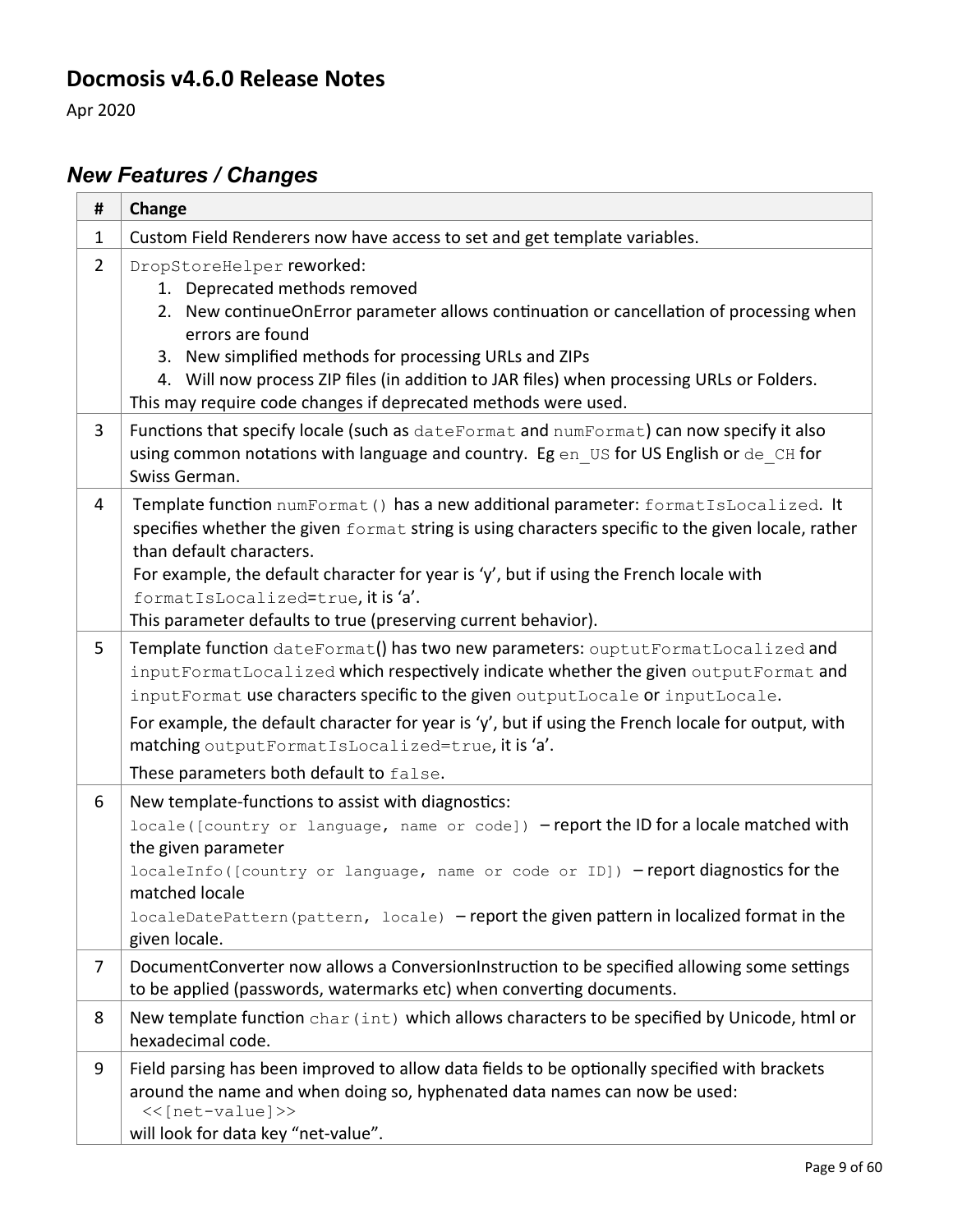| #  | Change                                                                                       |
|----|----------------------------------------------------------------------------------------------|
| 10 | New Template directive << list: reset>> can be used to reset the numbering of numbered lists |
|    | when inside repeating sections. There are use cases where the repeated copies of the list    |
|    | should not continue the numbering from the previous iteration.                               |

The following API changes should be noted

| Class / Interface          | Change                                                                                                                                                                                                                                                                                               |
|----------------------------|------------------------------------------------------------------------------------------------------------------------------------------------------------------------------------------------------------------------------------------------------------------------------------------------------|
| <b>DataProviderBuilder</b> | Removed deprecation for addJavaObject (Object) since it has<br>valid use case and documented warning is sufficient.<br>Added new addJavaObject (Object o, boolean<br>forgiving).<br>New method addXMLString (InputSource,<br>XMLNodeFilter, boolean) to allow more options for XML data<br>provision |
| <b>FieldDetails</b>        | New methods getTemplateVariable() and<br>setTemplateVariable() to allow interaction with the current<br>state of template-variables during document rendering from<br>customer field renderers.                                                                                                      |
| DropStoreHelper            | Reworked $-$ see above.                                                                                                                                                                                                                                                                              |
| <b>DocumentConverter</b>   | New method convert (File, File, ConversionInstruction)<br>to allow further settings to be specified during conversion.                                                                                                                                                                               |

| #              | Change                                                                                                                                                                                                                                                             |
|----------------|--------------------------------------------------------------------------------------------------------------------------------------------------------------------------------------------------------------------------------------------------------------------|
| 1              | Improved processing a corner case in error handling in dev mode not correctly writing the error<br>into a paragraph leading to a corrupted document.                                                                                                               |
| $\overline{2}$ | Adjusted the behaviour of class loading for Java8 to use the older mechanism. Java 9 onwards<br>using the new mechanism.                                                                                                                                           |
| 3              | Improved Locale lookup to be deterministic under different versions of Java – always finding the<br>same locale if available for the same lookup term.                                                                                                             |
| 4              | Improved conformance to dev-mode vs prod-mode conformance for Java pojo data (reflection)<br>so that rendering will fail if the prod-mode (populationErrorsFatal) when the data is not<br>provided. Previously some of the errors were logged but then suppressed. |
| 5              | Improved processing a corner case in error handling in dev mode not correctly writing the error<br>into a paragraph when inside template-comments leading to a corrupted document.                                                                                 |
| 6              | XML data provision via DataProviderBuilder using String data no longer uses the platform-<br>default encoding - explicitly uses UTF-8 encoding.                                                                                                                    |
| 7              | Fixed template-expression processing issue where the closing round-bracket character inside<br>quotes was being counted as parameter boundary.                                                                                                                     |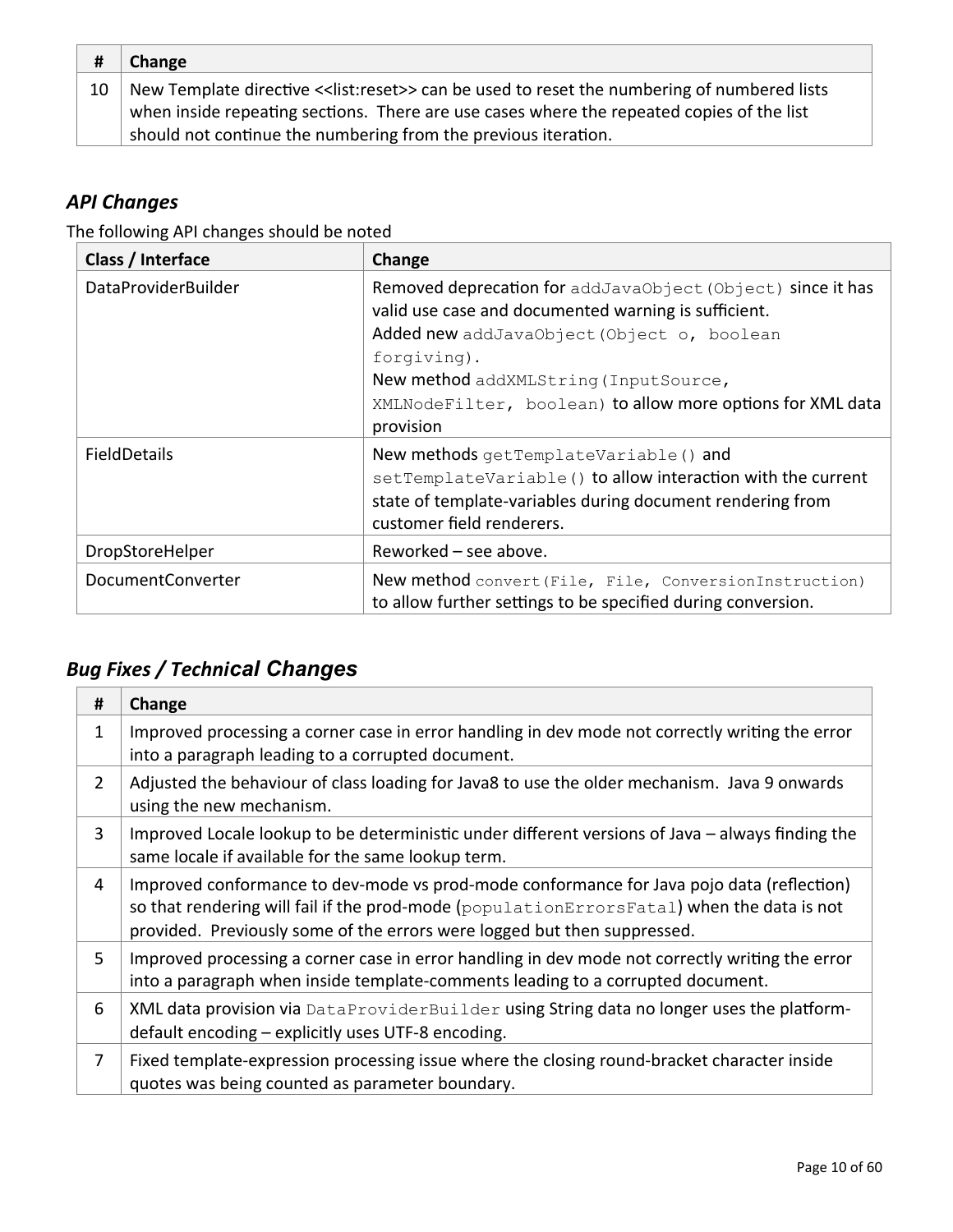# **Docmosis v4.5.0 Release Notes**

Dec 2019

# *New Features / Changes*

| #              | Change                                                                                                                                                                                                                                                                |
|----------------|-----------------------------------------------------------------------------------------------------------------------------------------------------------------------------------------------------------------------------------------------------------------------|
| $\mathbf{1}$   | The Template structure extraction and Dummy Data Providers have been enhanced to extract<br>more information from the fields in the templates. This includes the contents of expression<br>fields (eg << {firstName + ' ' + lastName}>>, sub-template references etc. |
| $\overline{2}$ | New template function dateAdd to allow simple adjustments to dates. For example<br>add a day to myDate:                                                                                                                                                               |
|                | <<{dateAdd(myDate, 1, 'day') }>>                                                                                                                                                                                                                                      |
|                | subtract 3 weeks from myDate                                                                                                                                                                                                                                          |
|                | <<{dateAdd(myDate, -3, 'weeks') }>>                                                                                                                                                                                                                                   |
|                | The units dateAdd allows are millis, seconds, minutes, hours, days, weeks, months, years and<br>can be specified as singular (day) or plural (days).                                                                                                                  |
|                | See the Template Guide for more detail.                                                                                                                                                                                                                               |
| 3              | New template function dateDiff to compute the difference between two dates. For example, to<br>compute d2-d1 in days:                                                                                                                                                 |
|                | <<{dateDiff(d1, d2, 'days')}>>                                                                                                                                                                                                                                        |
|                | The units dateDiff allows are millis, seconds, minutes, hours, days, weeks, months, years and can<br>be specified as singular (day) or plural (days).                                                                                                                 |
|                | See the Template Guide for more detail.                                                                                                                                                                                                                               |
| 4              | New template function numToText which will write out numbers in English text. For example:                                                                                                                                                                            |
|                | <<{numToText(1024)}>> will output "one thousand and twenty four".                                                                                                                                                                                                     |
|                | <<{numToText(302.24)}>> will output "three hundred and two point two four".                                                                                                                                                                                           |
|                | See the Template Guide for more detail.                                                                                                                                                                                                                               |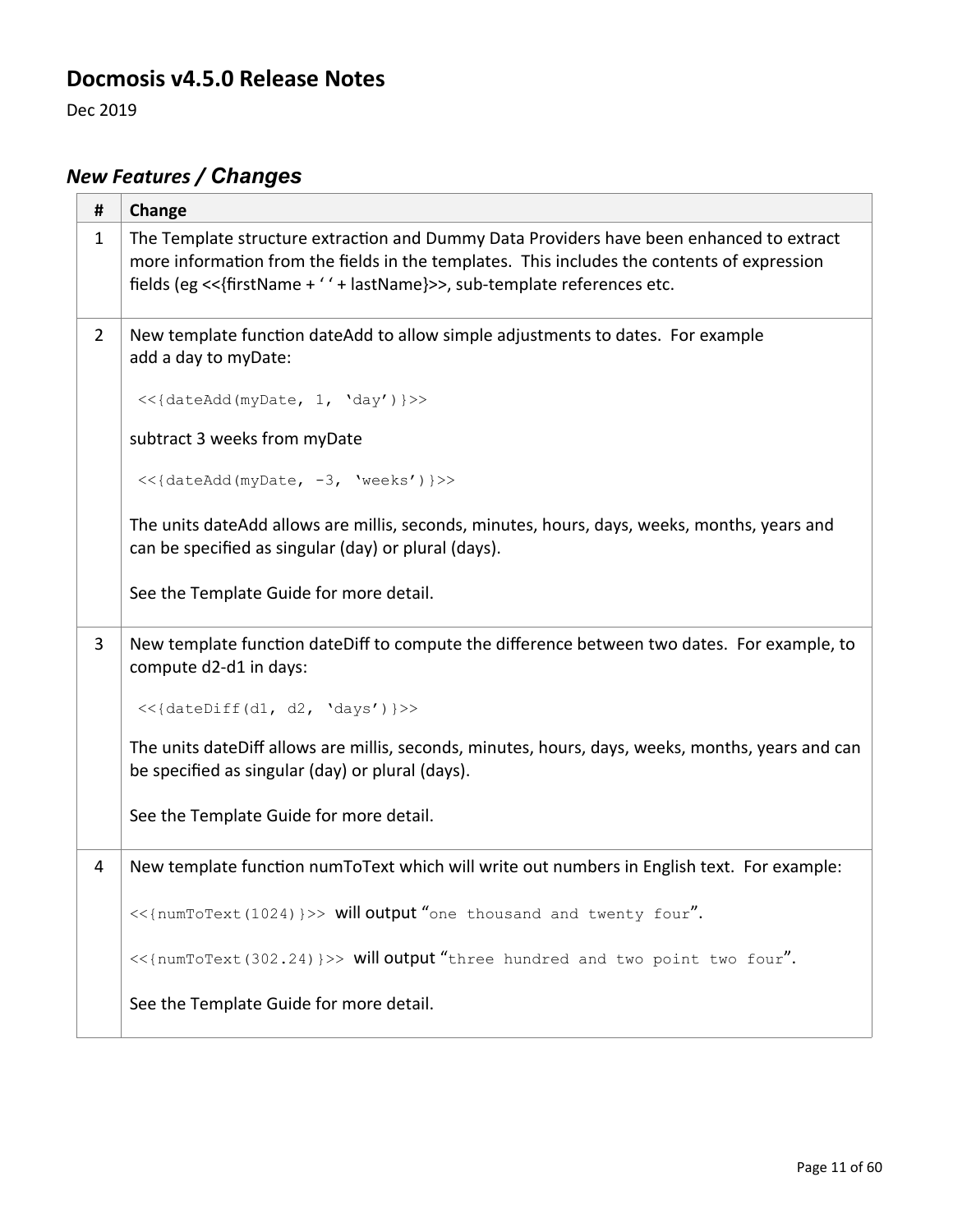| #              | Change                                                                                                                                                                                  |
|----------------|-----------------------------------------------------------------------------------------------------------------------------------------------------------------------------------------|
| 5              | New template function ordinal which will write out numbers in English text. For example:                                                                                                |
|                | <<{ordinal(1)}>> will output "1st".<br><<{ordinal(2, 'suffix')}>> will output "nd".<br><<{ordinal(23, 'long')}>> will output "twenty third".                                            |
|                | See the Template Guide for more detail.                                                                                                                                                 |
| 6              | New template function numToDollars which will write out numbers in Dollars and cents. For<br>example:                                                                                   |
|                | << {numToDollars(1024)}>> will output "one thousand and twenty four dollars".                                                                                                           |
|                | << {numToDollars(32.24)}>> will output "thirty two dollars and twenty four cents".                                                                                                      |
|                | See the Template Guide for more detail.                                                                                                                                                 |
| $\overline{7}$ | New template function mapi() which is the same as the "map" function but ignores case when<br>comparing values.                                                                         |
|                | See the Template Guide for more detail.                                                                                                                                                 |
| 8              | New template function isNumber() will determine whether the input value is a number. This<br>can allow conditional processing based on whether the data is numeric or not. For example: |
|                | < <cs {isnumber(invoicenumber)}="">&gt;<br/>Process numeric invoice</cs>                                                                                                                |
|                | < <else>&gt;</else>                                                                                                                                                                     |
|                | Process non-numeric invoice<br>$< >>$                                                                                                                                                   |
|                |                                                                                                                                                                                         |
|                | See the Template Guide for more detail.                                                                                                                                                 |
| 9              | New template-variable:                                                                                                                                                                  |
|                | \$nowUTCFormat - provides the date format used for the \$nowUTC value.<br>which allows the new dateAdd() and dateDiff() functions to base calculations on the current                   |
|                | date/time.                                                                                                                                                                              |
| 10             | When rendering documents to text format, the output is now UTF-8 format with no "byte order<br>mark".                                                                                   |
| 11             | Added support for the FODT document format for use as templates and output documents.                                                                                                   |
| 12             | Added support for Tables inside shape objects for Word templates.                                                                                                                       |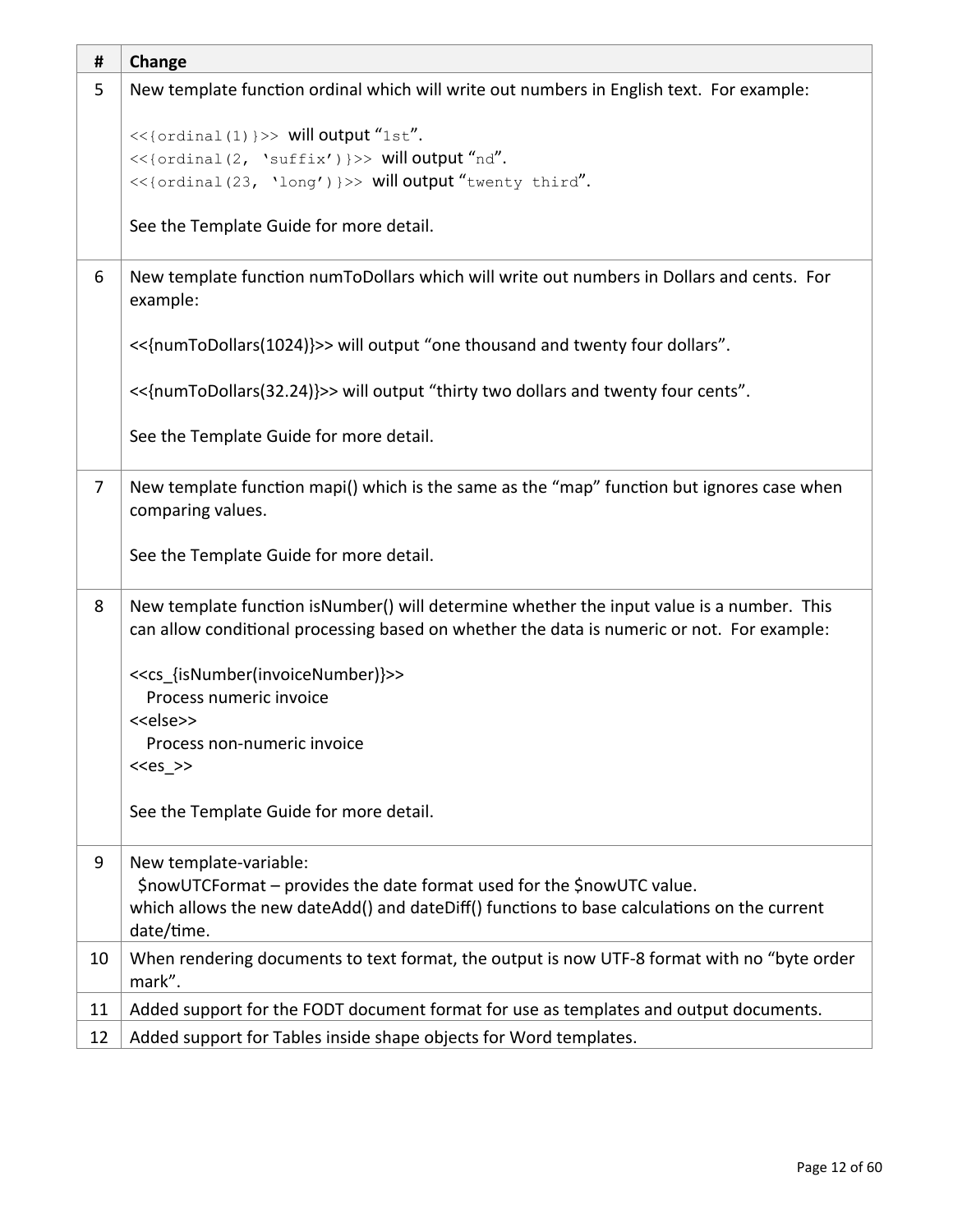The following API changes should be noted

| Class / Interface                                | Change                                                                                                                                                                                                                                                                                                                                                                                                                                                                                                                |
|--------------------------------------------------|-----------------------------------------------------------------------------------------------------------------------------------------------------------------------------------------------------------------------------------------------------------------------------------------------------------------------------------------------------------------------------------------------------------------------------------------------------------------------------------------------------------------------|
| TemplateStructureProcessor                       | This interface requires a new method:<br>$7**$<br>* Process a reference to another template<br>* @param ref the template reference details<br>$\star/$<br>public void templateReference (TemplateStructureElement<br>ref);<br>and implementations will be called when a $\langle\langle {\tt ref:} \ldots \rangle \rangle$ or<br>< <reflookup:>&gt; field is processed in a template.</reflookup:>                                                                                                                    |
| TemplateStructureElement                         | This interface now provides more information about the element<br>being processed:<br>public boolean isFunctionCall();<br>public boolean isTemplateReference();<br>public boolean isTemplateReferenceStatic();<br>$7**$<br>* Get any template-expression associated with this<br>field.<br>* @return null if there is none.<br>$\star$ /<br>public TemplateExpression getExpression();<br>$/ * *$<br>* Get the original text of the element from the<br>template<br>$\star/$<br>public String getOriginalFieldText(); |
| TemplateExpression                               | A new element providing details about the expression field found<br>in a template.                                                                                                                                                                                                                                                                                                                                                                                                                                    |
| DataProviderBuilder.addJavaO<br>bject (Object o) | This method has been updated to work the same as<br>addJavaOjbect (Object o, String key) with respect to the<br>property docmosis.populator.lookup.java.forgiving which is<br>detailed in the Javadoc for the method, but it was not being<br>observed.                                                                                                                                                                                                                                                               |

| # | Change                                                                                                                                                                                                                                                                                                                      |
|---|-----------------------------------------------------------------------------------------------------------------------------------------------------------------------------------------------------------------------------------------------------------------------------------------------------------------------------|
|   | Updated authentication system to redirect on success to a calculated url which allows for Load<br>Balancers (with SSL termination) and proxies.                                                                                                                                                                             |
| 2 | Fixed template processing issue with simple empty 1 line nested rs and cs failing to validate                                                                                                                                                                                                                               |
|   | Fixed issue where deeply nested 1 line template structure:<br>< <rs>&gt;&lt;<cs>&gt;&lt;<cs>&gt;&lt;<cs>&gt;&lt;<cs>&gt;&lt;<cs>&gt;&lt;<cs>&gt;&lt;<cs>&gt;&lt;<ces>&gt;&lt;<es>&gt;&lt;<es>&gt;&lt;<es>&gt;&gt; type of<br/>structure would fail to analyze.</es></es></es></ces></cs></cs></cs></cs></cs></cs></cs></rs> |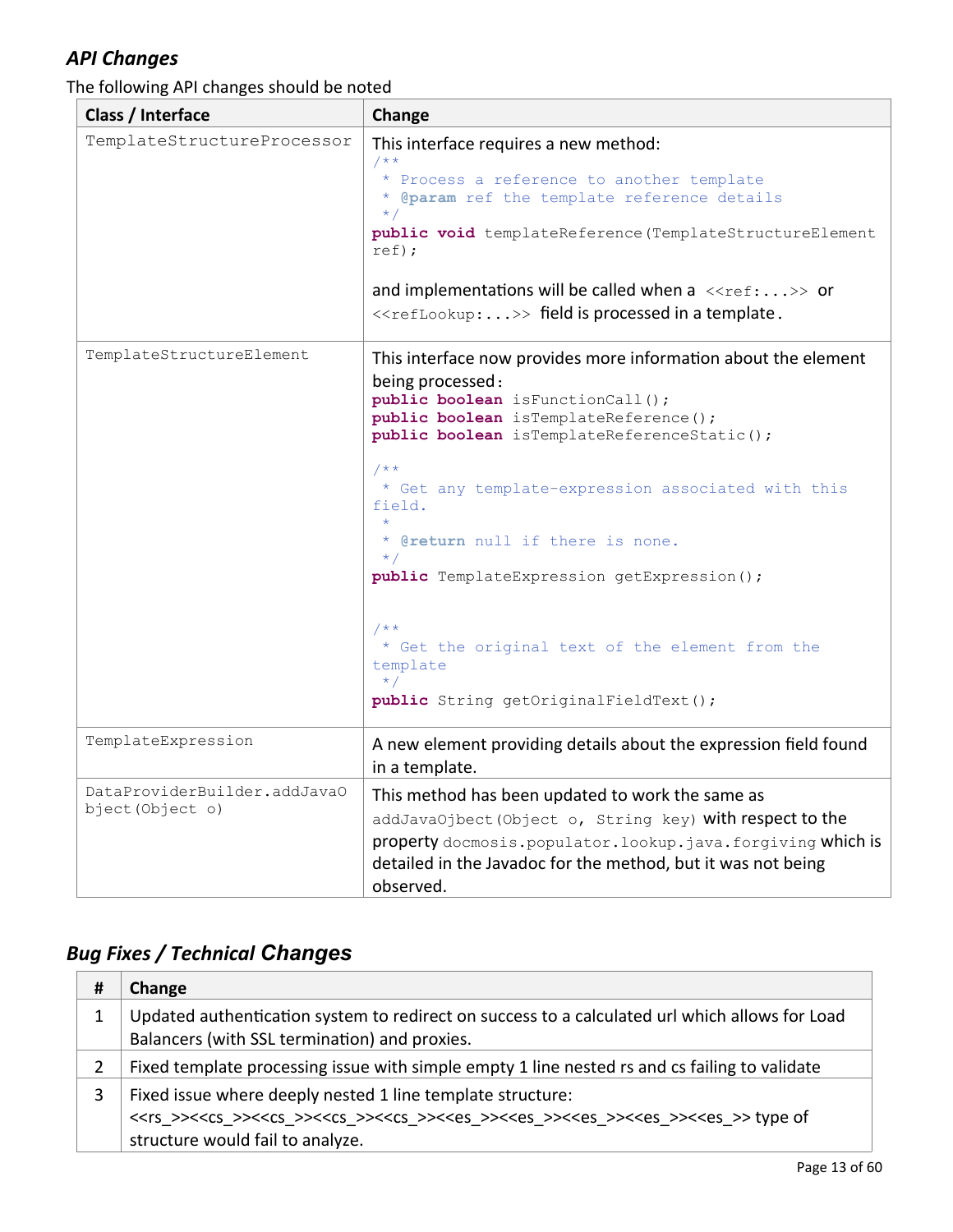| #  | Change                                                                                                                                                                                                                                   |
|----|------------------------------------------------------------------------------------------------------------------------------------------------------------------------------------------------------------------------------------------|
| 4  | Added yyyy-MM-dd'T'HH:mm:ss.SSS'Z' as a default input date format                                                                                                                                                                        |
| 5  | Fixed issue where bottom borders (and probably top borders) were not processing properly<br>when conditional columns where used and repeating rows were meant to dictate the border.                                                     |
| 6  | Fixed expression processing regarding negation function and functions like isBlank() which<br>would fail to process.                                                                                                                     |
| 7  | Fixed issue with parsing where internal content (soft page breaks) were causing skip sections to<br>overlap for an < <rs_>&gt;&lt;<cs_>&gt; on one line scenario and would fail to analyze successfully.</cs_></rs_>                     |
| 8  | Improvements have been made to processing the styles of sub-templates to preserve more of<br>the original sub-template design.                                                                                                           |
| 9  | Updated image processing to detect the case where an image draw frame (bookmarked for<br>Docmosis) has multiple images inside. This caused corrupt output since it is not expected so<br>now it is raised as an error.                   |
| 10 | Added a step in the sequence of document creation which improves the accuracy of PDF output<br>in some corner cases.                                                                                                                     |
| 11 | Updated image bookmark processing to allow for another quirk of docx processing (SVG tags<br>inside frame and before adjacent bookmark).                                                                                                 |
| 12 | Detection of SVG placeholder in ODT template causing duplicate images in template with latest<br>versions of LibreOffice. This raises an error in the template during analysis now indicating the<br>problem with the placeholder image. |
| 13 | Allow data to specify images from URLs with a second prefix (since the typo is common):<br>[imageURL:] (in addition to existing [imageUrl:].                                                                                             |
| 14 | Updated library loading to automatically enable the "custom loader" if Java 8 or later is<br>detected.                                                                                                                                   |
| 15 | Fixed issue with Zip processing which could fail to process templates with EMF or WMF images.                                                                                                                                            |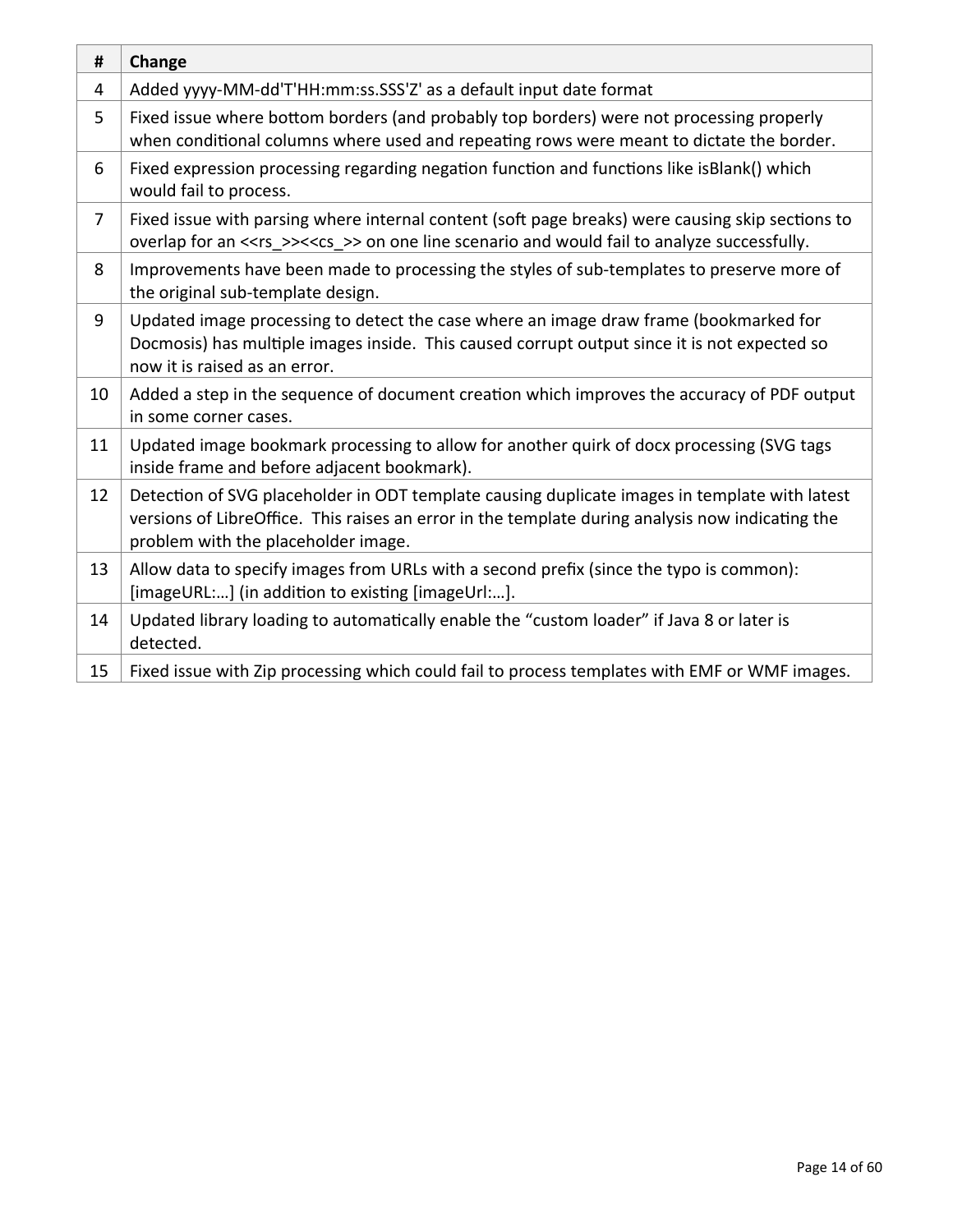### **Docmosis v4.4.2 Release Notes**

Mar 2019

## *New Features / Changes*

| # | Change                                                                                                       |
|---|--------------------------------------------------------------------------------------------------------------|
|   | Added XLSX and CSV to known formats and tested auto-feed-into DocumentConverter. This                        |
|   | means that Excel files can be converted into CSV.                                                            |
|   | Template structure analysis now includes information about template-references ( $\langle \langle$ ref:xxx>> |
|   | and < <reflookup: xxx="">&gt; fields) which means they can be detected via the</reflookup:>                  |

### *API Changes*

The following API changes should be noted

| Class / Interface          | Change                                                                                                                                                                                                         |
|----------------------------|----------------------------------------------------------------------------------------------------------------------------------------------------------------------------------------------------------------|
| DataProviderBuilder        | addJavaObject (Object) updated to honor the "forgiving" lookup<br>policy when working with Java reflection and Java POJOs. The<br>configured value for<br>"docmosis.populator.lookup.java.forgiving" was being |
|                            | ignored.                                                                                                                                                                                                       |
|                            | Improved JavaDoc for addXMLFile (File) to specify how the XML<br>root is included in the data.                                                                                                                 |
| TemplateStructureProcessor | A new method signature has been added:                                                                                                                                                                         |
|                            | void templateReference(TemplateStructureElement ref);                                                                                                                                                          |
|                            | to allow specific processing to be performed on template                                                                                                                                                       |
|                            | references (ref and refLookup fields) in the processed templates.                                                                                                                                              |

| # | Change                                                                                         |
|---|------------------------------------------------------------------------------------------------|
|   | fixed corner case regression where an ODT template, with an image bookmarked with a            |
|   | parameterized method that looks up the image would make an additional (redundant and           |
|   | incorrect) bad call for an image on the DataProvider. If the DataProvider was in non-forgiving |
|   | mode, this would raise an error and fail the render.                                           |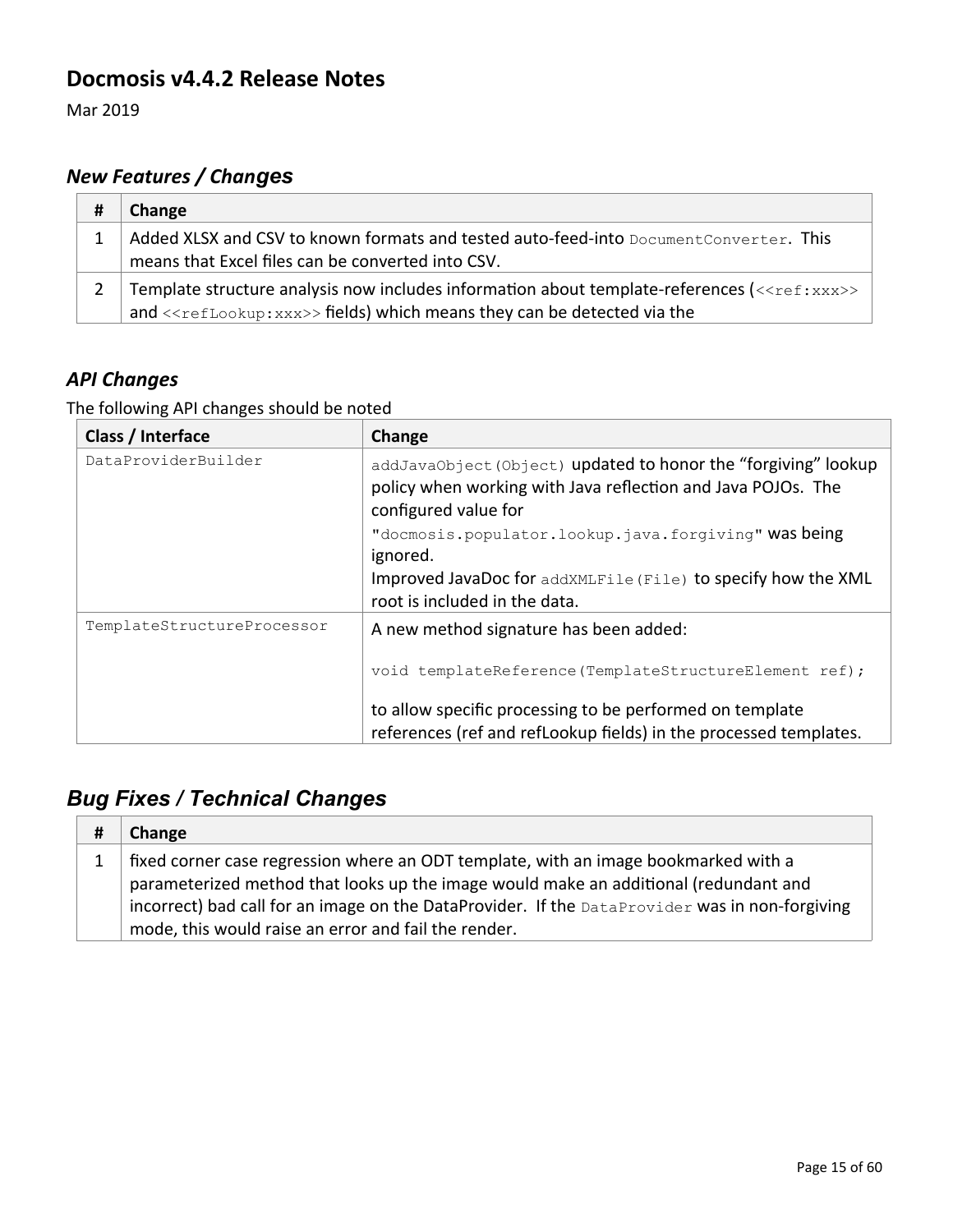#### **Docmosis v4.4.1 Release Notes**

Dec 2018

## *New Features / Changes*

| # | Change                                                                                                                                                                                            |
|---|---------------------------------------------------------------------------------------------------------------------------------------------------------------------------------------------------|
|   | New template functions:<br>replaceStr(source, searchFor, replaceWith [, ignoreCase])<br>$\blacksquare$<br>replaceFirst(source, searchFor, replaceWith [, ignoreCase])<br>$\overline{\phantom{a}}$ |

### *API Changes*

The following API changes should be noted

| -<br><b>Class / Interface</b> | Change |
|-------------------------------|--------|
|                               |        |

| #              | Change                                                                                                                                                                                                                      |
|----------------|-----------------------------------------------------------------------------------------------------------------------------------------------------------------------------------------------------------------------------|
| 1              | Improved converter bootstrapping process to prime the converter with a more realistic<br>document. This avoids the increased processing time for a first-time-used converter.                                               |
| $\overline{2}$ | Fixed issue where table-cell colouring wasn't being applied (when driven by data eg<br>' <bgcolor="#ff0000"></bgcolor="#ff0000"> ') to table cell when field providing the style information was number or<br>bullet listed |
| 3              | Fixed issue with DOCX image substitution from DOCX templates that could result in the image<br>not being sized correctly and the text 0.00.0 being displayed.                                                               |
| 4              | Fixed issue where $<<$ cc >>, $<<$ rr >>, $<<$ cr >> tags might be ignored if list-styled (bullet or<br>numbered) in the template.                                                                                          |
| 5              | Fixed an issue with TableAnalysis which could mis-track which cell is being processed across the<br>row.                                                                                                                    |
| 6              | Adjusted error handling to not report bad section matches when ending a list if errors have<br>already been reported. This stops two errors being reported for one problem.                                                 |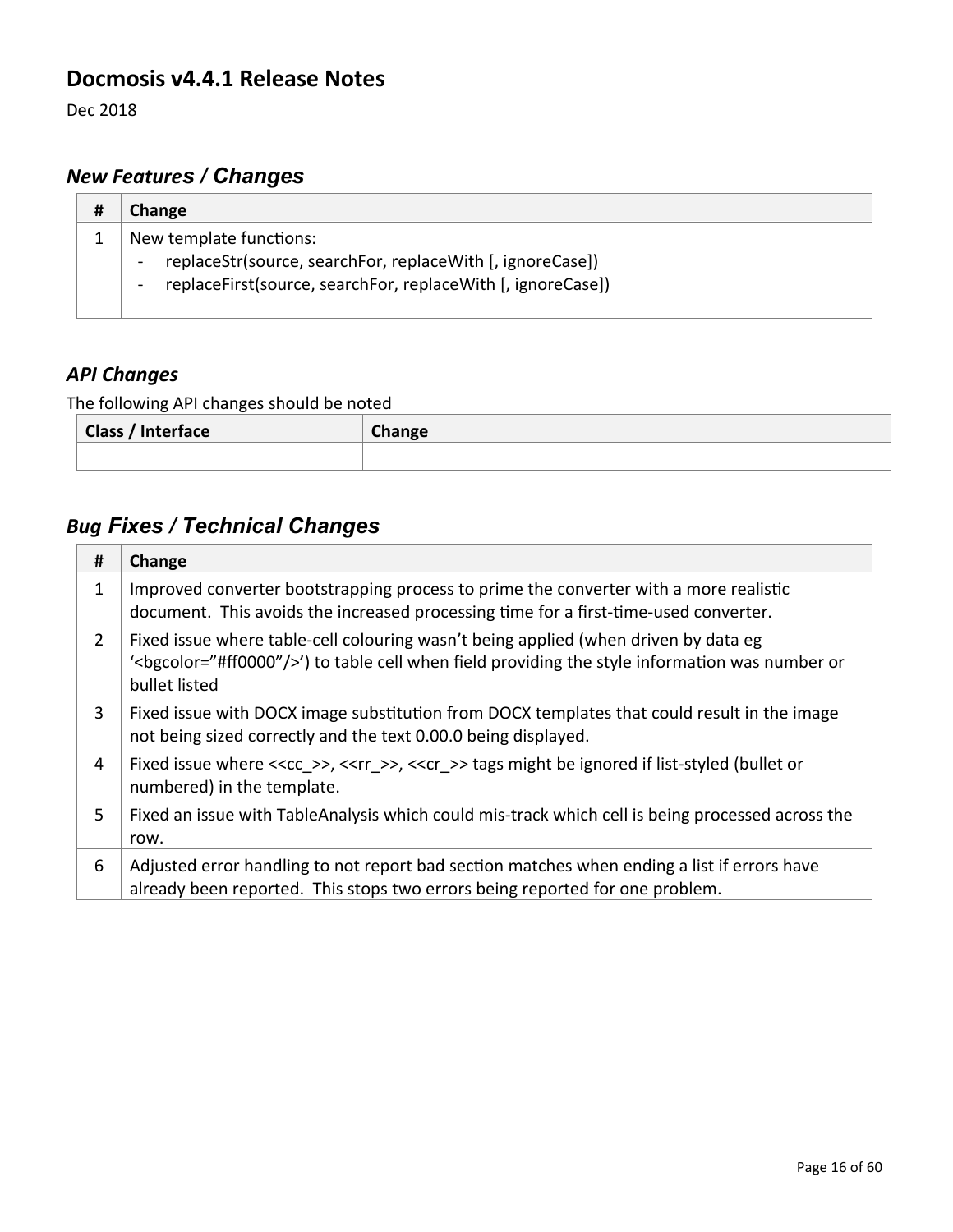### **Docmosis v4.4.0 Release Notes**

Oct 2018

# *New Features / Changes*

| #              | Change                                                                                                          |
|----------------|-----------------------------------------------------------------------------------------------------------------|
| $\mathbf{1}$   | Support for Java up to version 11                                                                               |
| $\overline{2}$ | <b>Support for LibreOffice 6</b>                                                                                |
| 3              | <b>Improved Error Handling in Dev Mode</b>                                                                      |
|                | Top level errors now written closer to the location of the error rather than top of document.                   |
| $\overline{4}$ | <b>Improved XML and JSON Sample Data Generation</b>                                                             |
|                | Generated JSON data is now more compact.                                                                        |
|                | Sample data generation now supports nested names. For example:                                                  |
|                | < <a.b.c>&gt;</a.b.c>                                                                                           |
|                | Generates the sample data:                                                                                      |
|                | ${\n \lceil "a": { "b": { "c": "valuel"} } \rceil }$                                                            |
| 5              | New sentenceCase(), isBlank(), ifBlank(), and squote() Functions                                                |
|                | Use sentenceCase () to convert text data to sentence case format:                                               |
|                | sentenceCase('this is a sentence.') => This is a sentence.                                                      |
|                | Use isBlank() or ifBlank() to test and act based on blank data values:                                          |
|                | $isBlank('') \Rightarrow true$                                                                                  |
|                | Use squote () to replace double quotes with single quotes in a string literal or data to allow<br>quote-escape: |
|                | squote ('This sentence"s quotes.') => This sentence's quotes.                                                   |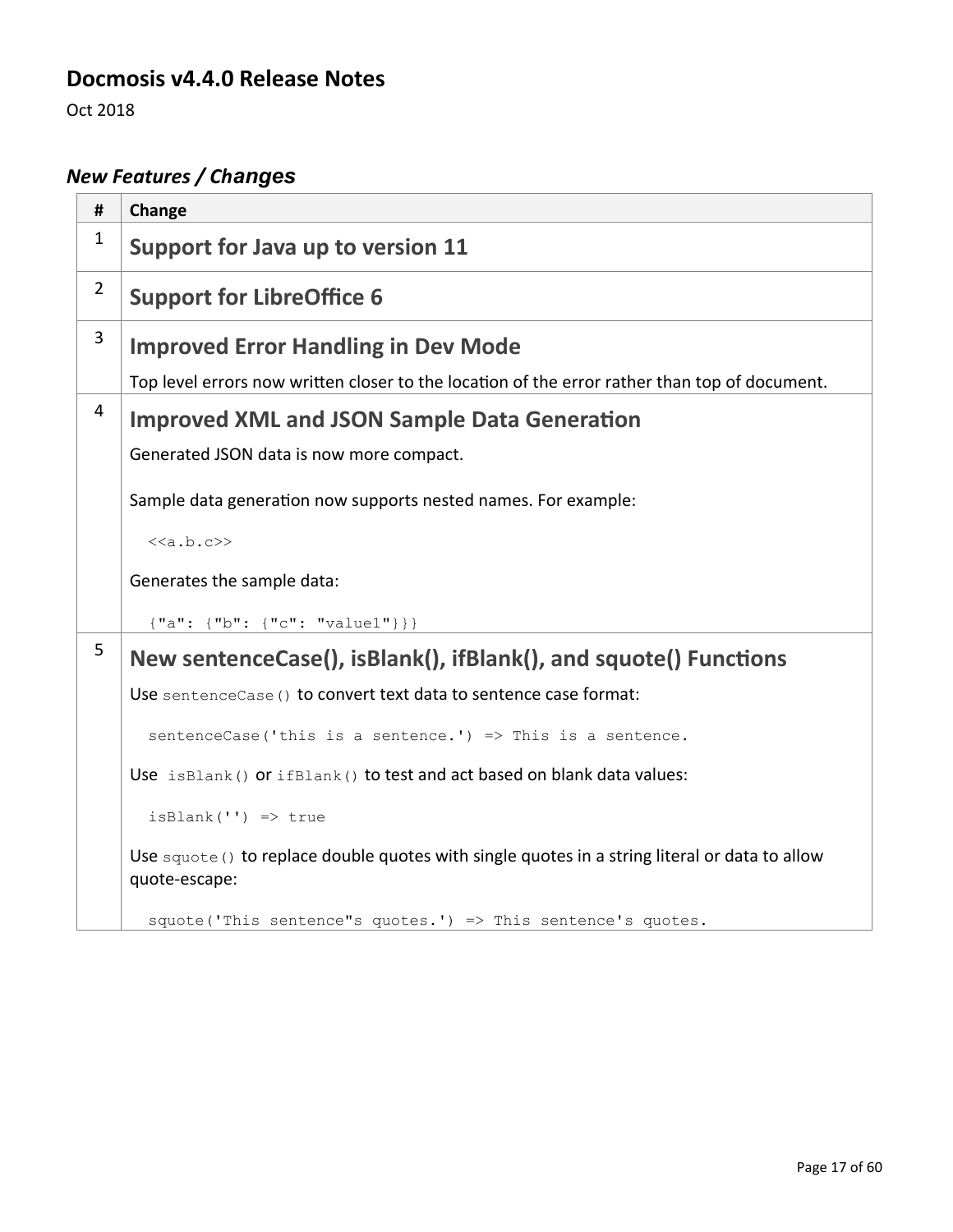| Change                                                                                                                                                      |  |
|-------------------------------------------------------------------------------------------------------------------------------------------------------------|--|
| <b>New Built-In Template Variables</b>                                                                                                                      |  |
| \$num - the current counter into the data.                                                                                                                  |  |
| $\frac{1}{2}$ snum1, $\frac{2}{2}$ snum2 – provide the absolute index into the repeating sequence starting at zero<br>$(i.e. 1, 2, 3, 4, 5, 6)$ .           |  |
| $$itemidx1, $itemidx2 - provide the absolute index into the repeating sequence starting$<br>at zero (i.e. 0, 1, 2, 3, 4, 5).                                |  |
| \$n1 - a new line character.                                                                                                                                |  |
| \$nowMS - the current UTC time in milliseconds since epoch                                                                                                  |  |
| \$nowUTC - current UTC time as an ISO 8601 string                                                                                                           |  |
| \$quot - a single-quote character                                                                                                                           |  |
| <b>Improved Numbered List Processing</b>                                                                                                                    |  |
| Now handles more complex cases of:                                                                                                                          |  |
| conditioning out some numbered items and resuming numbering<br>$\blacksquare$                                                                               |  |
| lists continue after sub-lists rendered                                                                                                                     |  |
| allow lists to continue from master template into sub-template using a new<br>$\overline{\phantom{a}}$<br>"< <list:continue>&gt;" directive</list:continue> |  |
|                                                                                                                                                             |  |

The following API changes should be noted

| Class / Interface        | Change                                                                                 |
|--------------------------|----------------------------------------------------------------------------------------|
| TemplateStructureElement | New isHyperlink() method determines if the current element is a<br>hyperlink.          |
| TemplateStructureElement | New getContainingNest() method determines if the current<br>element has a nested name. |

| #  | Change                                                                                                                                                                                                                                   |
|----|------------------------------------------------------------------------------------------------------------------------------------------------------------------------------------------------------------------------------------------|
| T. | Added ability use SSL for remote converters.                                                                                                                                                                                             |
| 2  | Improved template-functions to not raise errors when given null values.                                                                                                                                                                  |
| 3  | Improved rendering of merged documents by renaming styles to remove conflict of styles.                                                                                                                                                  |
| 4  | Updated further functions to handle null/empty params better.                                                                                                                                                                            |
| 5. | Updated remote converter to preserve the extension of the files being transferred. This fixes an<br>issue with HTML injection where the file encoding is not correct if Libre Office imports the file<br>and doesn't realize it is html. |
| 6  | Added << list: continue>> directive to allow sub-templates to specify they want to continue<br>numbering from a master template.                                                                                                         |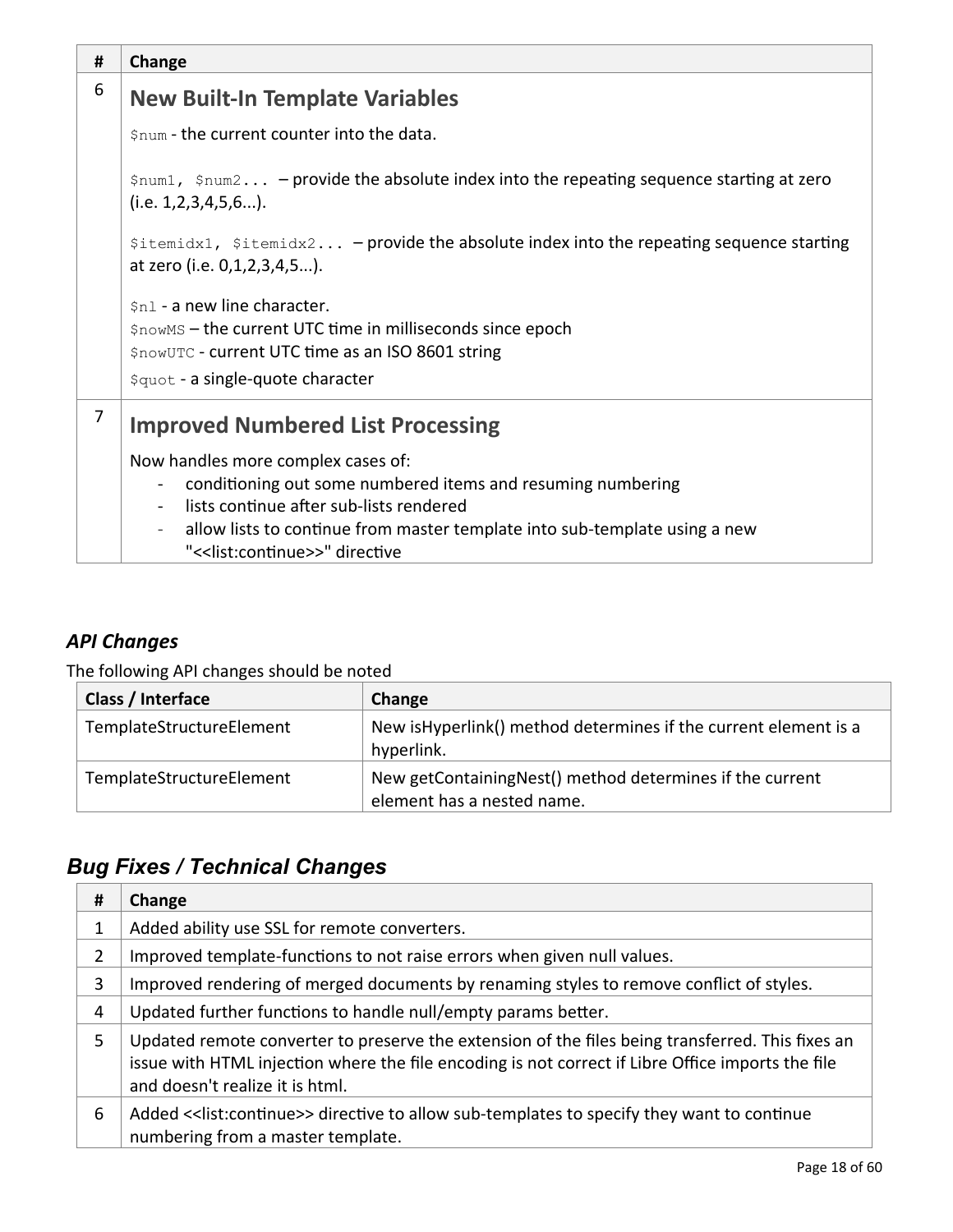| #              | Change                                                                                                                                                                                                                                                                                       |
|----------------|----------------------------------------------------------------------------------------------------------------------------------------------------------------------------------------------------------------------------------------------------------------------------------------------|
| $\overline{7}$ | Improved list processing to track the lists rendered so that stripped lists (e.g. conditional<br>sections) don't break linkages between lists.                                                                                                                                               |
| 8              | Fixed bug in TemplateContext constructor which wasn't correctly removing duplicate "/"<br>characters.                                                                                                                                                                                        |
| 9              | Fixed bug in SimpleJSONTemplateStructureProcessor.finish() which wasn't keeping the<br>adjustment to the indent variable.                                                                                                                                                                    |
| 10             | Fixed issue with SimpleTemplateTable.hashCode() which was not correctly hashing the array.                                                                                                                                                                                                   |
| 11             | Updated repeating section processing to correctly handle more complex cases of repeating and<br>variable references. This also fixes a corner case problem with << pageBreakNotLast>> not<br>working after an internal < <rs_a.b.c>&gt;blah&lt;<es_>&gt;upset the indexing.</es_></rs_a.b.c> |
| 12             | Fix to writing in-document errors into header and footer (some were hiding).                                                                                                                                                                                                                 |
| 13             | Updated bookmark and image processing to be able to use a bookmark that appears just after<br>the image frame rather than wrapping the image. This helps with imports of Docx files in LO5<br>and looks like it helps with DOC files where the image has a different wrap mode.              |
| 14             | Corrected processing of [F-L] type range directives which were doing the wrong thing under<br>some cases.                                                                                                                                                                                    |
| 15             | Updated stepping and indexing processes - allows more flexible ranges e.g. [1,2,1,1,2].                                                                                                                                                                                                      |
| 16             | Improved error messages from template-functions - provide function name in message.                                                                                                                                                                                                          |
| 17             | Fixed issue resulting in corrupt documents when new line characters in data were mixed with<br>html-like ( <b>, <u>, etc.) directives.</u></b>                                                                                                                                               |
| 18             | Fix to HTML injection where << html: xxx>> fields being last element in a<br>paragraph could leave "repairme" message.                                                                                                                                                                       |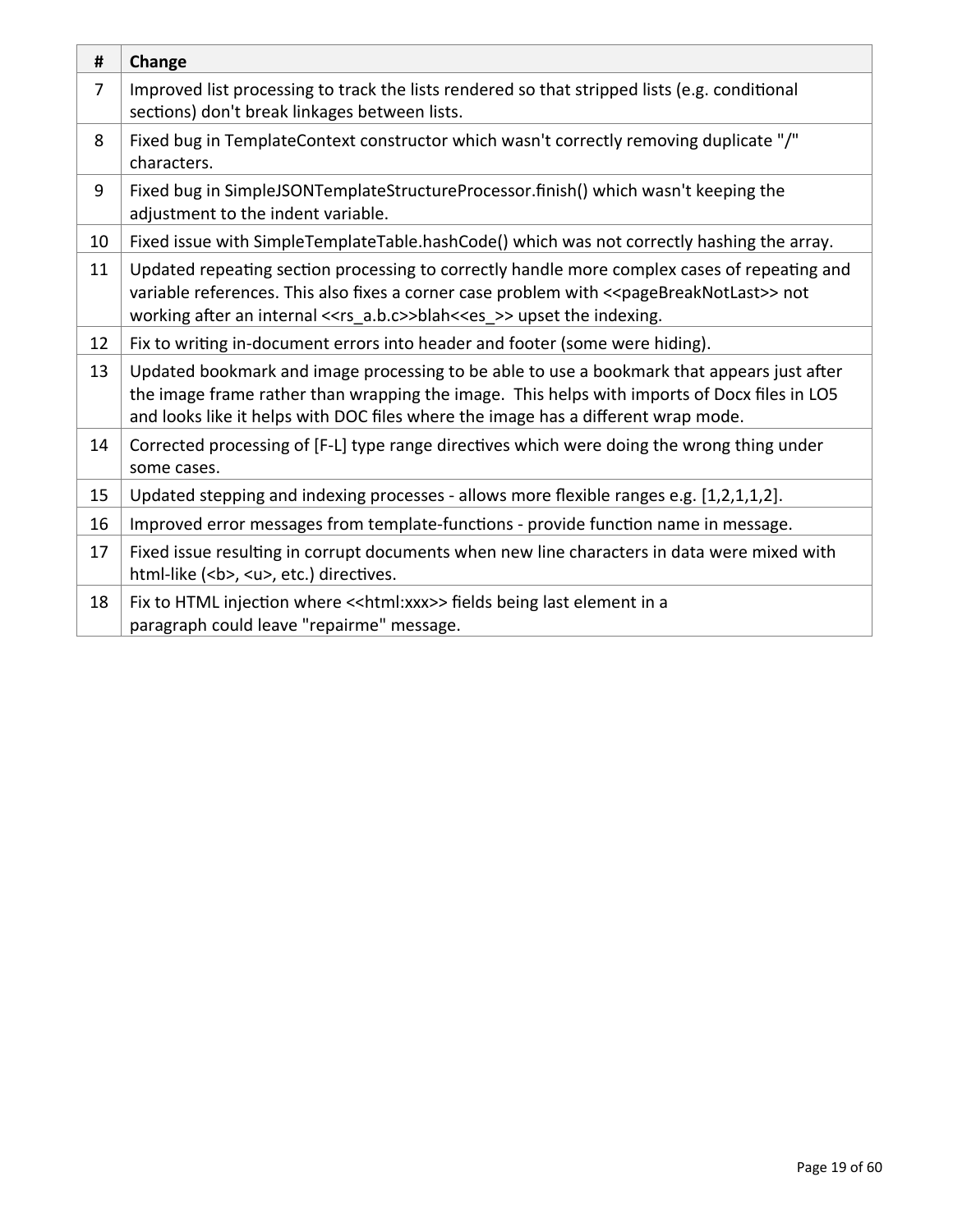# **[Older] Docmosis v4.3.0 Release Notes**

Nov 2017

## *New Features / Changes*

| # | Change                                                                                                                                                                   |
|---|--------------------------------------------------------------------------------------------------------------------------------------------------------------------------|
| 1 | <b>Number Formatting more control over Locale</b>                                                                                                                        |
|   | The "numFormat" template now supports a new optional parameter to be able to enable /<br>disable the application of the specified Locale when parsing the supplied data: |
|   |                                                                                                                                                                          |
|   | The default behavior is to apply the locale to both the input and output, however this is<br>incorrect in some circumstances.<br>For example:                            |
|   | $<<$ {numFormat('0.0257', '#.##0,##', 'nl')}>>                                                                                                                           |
|   | Incorrectly produces "257" because the "nl" locale is applied when parsing 0.0257 into a<br>number. This can now be corrected by disabling the parse-phase conversion:   |
|   | $<<$ {numFormat(0.0257, '#.##0,##', 'nl', false)}>>                                                                                                                      |
|   | So the correct result ("0,03") is produced.                                                                                                                              |

#### *API Changes*

The following API changes should be noted

| Class / Interface   | Change                                                         |
|---------------------|----------------------------------------------------------------|
| DataProviderBuilder | addJSONFile() method now assumes UTF-8 data in the given file. |

| # | Change                                                                                                                                                                                     |
|---|--------------------------------------------------------------------------------------------------------------------------------------------------------------------------------------------|
|   | Improved template-expression processing:<br>- processing of unary operators (NOT in particular)<br>- processing of more complex logical expressions - booleans handled better.             |
|   | Improvements to streams dealing with UTF-8 content                                                                                                                                         |
| 3 | Improved shutdown process with regards to closing the stderror stream and possible blocking<br>scenario.                                                                                   |
| 4 | Improved document processing when merging templates and injecting HTML content to handle<br>more complex cases involving page layout changes and large tables. The result is the layout is |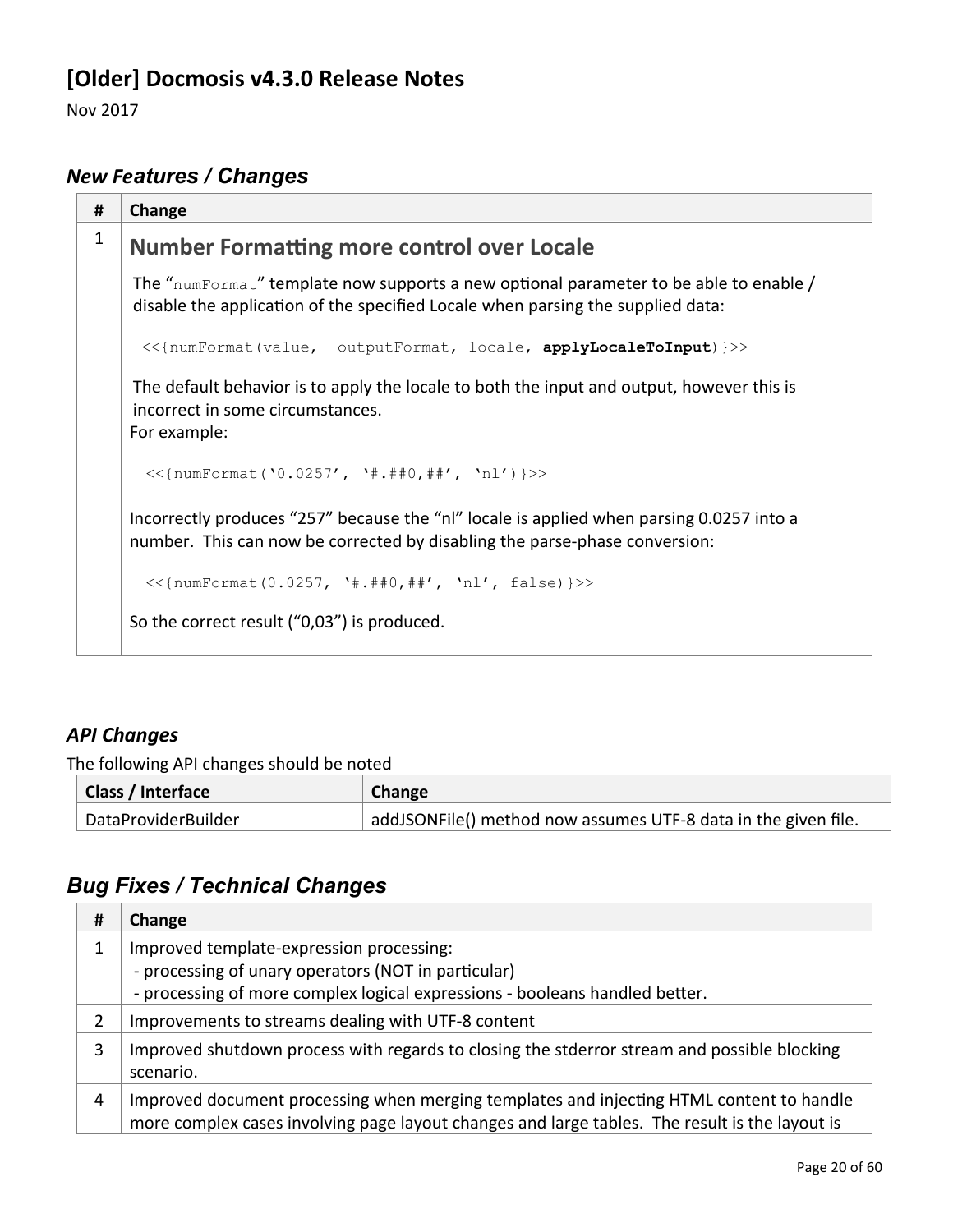| #  | Change                                                                                                                                                                                                                                            |
|----|---------------------------------------------------------------------------------------------------------------------------------------------------------------------------------------------------------------------------------------------------|
|    | more consistent with the templates involved.                                                                                                                                                                                                      |
| 5. | Improved issue with LibreOffice 5 installations on Windows platforms where OpenGL processing<br>could cause DocX processing in particular to fail.                                                                                                |
| 6  | Improved barcode processing to report errors if barcode is longer than 200 chars.                                                                                                                                                                 |
| 7  | Fix to another corner case of plain text fields not being recognized where expressions where<br>using the ">" greater than operator.                                                                                                              |
| 8  | Template processing improved with fixes for complex scenarios where errors in templates were<br>unable to be reported and would result in a general failure to process the template instead of<br>correctly indicating the error in the template. |
| 9  | Fixed issue where blank "fillin" fields in Word templates were being raised as a general error<br>with no helpful specifics.                                                                                                                      |
| 10 | Fixed template processing error where a table contained repeating rows then a conditional row<br>directive but with no rows inside the condition.                                                                                                 |
| 11 | Improved "null" error message when a problem occurs processing a template so that<br>implementation can be corrected.                                                                                                                             |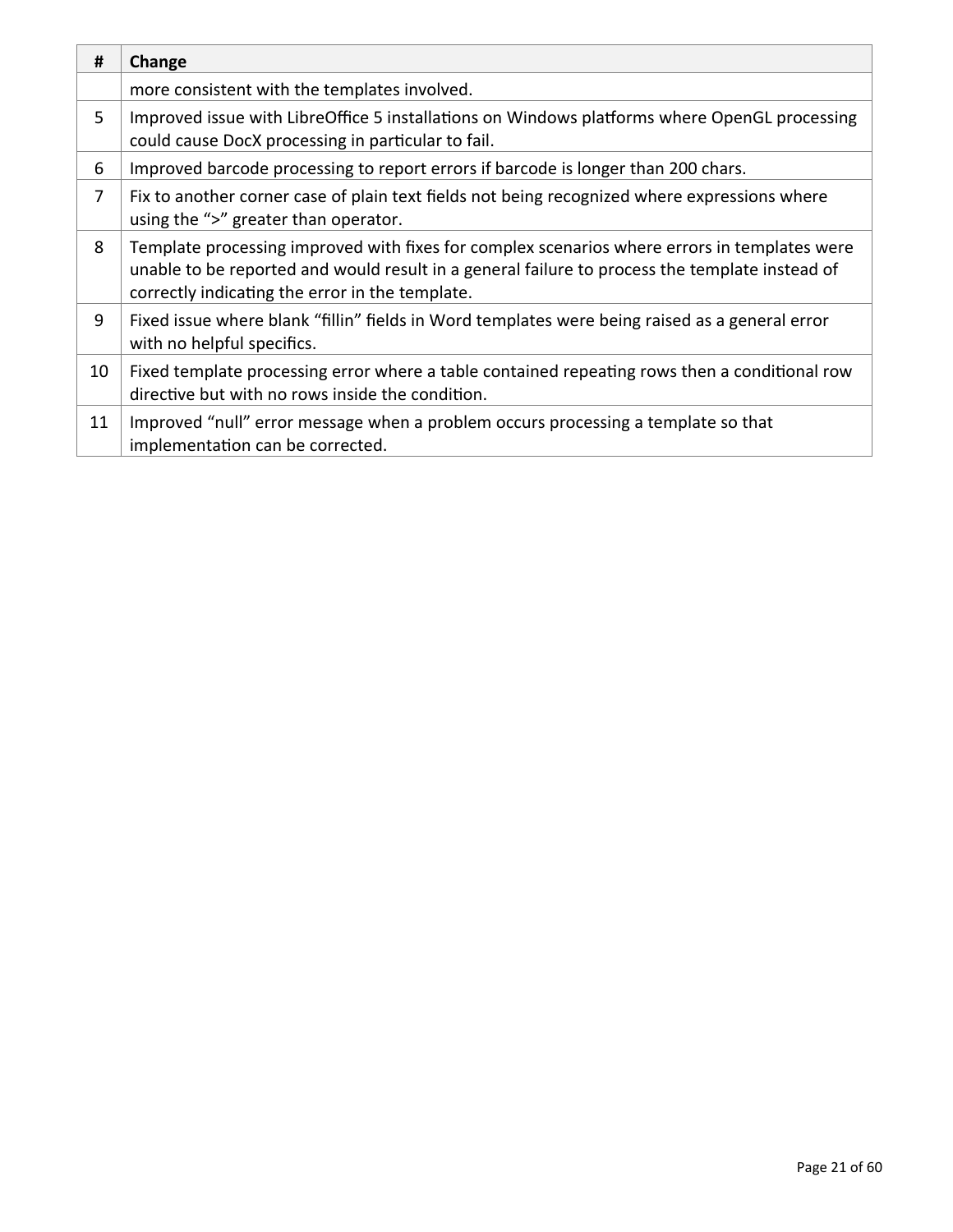# **[Older] Docmosis v4.2.0 Release Notes**

Jun 2017

# *New Features / Changes*

| #            | Change                                                                                                                                                                                                                                                                                                |
|--------------|-------------------------------------------------------------------------------------------------------------------------------------------------------------------------------------------------------------------------------------------------------------------------------------------------------|
| $\mathbf{1}$ | <b>Comments in Templates</b>                                                                                                                                                                                                                                                                          |
|              | The templates can now contain comments. There are two sets of delimiters:                                                                                                                                                                                                                             |
|              | $<<$ ## and ##>> and $<<$ /* and */>>                                                                                                                                                                                                                                                                 |
|              | As an example:                                                                                                                                                                                                                                                                                        |
|              | <<## The following section of the template is regarding xxx ##>><br>Normal template < <information>&gt;</information>                                                                                                                                                                                 |
|              | Comments can span multiple lines:                                                                                                                                                                                                                                                                     |
|              | $<<$ ##<br>The following section of<br>the template is regarding xxx<br>##>><br>Normal template < <information>&gt;</information>                                                                                                                                                                     |
|              | The two sets of delimiters mean that comments can be nested (one type of comment within<br>another) which can help during development. The following illustrates some normal content<br>with comments being completely commented out by the outer comment delimiters:                                 |
|              | $<<$ /*<br><<## The following section of the template is regarding xxx ##>><br>Normal template < <information>&gt;<br/>&lt;&lt;## The following section of the template is regarding xxx ##&gt;&gt;<br/>Normal template &lt;<information>&gt;<br/><math>*/&gt;&gt;</math></information></information> |

See the Docmosis Template Guide for more details.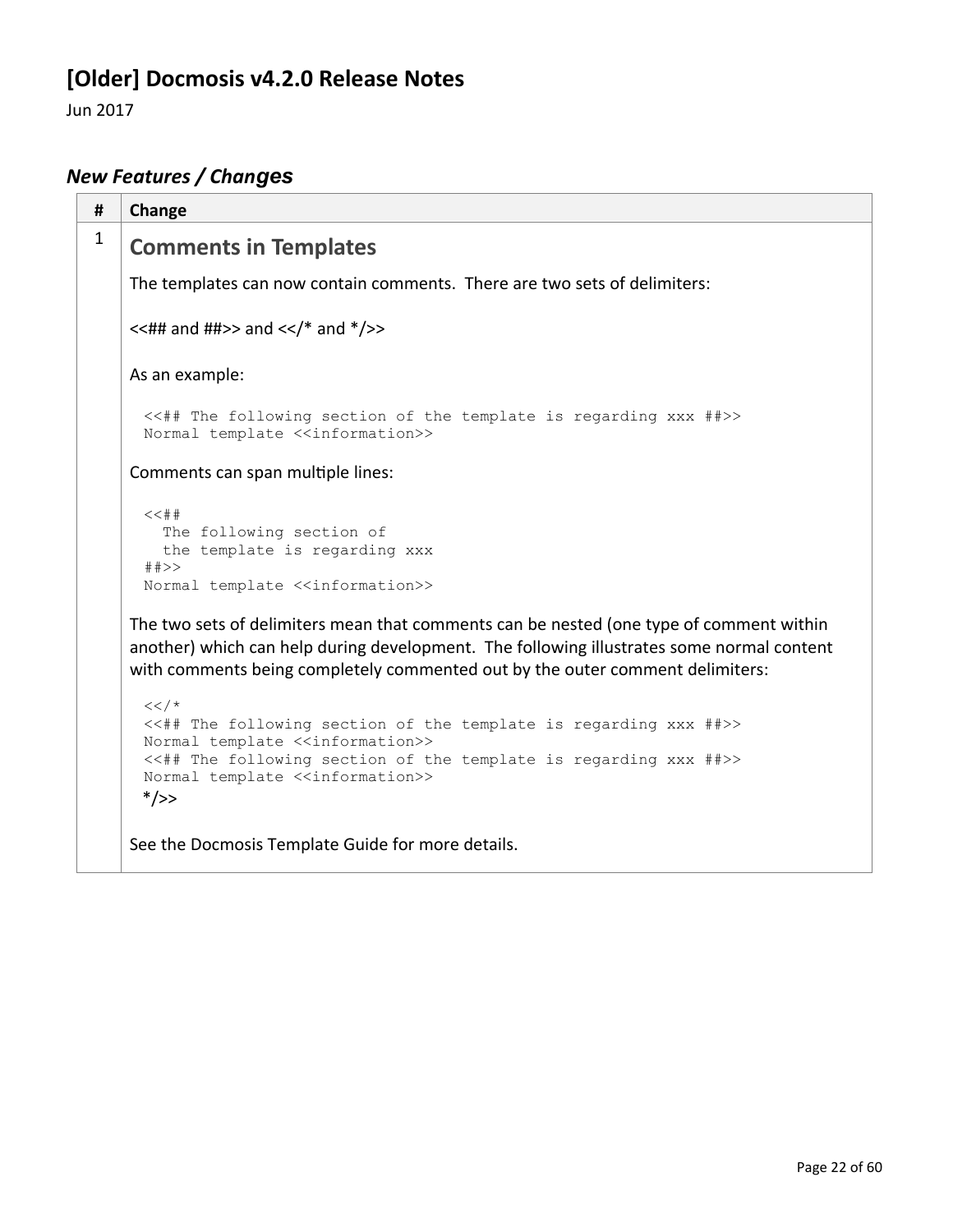| #              | Change                                                                                                                                                                                                                              |  |
|----------------|-------------------------------------------------------------------------------------------------------------------------------------------------------------------------------------------------------------------------------------|--|
| $\overline{2}$ | <b>Optional Paragraph Fields</b>                                                                                                                                                                                                    |  |
|                | When a normal template field has no data, the paragraph containing the field remains in the<br>document. For example:                                                                                                               |  |
|                | < <addressline1>&gt;<br/>&lt;<addressline2>&gt;<br/>&lt;<country>&gt;</country></addressline2></addressline1>                                                                                                                       |  |
|                | Would create:                                                                                                                                                                                                                       |  |
|                | 5 Hasler Rd                                                                                                                                                                                                                         |  |
|                | Australia                                                                                                                                                                                                                           |  |
|                | leaving a blank line if there was no data for "addressLine2". Optional paragraph fields<br>(identified by the prefix "op:") remove the containing paragraph if there is no data:                                                    |  |
|                | < <addressline1>&gt;<br/>&lt;<op:addressline2>&gt;<br/>&lt;<country>&gt;</country></op:addressline2></addressline1>                                                                                                                 |  |
|                | So the same data would result in the more desirable:                                                                                                                                                                                |  |
|                | 5 Hasler Rd<br>Australia                                                                                                                                                                                                            |  |
|                | Optional fields also help with numbered and bullet lists, removing redundant items if the related<br>data is not present. Optional paragraph fields always remove entire paragraphs so can remove<br>multiple lines from documents. |  |
|                | See the Docmosis Template Guide for more details.                                                                                                                                                                                   |  |
| 3              | PDF Form Fields can be Pre Filled                                                                                                                                                                                                   |  |
|                | Templates (ODT format templates only) can create Fillable PDF form fields and pre-populate<br>them. This means that completed or semi completed electronic PDF forms can be generated.                                              |  |
|                | See the Docmosis Template Guide for more details.                                                                                                                                                                                   |  |

The following API changes should be noted

| <b>Class / Interface</b> | Change |
|--------------------------|--------|
|                          |        |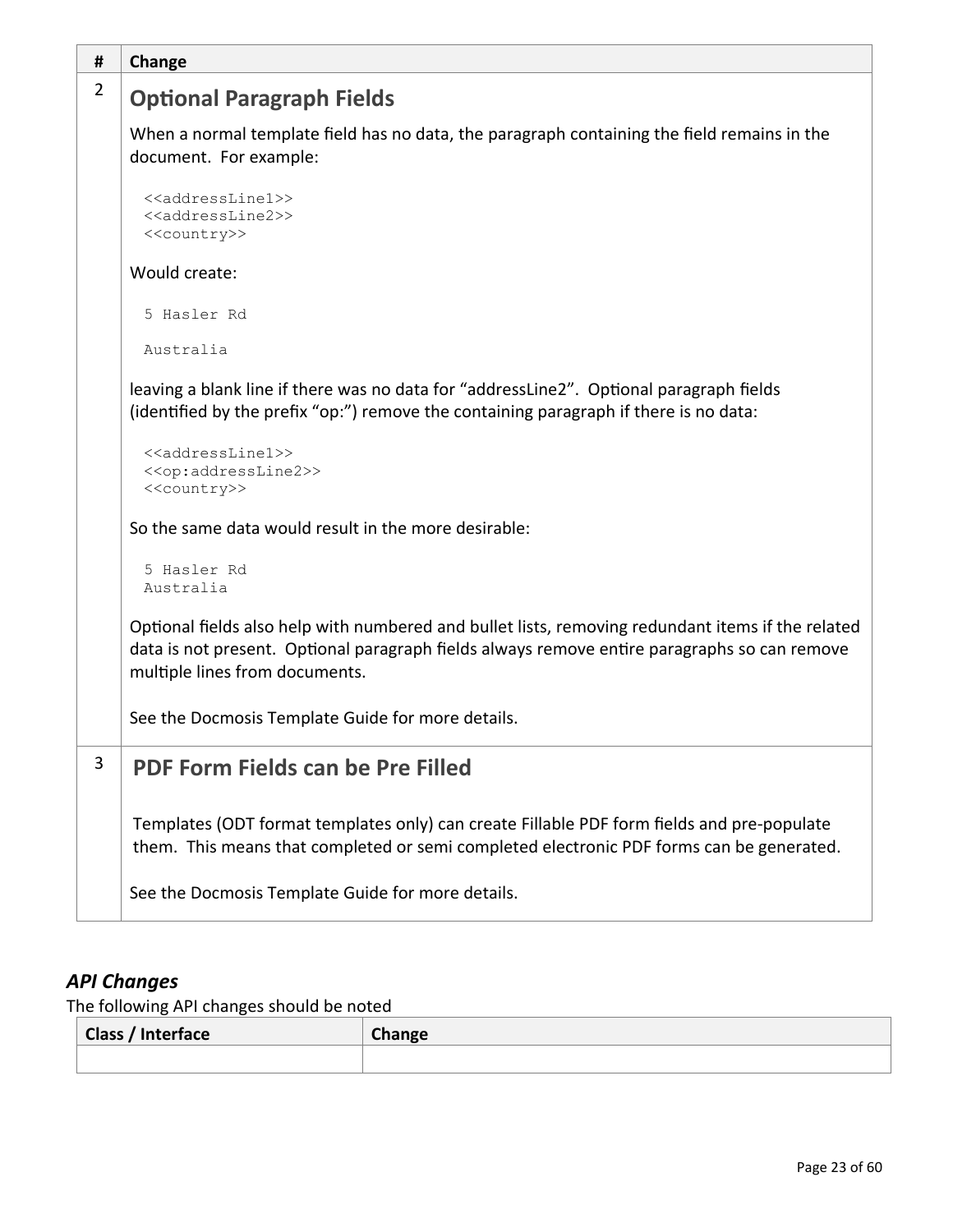| #              | Change                                                                                                                                                                                 |
|----------------|----------------------------------------------------------------------------------------------------------------------------------------------------------------------------------------|
| $\mathbf{1}$   | Fixed issue where dynamic images in repeating sections would not render when using versions<br>of Libre Office after version 5.0.                                                      |
| $\overline{2}$ | Fixed issues where Libre Office versions after 5.0 would not process a template that was open<br>and modified.                                                                         |
| 3              | Improved diagnostics logging for 32-bit / 64-bit mismatch between Java and Libre Office                                                                                                |
| 4              | Improved error message when missing section ends are detected                                                                                                                          |
| 5              | Increased plain text default max length from 150 to 1024 characters to support long template<br>expressions                                                                            |
| 6              | Fixed corner-case "null" error when processing complex tables with varying numbers of columns<br>in rows that are repeating.                                                           |
| $\overline{7}$ | Fixed some character stream outputs which were not writing in UTF-8 explicitly.                                                                                                        |
| 8              | Improved date parsing to fall-back if performing "Strict" matching and strict matching fails. This<br>provides date parsing that succeeds correctly even when ambiguities are present. |
| 9              | Fixed HTML injection issue where inserting blank HTML into a table would leave a "repairme"<br>indicator                                                                               |
| 10             | Improved document loading to explicitly disable macros in templates when loading.                                                                                                      |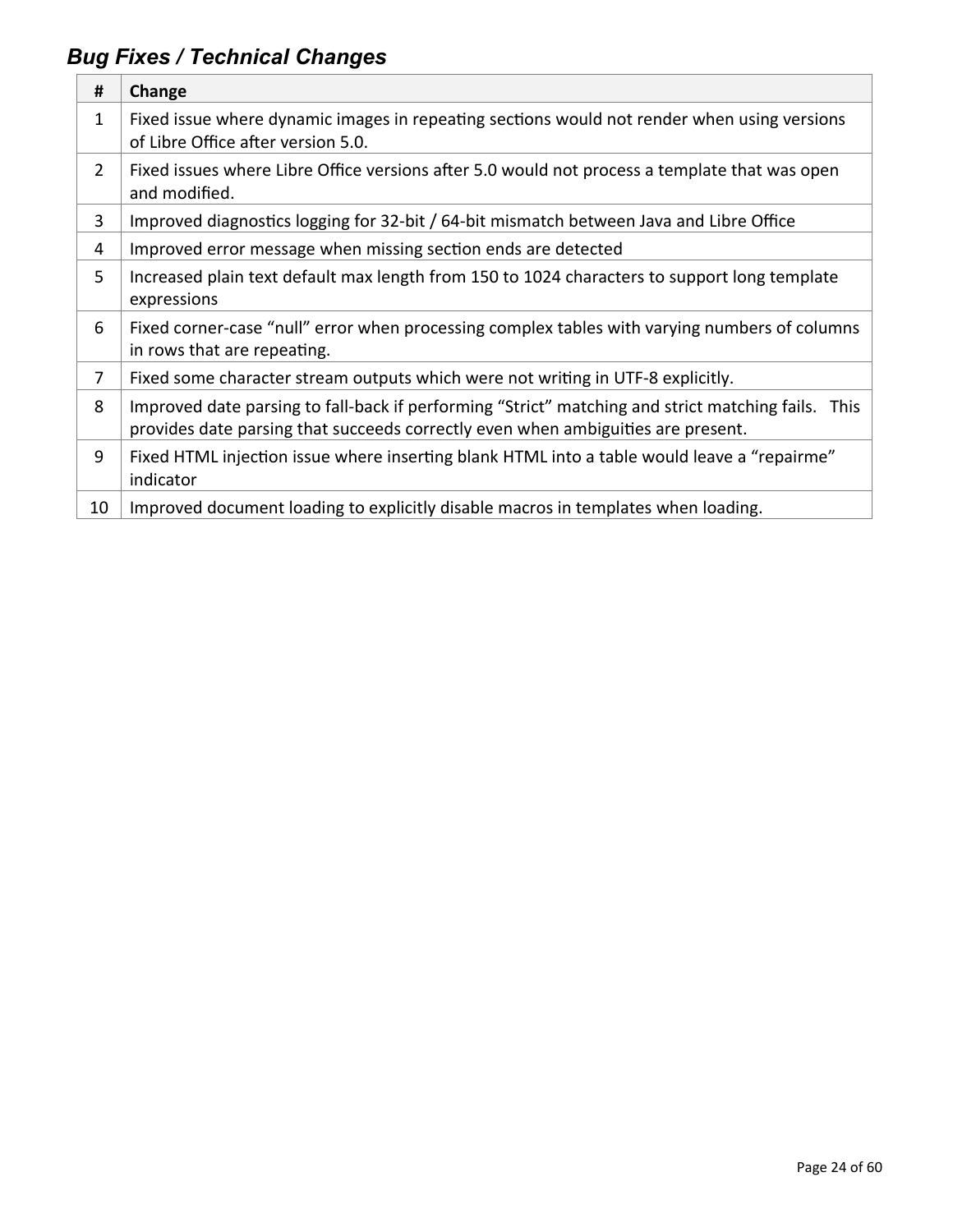# **[Older] Docmosis v4.1.0 Release Notes**

Aug 2016

# *New Features / Changes*

| #              | Change                                                                                                                                                                                                                                                                                                                                                   |
|----------------|----------------------------------------------------------------------------------------------------------------------------------------------------------------------------------------------------------------------------------------------------------------------------------------------------------------------------------------------------------|
| $\mathbf{1}$   | Date Rendering has "sticky" timezone.                                                                                                                                                                                                                                                                                                                    |
|                | The built in "DateRenderer" and "DateFormat" functions now use the timezone of the input date<br>format (where timezone is provided) to assist with the output formatting. This avoids accidental<br>conversion to a different timezone than the given timezone. Previously the output timezone<br>would be the default for the application environment. |
|                | For example, if the input data format specifies timezone CST, then the output format implicitly<br>uses CST also.                                                                                                                                                                                                                                        |
|                | Legacy behavior can be enabled by setting:<br>docmosis.renderer.dateDisableTimezoneDataPersistence=true                                                                                                                                                                                                                                                  |
| $\overline{2}$ | <b>Literals Parsing Improved.</b>                                                                                                                                                                                                                                                                                                                        |
|                | Field processing has been enhanced to allow quoted constants to contain arbitrary content. eg<br>('abc.def'). Previously the period ('.') character would cause the intended literal to be split.                                                                                                                                                        |
| 3              | Docx Enabled by Default.                                                                                                                                                                                                                                                                                                                                 |
|                | Docx processing is now enabled by default. This requires LibreOffice which has DOCX support, or<br>the ODFConverter to be used if using Open Office.                                                                                                                                                                                                     |
| 4              | <b>TIFF Image Support.</b>                                                                                                                                                                                                                                                                                                                               |
|                | TIFF images are now supported in the templates and data streams.                                                                                                                                                                                                                                                                                         |
| 5              | New toAlpha(), toAlpha2(), toRoman() Functions.                                                                                                                                                                                                                                                                                                          |
|                | New number formatting functions toAlpha, toAlpha2, toRoman have been added to allow<br>Docmosis to support numbering itself. This means that Docmosis can provide numbering in<br>different formats based on the current index:                                                                                                                          |
|                | < <rs items="">&gt;<br/>&lt;&lt;{toAlpha(\$itemnum) }&gt;&gt;). This is an item<br/><math>&lt;<es< math=""> &gt;&gt;</es<></math></rs>                                                                                                                                                                                                                   |
|                | Would produce output like:                                                                                                                                                                                                                                                                                                                               |
|                | This is an item<br>a).<br>b). This is an item<br>c). This is an item<br>d). This is an item                                                                                                                                                                                                                                                              |
|                |                                                                                                                                                                                                                                                                                                                                                          |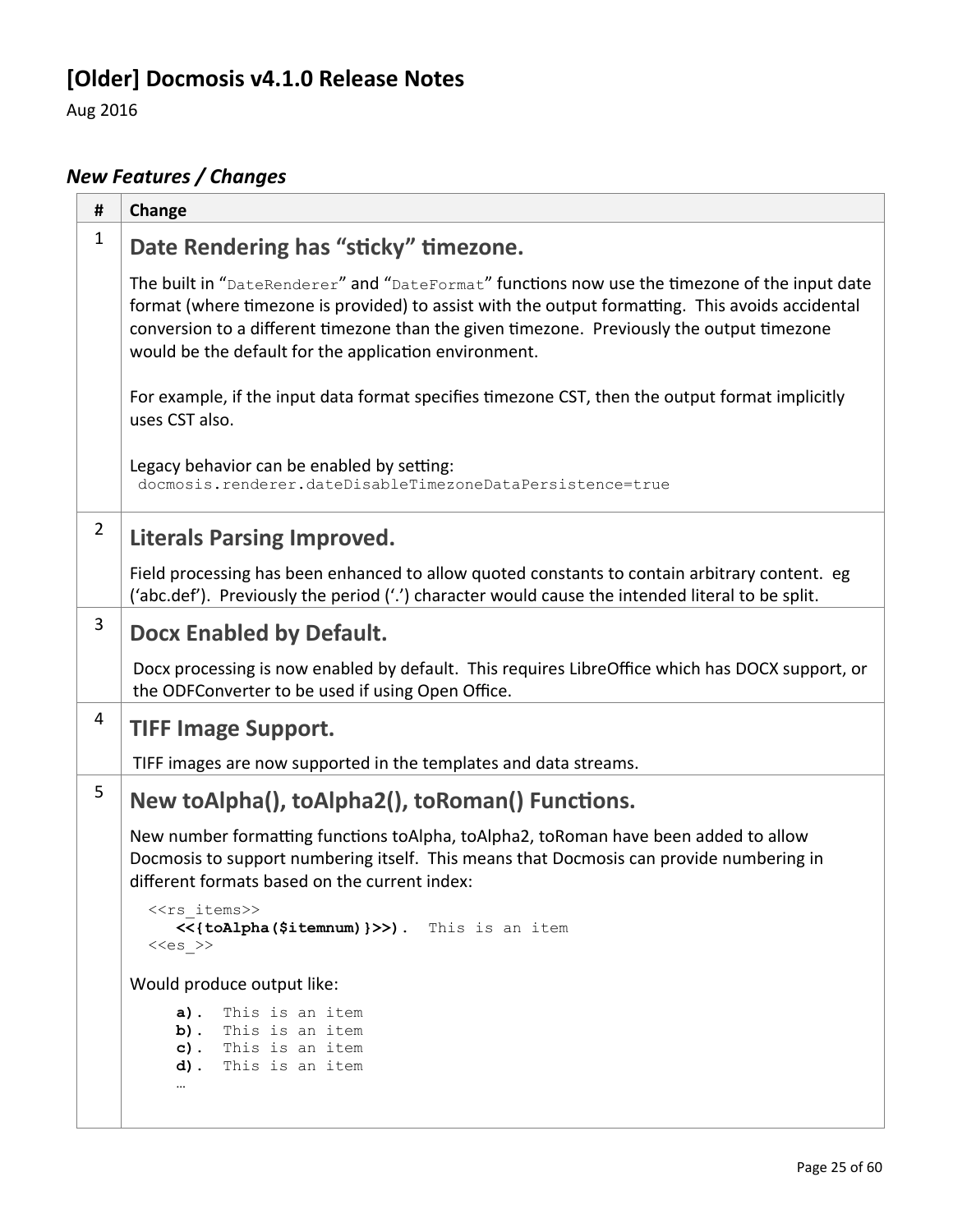```
# Change
toAlpha() maps numbers to a, b, c..., y, z, aa, bb, cc, dd etc. For example:
   toAlpha(1) => a
   toAlpha(26) => z
   toAlpha(27) => aa
   toAlpha(28) => bb
toAlpha2() maps numbers to a, b, c…, y, z, aa, ab, ac, ad etc. For example:
   toAlpha2(1) => a
   toAlpha2(26) => z
   toAlpha2(27) => aa
   toAlpha2(28) => ab
which is the same as toAlpha() except when hitting double letters.
toRoman() maps numbers to Roman Numerals. For example:
   toRoman(1) => i
   toRoman(26) => ii
   toRoman(27) => xxvii
   toRoman(28) => xxviii
 Barcodes supported by default:
 - Code 128
 - Code 39
 - ITF 14
 Adding a barcode is easy and quite 
                                                         docmosis
 configurable. See the Docmosis Template 
 Guide for details.
 You will also need barcode4j.jar (from 
 (http://barcode4j.sourceforge.net/).
```
The following API changes should be noted

| Class / Interface                                               | Change                                                                                   |
|-----------------------------------------------------------------|------------------------------------------------------------------------------------------|
| ConverterPoolGroupStatus                                        | New public method getUptimeSeconds () to provide the<br>uptime for Docmosis as required. |
| XMLNodeFilter,<br>StringInterceptor,<br>Base64StringInterceptor | Added to Javadoc API documentation.                                                      |
| DocumentConverter                                               | updated Javadoc to state explicitly the<br>IllegalArgumentExceptions it throws.          |

| Change                                                                                         |
|------------------------------------------------------------------------------------------------|
| Fixed bug in FileUtilities where unzipping a zip file with sub folders was failing because the |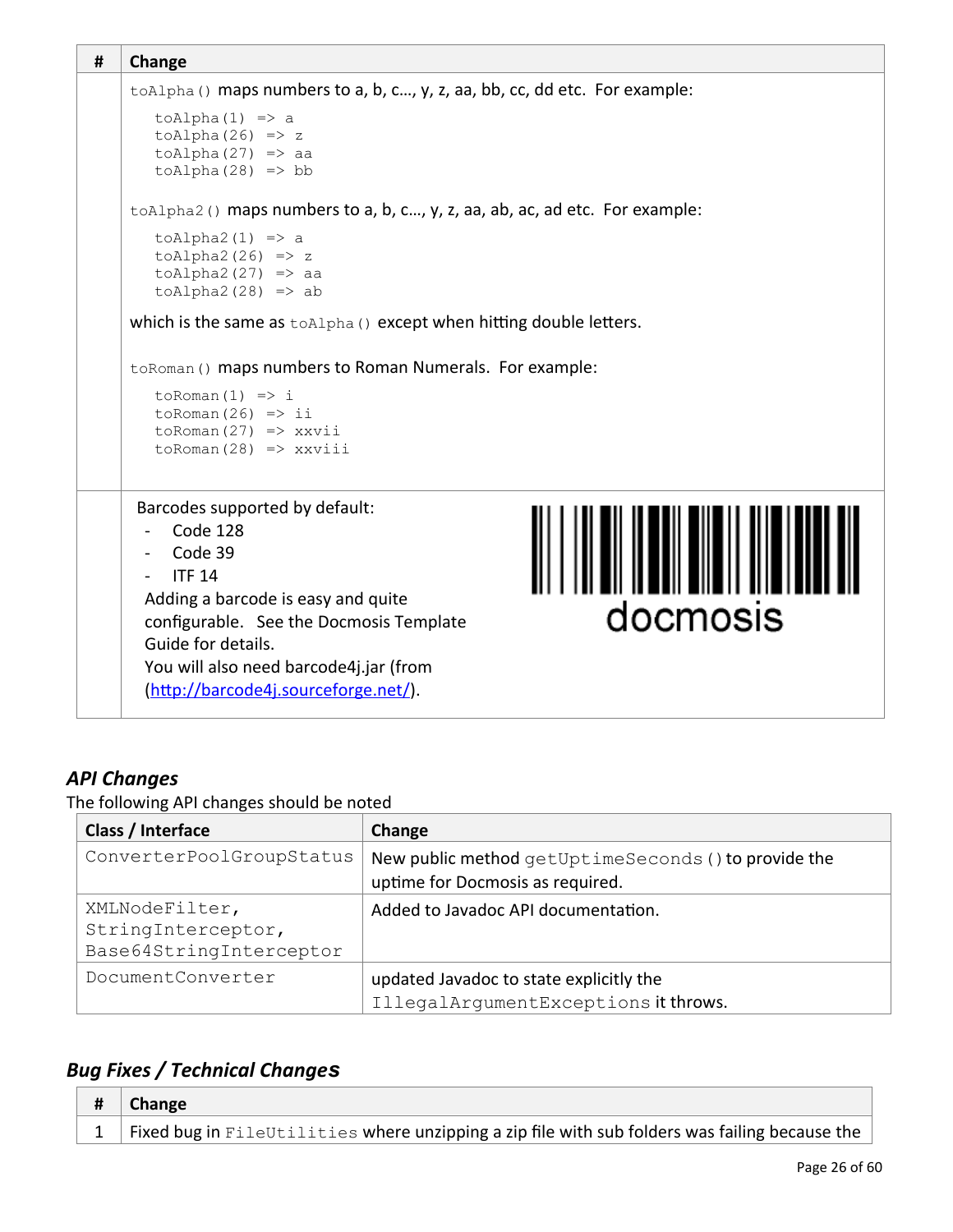| #              | Change                                                                                                                                                                                                                                           |  |  |  |  |
|----------------|--------------------------------------------------------------------------------------------------------------------------------------------------------------------------------------------------------------------------------------------------|--|--|--|--|
|                | sub-folders were not being created.                                                                                                                                                                                                              |  |  |  |  |
| $\overline{2}$ | Improved field detection where plain text fields near the bottom of a page could be left<br>unrecognized.                                                                                                                                        |  |  |  |  |
| 3              | Updated bootstrapping to work under windows Service accounts.                                                                                                                                                                                    |  |  |  |  |
| 4              | Fixed issue with borders working with <i>stepped</i> repeating rows (ie when using the : stepN<br>directive)                                                                                                                                     |  |  |  |  |
| 5              | Fixed bug where injecting html that was simply a table would leave the " $\epsilon$ repairme" text<br>behind.                                                                                                                                    |  |  |  |  |
| 6              | Fixed issue where table borders and other style information was lost for some simple tables<br>where $\langle \langle r \rangle$ $>$ or $\langle \langle r \rangle$ = $\rangle$ fields existed, but no tables in the document had lookup fields. |  |  |  |  |
| 7              | Reduced diagnostics logging for the ExpressionFunctionAdapter to make sure that when a<br>processing error occurs, the message doesn't contain the package and class of the exception.<br>This makes the message more meaningful to the user.    |  |  |  |  |
| 8              | Updated evaluator to not spit out same message about overridden functions every construction.                                                                                                                                                    |  |  |  |  |
| 9              | Fixed NPE in table analysis where conditional column was spanned. This could show up as an<br>error with message "null".                                                                                                                         |  |  |  |  |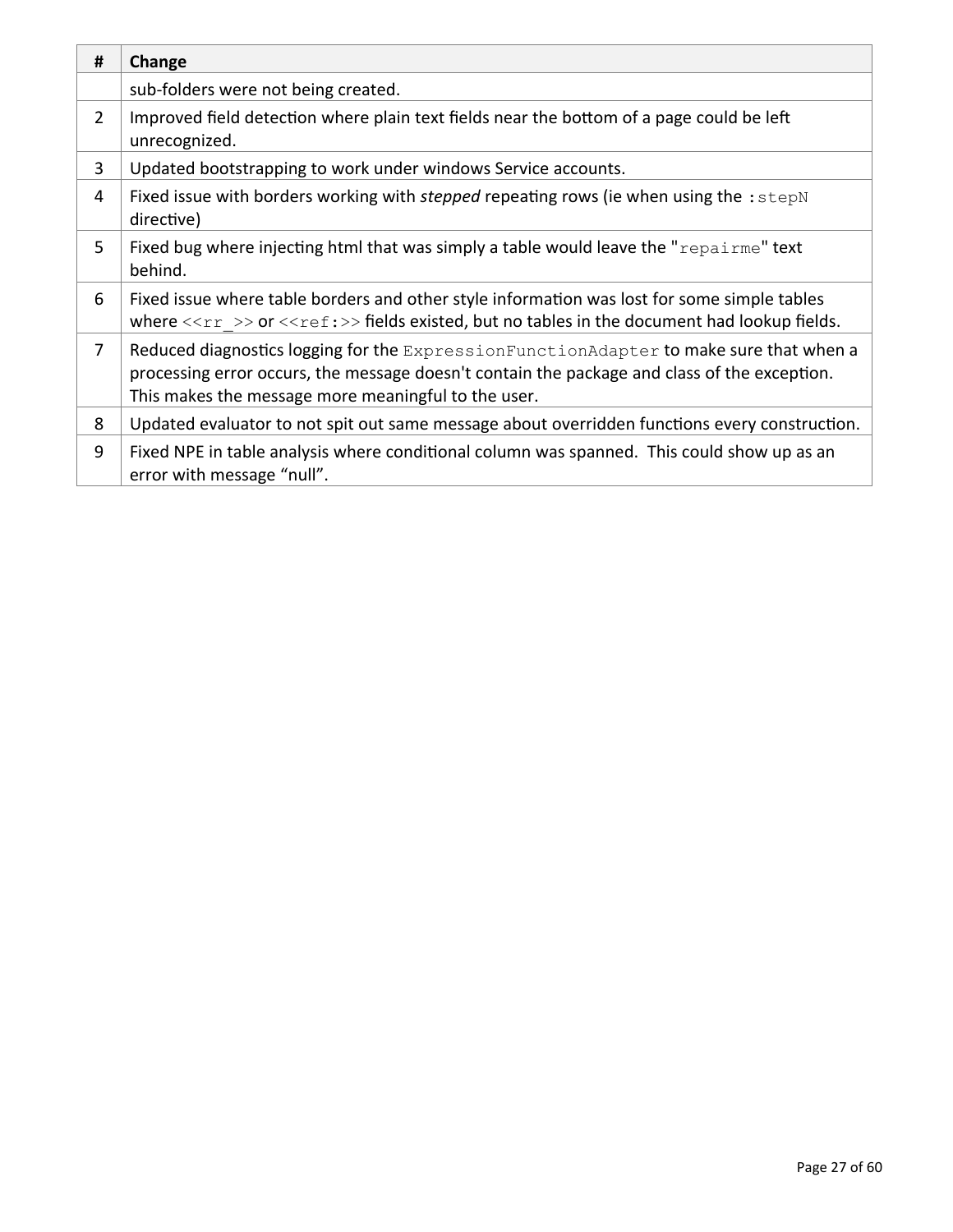# **[Older] Docmosis v4.0.3 Release Notes**

Dec 2015

Please note: html-like markup now defaults to enabled (see docmosis.populator.field.markup.process details below).

#### *New Features / Changes*

**# Change** 1 **If / Else / Else-If Support in Conditional Sections** Simple "else" looks like this: <<cs\_true>> true <<else>> false  $<  $>>$$ "else-if" is written like this: <<cs\_isPerson>> I have a person <<else\_isPlant>> I have a plant <<else>> I have something I didn't expect <<es\_isPerson>> Conditional Sections Support the new Expression Syntax (described below) Eg:  $<<$ cs {val < 10.0}>> Low value =  $\langle \langle val \rangle \rangle$  $\langle$  <else {val > 100.0}>> High value =  $\langle \langle \text{val} \rangle \rangle$ <<else>> Nominal value = <<val>>  $<  $>>$$ <sup>2</sup> **New Expression Engine** A new expression engine has been added that improves computational capabilities of templates. Operators and functions can be applied to String and numeric data. The following lines summarize the way this affects the templates. Expressions in Docmosis templates are still delimited by the braces ("{" and "}") characters. Expressions can now include: • Precedence using the brackets "(" and ")" characters Mathematical expressions • Mathematical and String functions • Boolean logic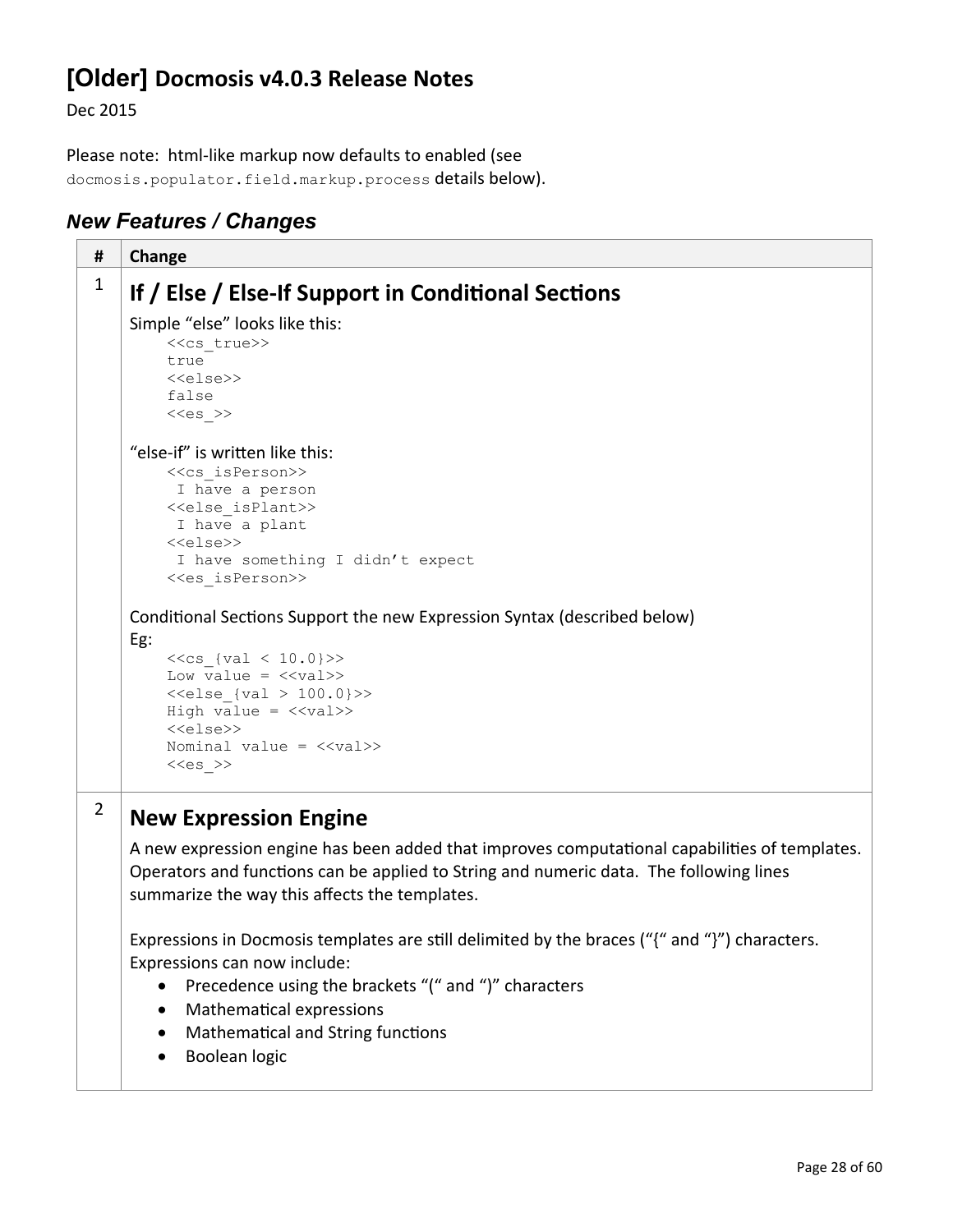| #              | Change                                                                                                                                                                                                                                                                                                                                                    |  |  |  |  |
|----------------|-----------------------------------------------------------------------------------------------------------------------------------------------------------------------------------------------------------------------------------------------------------------------------------------------------------------------------------------------------------|--|--|--|--|
| 3              | <b>Direct Expression Evaluation</b>                                                                                                                                                                                                                                                                                                                       |  |  |  |  |
|                | Fields which are expressions can be used to insert data into documents. For example:<br>$<<$ {1 + 2 + 3}>><br>$<<$ {round(val/100,2)}>>%<br><<{titleCase(firstName + ' ' + lastName) }>>                                                                                                                                                                  |  |  |  |  |
| 4              | <b>Assignment of Expressions to Variables</b>                                                                                                                                                                                                                                                                                                             |  |  |  |  |
|                | Variables can now be assigned the results of expressions: $<<$ \$m={expr} >><br>Eg. << $$m = {round(1+ceil(2*3.5))}>>$<br>round $(1+ceil(2*3.5)) = \langle \langle \text{Sm} \rangle \rangle$                                                                                                                                                             |  |  |  |  |
| 5              | <b>Boolean Logic</b>                                                                                                                                                                                                                                                                                                                                      |  |  |  |  |
|                | $<<$ cs {val1    (val2 && val3)}>><br>vall is true or both val2 and val3 are true<br>$< >>$                                                                                                                                                                                                                                                               |  |  |  |  |
| 6              | <b>Maths functions</b>                                                                                                                                                                                                                                                                                                                                    |  |  |  |  |
|                | Typical math functions are supported.<br>Eg. $<<$ {max(4.522, 4.5)}>>                                                                                                                                                                                                                                                                                     |  |  |  |  |
|                | The round() function has been extended to support an optional precision:<br>$<<$ {round(1.236)}>><br>$<<$ {round(1.236, 2)}>>                                                                                                                                                                                                                             |  |  |  |  |
|                | The precision also pads:<br>$<<$ {round(1.2,5)}>>                                                                                                                                                                                                                                                                                                         |  |  |  |  |
| $\overline{7}$ | <b>String Functions</b>                                                                                                                                                                                                                                                                                                                                   |  |  |  |  |
|                | charAt, compareTo, compareToIgnoreCase, concat, endsWith, equals, equalsIgnoreCase,<br>indexOf, lastIndexOf, length, replace (character replacement), startsWith, substring,<br>toLowerCase, toUpperCase, Trim, map, titleCase, split,<br>eg:                                                                                                             |  |  |  |  |
|                | $<<$ {equals('a','b')}>><br>$<<$ {indexOf('abc','b')}>><br><<{startsWith('this is', 'this')}>><br><<{titleCase('joe blogs')}>>                                                                                                                                                                                                                            |  |  |  |  |
| 8              | <b>Formatting Functions</b>                                                                                                                                                                                                                                                                                                                               |  |  |  |  |
|                | numFormat and dateFormat functions have been created to perform numeric and date<br>formatting functions. These functions are based on the similarly named FieldRenderers that<br>already existed in Docomsis.<br>numFormat( <value>, <format>[, <locale> ])<br/><math>&lt;&lt;</math>{numFormat(value1, '###,###.00')}&gt;&gt;</locale></format></value> |  |  |  |  |
|                | dateFormat( <value>[, <output format="">[, <input format=""/> ]])</output></value>                                                                                                                                                                                                                                                                        |  |  |  |  |

```
<<{dateFormat(value1, 'dd/MM/yy', 'dd-MMM-yyyy')}>>
```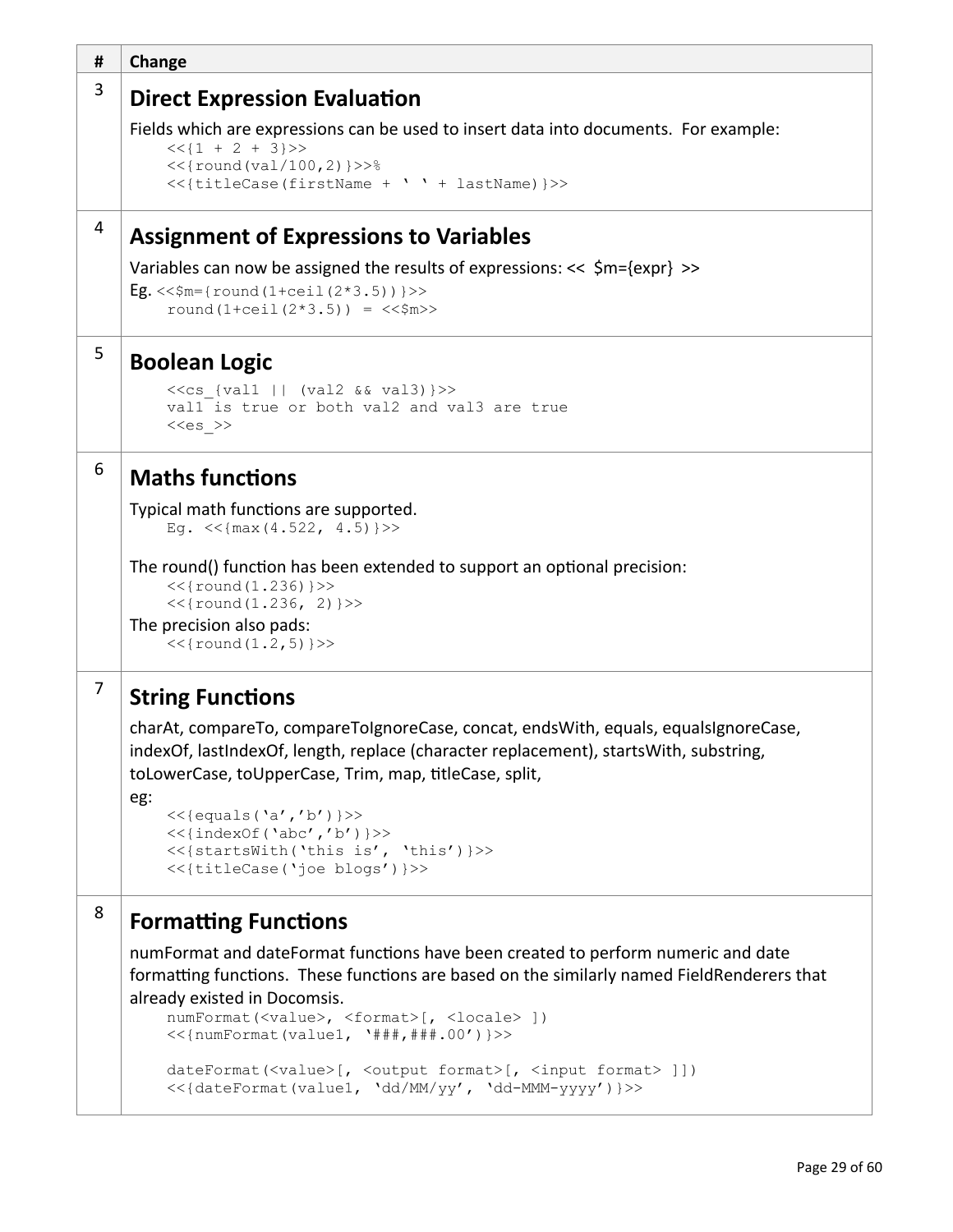| #  | Change                                                                                                                                                                                             |  |  |  |  |
|----|----------------------------------------------------------------------------------------------------------------------------------------------------------------------------------------------------|--|--|--|--|
| 9  | <b>Operators</b>                                                                                                                                                                                   |  |  |  |  |
|    | The well known operators are supported:<br>( ) + - * / $\frac{6}{9}$ + - = == != < <= > >= $\frac{6}{9}$                                                                                           |  |  |  |  |
| 10 | XML population has been updated to allow "\r" to result in paragraph insertion (in addition to "\<br>r\n" and "\n"). This helps XML data processing where the xml contains this type of new lines. |  |  |  |  |
| 11 | Logging is by default quieter now with more logging information moved to DEBUG/FINE level.                                                                                                         |  |  |  |  |
| 12 | Hyperlink processing has been updated to be able to use variables and variables set from<br>expressions. The hyperlinks are now expected to be of the format                                       |  |  |  |  |
|    | < <link:xxx>&gt; but the &lt;<link xxx=""/>&gt; format is still supported.</link:xxx>                                                                                                              |  |  |  |  |
| 13 | Docmosis can be managed without configuration files. The new Configuration class provides                                                                                                          |  |  |  |  |
|    | an api for controlling settings:                                                                                                                                                                   |  |  |  |  |
|    | Configuration config = Configuration.standard();                                                                                                                                                   |  |  |  |  |
|    | config.setConverterPoolConfiguration("1");                                                                                                                                                         |  |  |  |  |
|    | config.setOfficeLocation(loInstallPathStr);<br>config.setKeyAndSite(siteStr, keyStr);                                                                                                              |  |  |  |  |
|    | SystemManager.initialise(config);                                                                                                                                                                  |  |  |  |  |
| 14 | Sub-templates can now set template-variables that are visible to the "master" template and<br>subsequently processed templates.                                                                    |  |  |  |  |
| 15 | Updates have been made to allow a load balancer to sit between Docmosis and it's remote<br>converters.                                                                                             |  |  |  |  |
| 16 | String data that is provided is now automatically base64 decoded into images if the string data<br>starts with the sequence "image: base64:"                                                       |  |  |  |  |

The following API changes should be noted

| Class / Interface                                        | Change                                                                                                                                                                                                                           |  |  |
|----------------------------------------------------------|----------------------------------------------------------------------------------------------------------------------------------------------------------------------------------------------------------------------------------|--|--|
| Configuration                                            | New Configuration class provides configuration-file-free<br>management of docmosis configuration.                                                                                                                                |  |  |
| DataProviderBuilder                                      | core - added new methods to DataProviderBuilder to allow "tabular<br>data" to be added easily given a Map[] or a String[][][].                                                                                                   |  |  |
| DataProviderBuilder                                      | New methods for inserting StringInterceptors and getting the list of<br>active interceptors. These interceptors can manipulate data as it is<br>added to the data provider (eg turning base64 image data into<br>binary images). |  |  |
| SystemManager                                            | Exceptions have been simplified for startup. Now the<br>Runtime Exception Startup Exception if a problem occurs during the<br>startup sequence and sub-classes of the Startup Exception allow<br>problem-specific handling.      |  |  |
| RemoteConverter<br>supersedes<br>RemoteConverterTerminus | RemoteConverterTerminus is now superseded by RemoteConverter.                                                                                                                                                                    |  |  |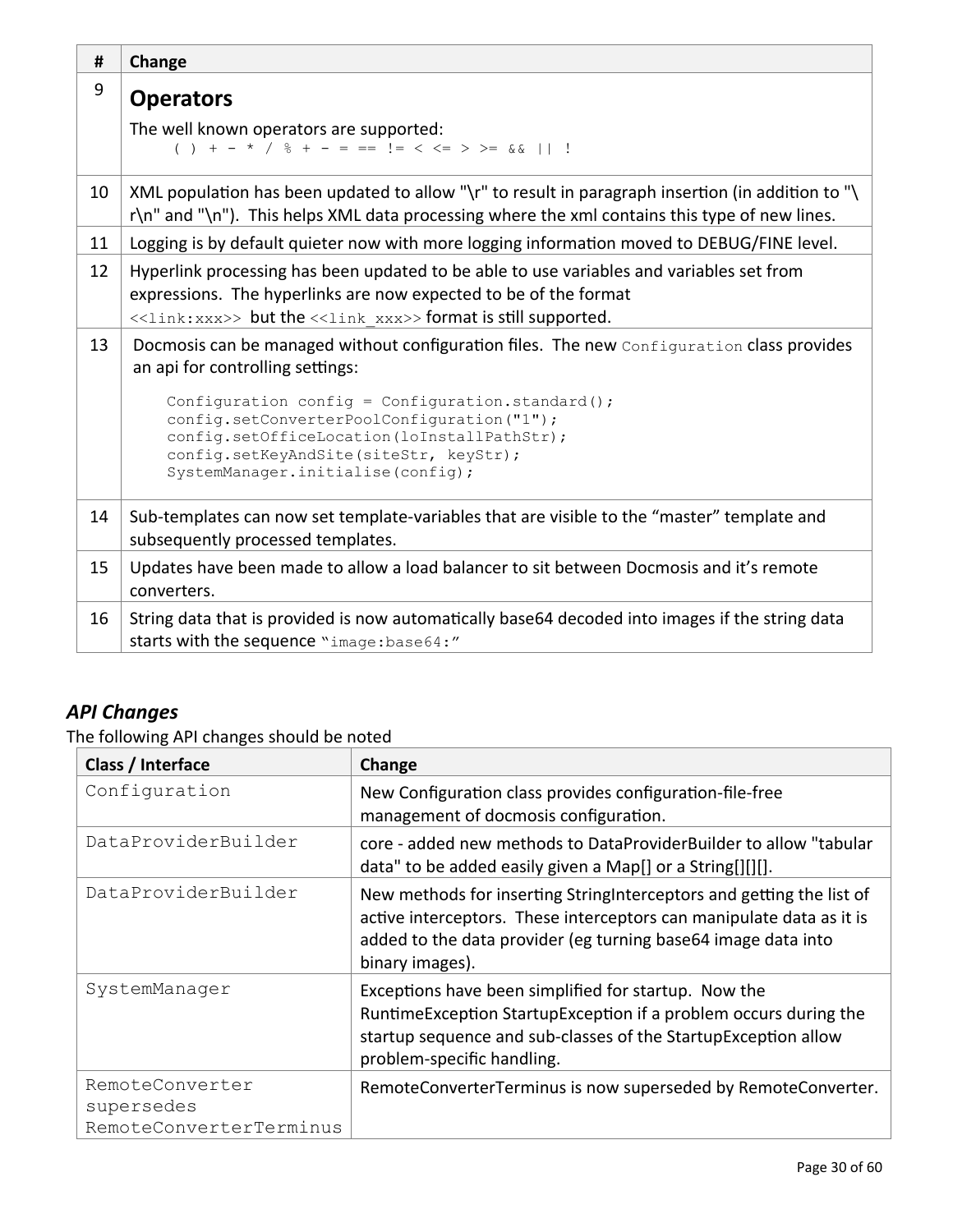| Class / Interface | Change                                                                                                                                                                                                                                |  |  |
|-------------------|---------------------------------------------------------------------------------------------------------------------------------------------------------------------------------------------------------------------------------------|--|--|
| FieldDetails      | The FieldDetails class has a new method getDataProviderLineage()<br>which provides access to the current DataProvider, its parent,<br>grandparent etc. This means broad data access is possible in<br>custom FieldRenderer instances. |  |  |

| #              | Change                                                                                                                                                                                                                                                                    |  |  |  |  |
|----------------|---------------------------------------------------------------------------------------------------------------------------------------------------------------------------------------------------------------------------------------------------------------------------|--|--|--|--|
| $\mathbf{1}$   | Improved hyperlink insertion to deal with being given blank data. This was corrupting DOC<br>output.                                                                                                                                                                      |  |  |  |  |
| $\overline{2}$ | Fixed DocumentConverter which was leaking BasicDocuments and relying on finalizer to cleanup                                                                                                                                                                              |  |  |  |  |
| 3              | Updated LocalOpenOfficeConverter which was hanging onto the inputstreams from spawned<br>docx converters.                                                                                                                                                                 |  |  |  |  |
| 4              | Updated OpenOfficeServerLauncher to clean up launched Processes better.                                                                                                                                                                                                   |  |  |  |  |
| 5              | Updated field parsing to handle more cases where set-variable fields occurring in redundant<br>paragraphs (blank lines) was causing parsing errors.                                                                                                                       |  |  |  |  |
| 6              | Improved injection of errors into the document (in "dev" mode):<br>Errors not being visible in the document<br>stopping template errors highlighting in red                                                                                                               |  |  |  |  |
| $\overline{7}$ | Improved the performance and accuracy of JSON data in DataProviders. It was converting<br>to/from String unnecessarily AND numeric values (like 100.0) were becoming 100.                                                                                                 |  |  |  |  |
| 8              | Improved JSON data provision for anonymous arrays (arrays that have a list of values without<br>keys). Internally, the new key "" is used for items that are anonymous which fits current data<br>provision perfectly - and is semantically a good fit.                   |  |  |  |  |
| 9              | Improved debug dump toString() of MemoryDataProvider to show blank keys.                                                                                                                                                                                                  |  |  |  |  |
| 10             | Improvide population of < <rs_\$this>&gt; and &lt;<rs_\$current>&gt; to work with JSON anonymous<br/>arrays of arrays.</rs_\$current></rs_\$this>                                                                                                                         |  |  |  |  |
| 11             | Updated analysis to detect when overlapping sections are caused by an over-zealous image<br>bookmark and raise a better error message. This occurs when the bookmark captures more<br>than just the image so other content could be accidentally removed from the result. |  |  |  |  |
| 12             | Updated field processing in numbered and bullet lists. Removes the default assumption that a<br>bullet list with a field in it is intended for repetition and makes it much more "normal".                                                                                |  |  |  |  |
| 13             | Added configurable diagnostics logging to the DateRenderer                                                                                                                                                                                                                |  |  |  |  |
| 14             | Increased the default window size for xml processing for templates with large/complex<br>paragraphs particularly in docx format.                                                                                                                                          |  |  |  |  |
| 15             | Fixed issue where hidden ("GoBack") bookmarks created by new versions of word (Mac) were<br>causing blank paragraphs to be left behind.                                                                                                                                   |  |  |  |  |
| 16             | Updated default settings to use more memory during template upload (4k to 8k) analyzing<br>templates but improve performance.                                                                                                                                             |  |  |  |  |
| 17             | Updated error handling for when a start or end tag is in a list (but not the matching tag) -<br>causing the related other tag to be lost/remote                                                                                                                           |  |  |  |  |
| 18             | Updated MemoryDataProvider to delete any created temp files for images when the same                                                                                                                                                                                      |  |  |  |  |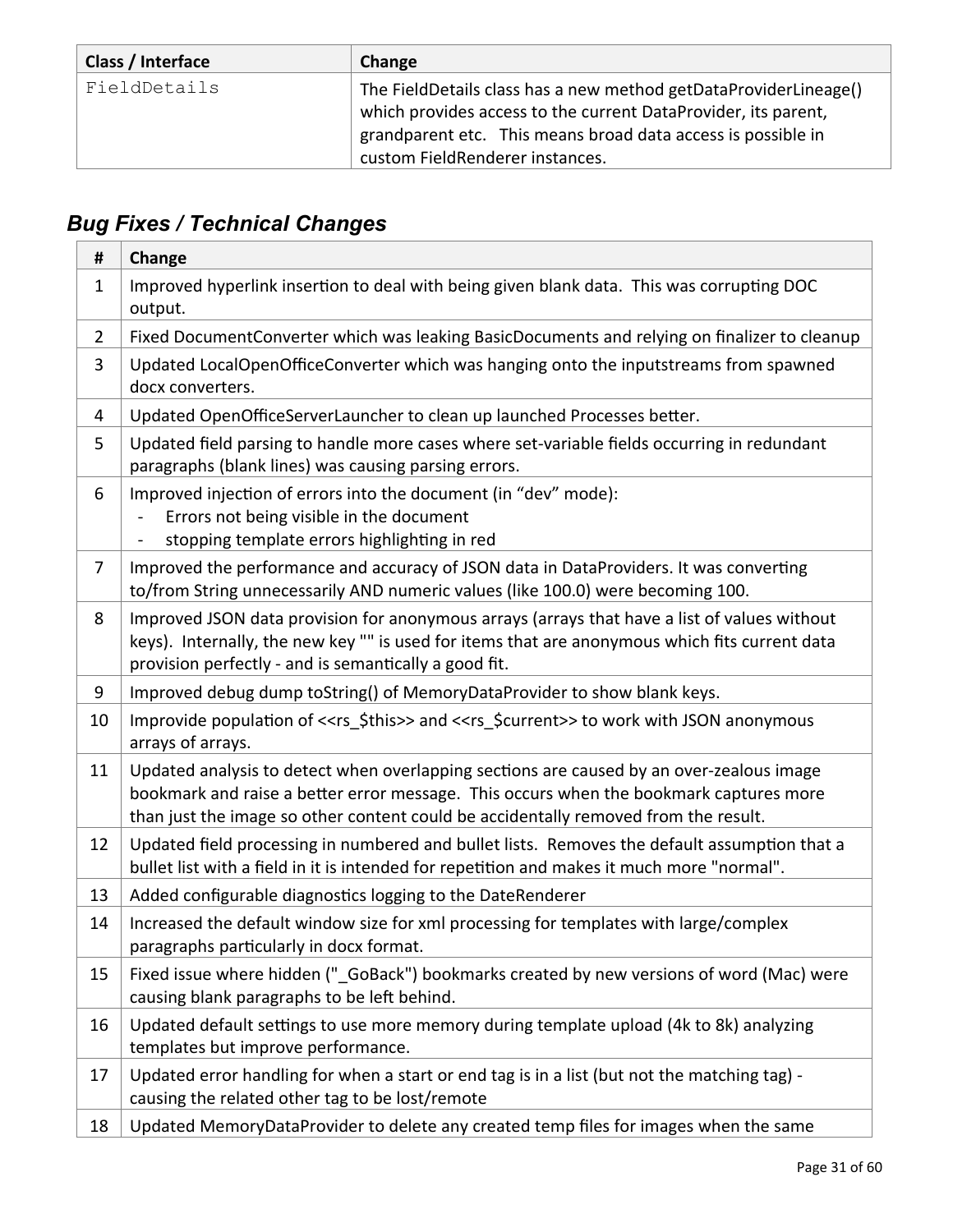| #  | Change                                                                                                                                                                                                                                                                                                                                                                                                  |  |  |  |  |
|----|---------------------------------------------------------------------------------------------------------------------------------------------------------------------------------------------------------------------------------------------------------------------------------------------------------------------------------------------------------------------------------------------------------|--|--|--|--|
|    | image is set again (overwrite)                                                                                                                                                                                                                                                                                                                                                                          |  |  |  |  |
| 19 | Updated XML dataprovision to ensure the StringInterceptors are applied for XML attribute<br>values.                                                                                                                                                                                                                                                                                                     |  |  |  |  |
| 20 | Fixed issue where looping over including sub-templates more than 2 levels deep would<br>incorrectly determine a cycle in template referencing and raise an error.                                                                                                                                                                                                                                       |  |  |  |  |
| 21 | Updated number renderer to be able to take a second parameter which identifies the locale to<br>use when parsing/formatting the date.                                                                                                                                                                                                                                                                   |  |  |  |  |
| 22 | Updated default settings to work with newer versions of LibreOffice on Mac OSX.                                                                                                                                                                                                                                                                                                                         |  |  |  |  |
| 23 | Set the plain text markup << and >> settings as the default so they don't need to be specified in<br>any configuration explicitly.                                                                                                                                                                                                                                                                      |  |  |  |  |
| 24 | Fixed issue with DataProviderBuilder.addStringInterceptor() methods which only worked for first<br>addition.                                                                                                                                                                                                                                                                                            |  |  |  |  |
| 25 | Added capture and debugging of time spent waiting for the converter at the remote end point<br>to help with performance diagnostics when using remote converters.                                                                                                                                                                                                                                       |  |  |  |  |
| 26 | The license key format has changed.                                                                                                                                                                                                                                                                                                                                                                     |  |  |  |  |
| 27 | Fixed a corner-case failing to process documents with a conditional section being started in one<br>bullet/list item and being completed in a following paragraph which was not a separate<br>bullet/list item.                                                                                                                                                                                         |  |  |  |  |
| 28 | converterPoolConfig.xml has been simplified:<br>easier to specify "remote" vs "embedded" converters<br>embedded converters can be launched with a single count="n" setting rather than referring<br>to soffice/soffice.exe n times.                                                                                                                                                                     |  |  |  |  |
| 29 | HTML-like processing of data values is now enabled by default:<br>docmosis.populator.field.markup.process=true<br>whereas it was previously disabled by default.<br>This processing means the <b>,<i>,<u> and <bp>color&gt; tags can be embedded in text data to<br/>perform some html-like changes. This feature is separate from HTML-injection which is always<br/>treated as HTML.</bp></u></i></b> |  |  |  |  |
| 30 | The location of the "template store" which is a file-system cache of analysed templates now<br>defaults to "./templateStore". Previously it would default to a temp directory meaning if not<br>set, it would not persist across executions. The default property is now:<br>docmosis.template.store.location=./templateStore                                                                           |  |  |  |  |
| 31 | The converter pool configuration property now defaults to "converterPoolConfig.xml".<br>Previously it had no default and would be typically set to this (now-default) value by all users.<br>The default property is now:<br>docmosis.document.converter.pool.config.resource=converterPoolConfig.xml                                                                                                   |  |  |  |  |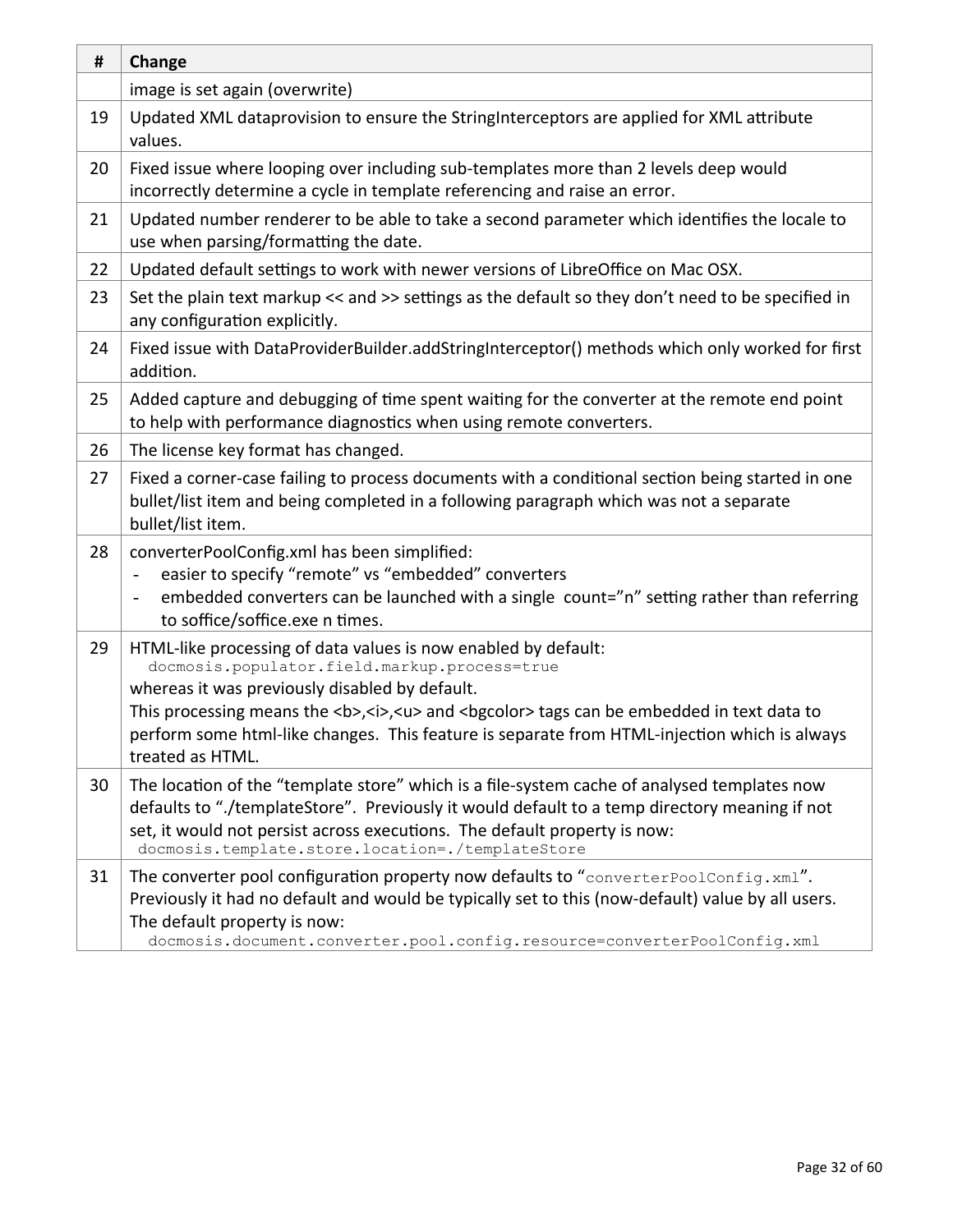# **[Older] Docmosis v3.3.0 Release Notes**

Jan 2015

### *New Features*

| #            | Change                                                                                                                                                                |                                                            |         |  |  |
|--------------|-----------------------------------------------------------------------------------------------------------------------------------------------------------------------|------------------------------------------------------------|---------|--|--|
| $\mathbf{1}$ | New HTML-injection feature. The new tag:                                                                                                                              |                                                            |         |  |  |
|              | < <html:mydata>&gt;</html:mydata>                                                                                                                                     |                                                            |         |  |  |
|              | will process the given data as html and render the html into the document.                                                                                            |                                                            |         |  |  |
|              | So, the following HTML:                                                                                                                                               |                                                            |         |  |  |
|              | <p style="border:1px solid orange; width:100%">this is the beginning of html content</p><br>$\hbox{{\smallN}}$ /h1>This is H1                                         |                                                            |         |  |  |
|              | The heading styles come from the template by default. This<br>b>H1 heading comes from the<br>template.<br><h2>This is H2</h2>                                         |                                                            |         |  |  |
|              | This $\langle b \rangle$ H2 $\langle b \rangle$ is simply a default style from the template also.<br><h3 style="color:red">This is H3</h3>                            |                                                            |         |  |  |
|              | <p style="width:100%"><br/>We made the above <b>H3</b> red in the HTML with local style. Interesting.<br/>Local styles are important.<br/><math>&lt;</math>/p&gt;</p> |                                                            |         |  |  |
|              | <table width="100%"><tr></tr></table>                                                                                                                                 |                                                            |         |  |  |
|              |                                                                                                                                                                       |                                                            |         |  |  |
|              | <td style="text-align:center;border:1px solid gray;background-color:#555555"><span<br>style="color:white"&gt;Cell 1</span<br></td>                                    | <span<br>style="color:white"&gt;Cell 1</span<br>           |         |  |  |
|              | <td style="text-align:center;border:1px solid gray;background-color:#555555"><span<br>style="color:white"&gt;Cell 2</span<br></td>                                    | <span<br>style="color:white"&gt;Cell 2</span<br>           |         |  |  |
|              | <td style="text-align:center;border:1px solid gray;background-color:#555555"><span<br>style="color:white"&gt;Cell 3</span<br></td><br>$\langle$ /tr> <tr></tr>        | <span<br>style="color:white"&gt;Cell 3</span<br>           |         |  |  |
|              |                                                                                                                                                                       |                                                            |         |  |  |
|              | <td style="border:1px solid gray">And again</td>                                                                                                                      | And again                                                  |         |  |  |
|              | <td style="border:1px solid gray">more html</td>                                                                                                                      | more html                                                  |         |  |  |
|              | <td style="border:1px solid qray"><span style="background-color:orange">and even more</span></td><br>$\langle$ /tr> <tr></tr>                                         | <span style="background-color:orange">and even more</span> |         |  |  |
|              |                                                                                                                                                                       |                                                            |         |  |  |
|              | <td style="border:1px solid qray"></td>                                                                                                                               |                                                            |         |  |  |
|              | <td style="border:1px solid gray">10.42</td><br><td style="border:1px solid gray">Summary</td>                                                                        | 10.42                                                      | Summary |  |  |
|              |                                                                                                                                                                       |                                                            |         |  |  |

|  | anbsp;this is the end of html content |
|  |  |
|  | Will render into a << html:myData>> field like this: |
|  |  |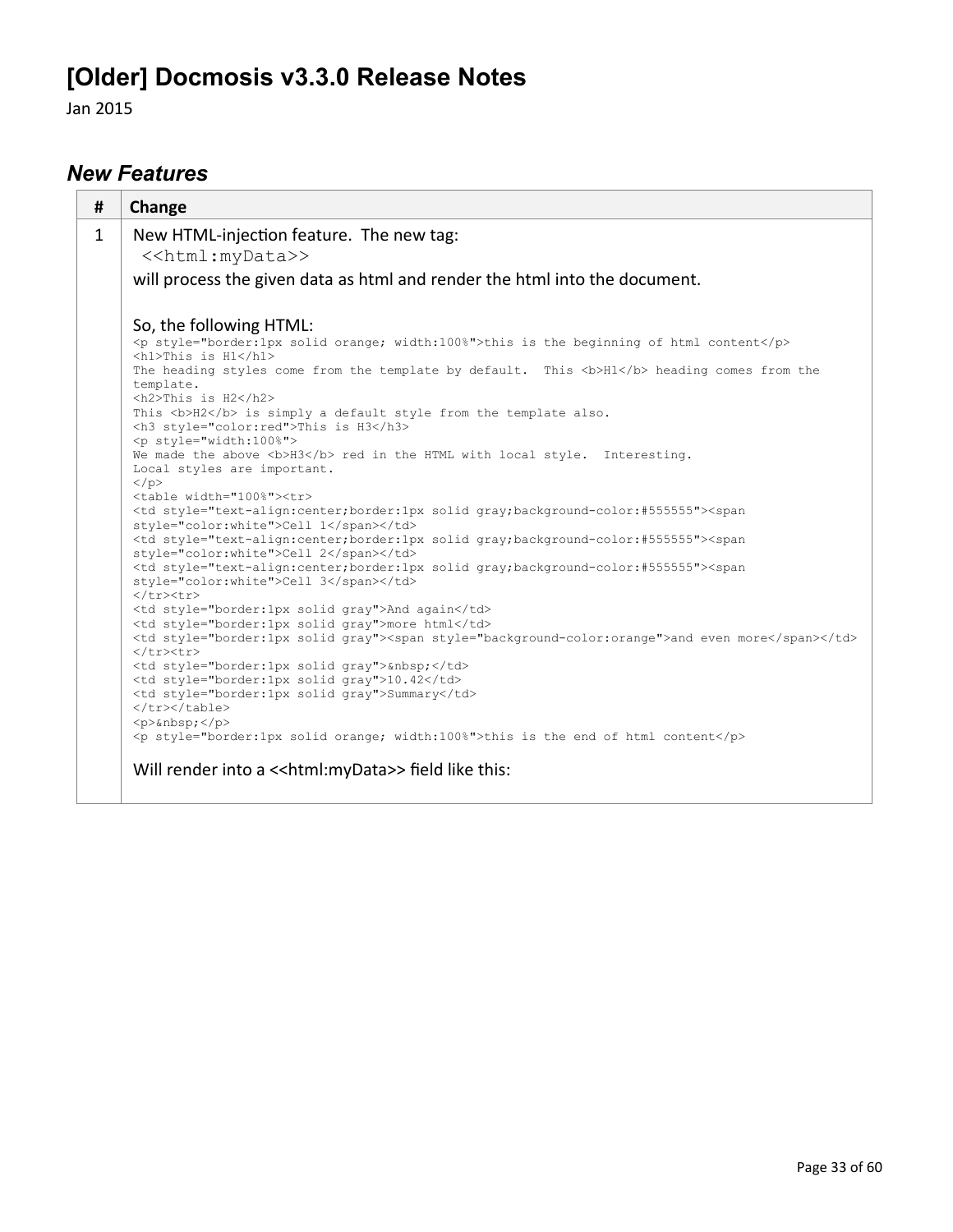| #              | Change                                                                                                                                                                                                                           |                                              |                    |                                                                                          |  |
|----------------|----------------------------------------------------------------------------------------------------------------------------------------------------------------------------------------------------------------------------------|----------------------------------------------|--------------------|------------------------------------------------------------------------------------------|--|
|                | this is the beginning of html content                                                                                                                                                                                            |                                              |                    |                                                                                          |  |
|                | This is H1<br>The heading styles come from the template by default. This H1 heading comes from the<br>template.<br>This is H <sub>2</sub><br>This H2 is simply a default style from the template also.<br>This is H <sub>3</sub> |                                              |                    |                                                                                          |  |
|                |                                                                                                                                                                                                                                  | important.                                   |                    | We made the above H3 red in the HTML with local style. Interesting. Local styles are     |  |
|                |                                                                                                                                                                                                                                  | Cell <sub>1</sub>                            | Cell <sub>2</sub>  | Cell <sub>3</sub>                                                                        |  |
|                |                                                                                                                                                                                                                                  | And again                                    | more html<br>10.42 | and even more<br>Summary                                                                 |  |
|                |                                                                                                                                                                                                                                  |                                              |                    |                                                                                          |  |
|                |                                                                                                                                                                                                                                  | this is the end of html content              |                    |                                                                                          |  |
|                |                                                                                                                                                                                                                                  |                                              |                    |                                                                                          |  |
| $\overline{2}$ | Image Alt Text can now be dynamically changed. Adding a Docmosis tag to the alt-text of an<br>image will cause document processing to process the tag and update the alt-text.                                                   |                                              |                    |                                                                                          |  |
| 3              | Accessibility updates for PDF output. To allow PDF documents to be more useful to low-vision                                                                                                                                     |                                              |                    |                                                                                          |  |
|                | users. The API call:                                                                                                                                                                                                             |                                              |                    |                                                                                          |  |
|                | ConversionInstruction.setPdfTagged(boolean)                                                                                                                                                                                      |                                              |                    |                                                                                          |  |
|                | causes the PDF result to have extra information (such as alt-text for images) which assist<br>accessibility-tools to present the PDF document to the user.                                                                       |                                              |                    |                                                                                          |  |
|                |                                                                                                                                                                                                                                  |                                              |                    |                                                                                          |  |
| 4              |                                                                                                                                                                                                                                  | dynamically if they contain dynamic content. |                    | Improved document handling of document fields -bookmark cross-references will be updated |  |

The following API changes should be noted

| Class / Interface     | Change                                                   |  |
|-----------------------|----------------------------------------------------------|--|
| ConversionInstruction | New method set Pdf Tagged (boolean) to add extra         |  |
|                       | information to the PDF output for low-vision assistance. |  |

| # | Change                                                                                                                                             |
|---|----------------------------------------------------------------------------------------------------------------------------------------------------|
|   | Fixed a bug where multiple adjacent set-variable fields were causing an error in template<br>analysis.                                             |
|   | Fixed a bug where template processing wasn't allowing multiple nested conditional sections on<br>a single line with a Docmosis set-variable field. |
| 3 | Improved processing to stop blank lines being left in document after Docmosis content is<br>stripped.                                              |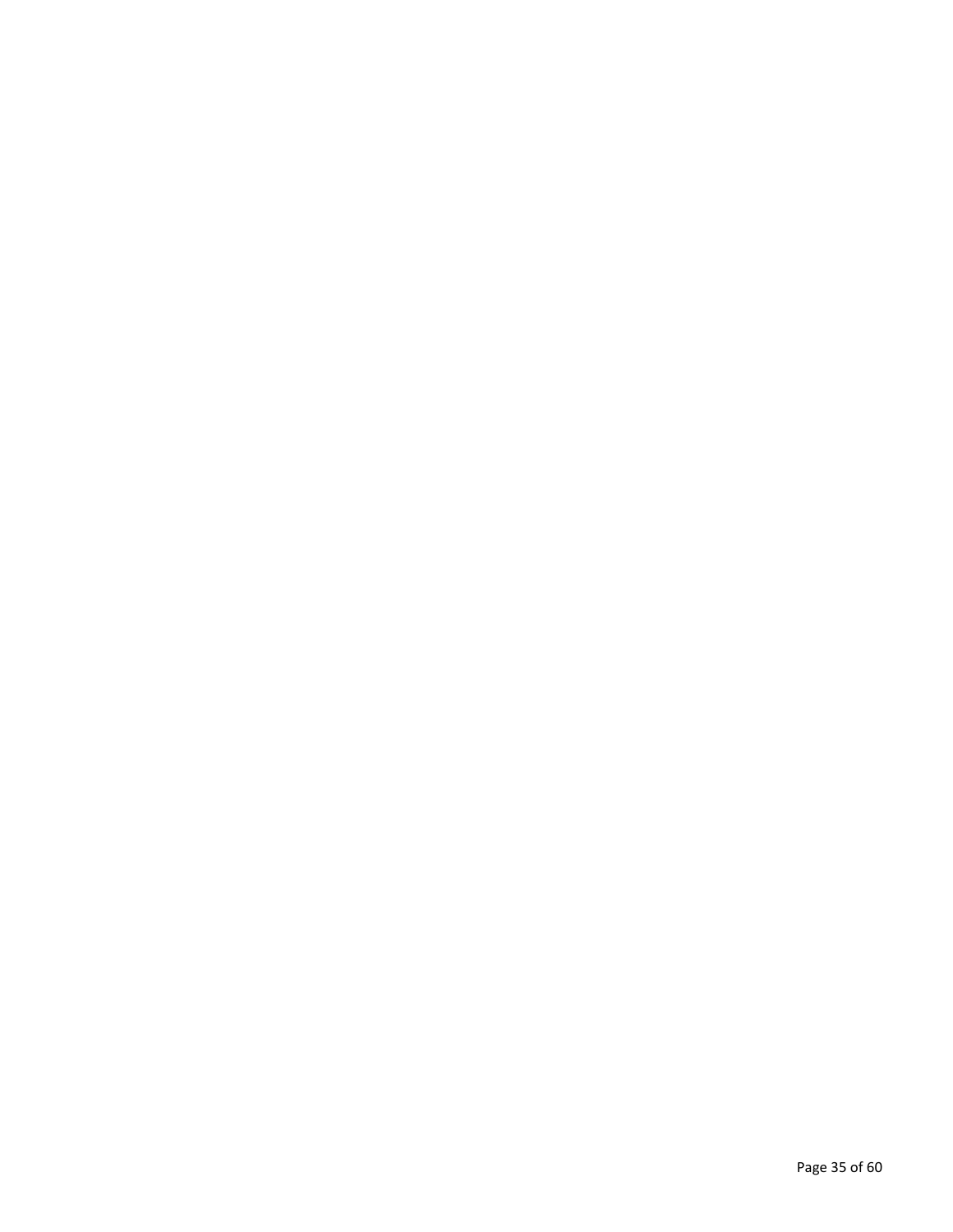# **[Older] Docmosis v3.2.0 Release Notes**

Sep 2014

### *New Features*

| #              | Change                                                                                                                                                                                                                                                                                                                                                                                                                                                                                                                                                                                                                                                                                       |  |  |  |  |
|----------------|----------------------------------------------------------------------------------------------------------------------------------------------------------------------------------------------------------------------------------------------------------------------------------------------------------------------------------------------------------------------------------------------------------------------------------------------------------------------------------------------------------------------------------------------------------------------------------------------------------------------------------------------------------------------------------------------|--|--|--|--|
| 1              | Improvements to the Java download:<br>Library loading and class loading<br>$\qquad \qquad \blacksquare$<br>Confirguration and property setting<br>to allow docmosis embedded converters to be used by multiple applications deployed into<br>same Web or JEE container.<br>Particularly the new Configuration class allows properties to be set/overridden<br>programmatically.                                                                                                                                                                                                                                                                                                              |  |  |  |  |
| $\overline{2}$ | New "step down" feature to allow templates to traverse data in steps and "down" first instead<br>of across first. This means data can be written down columns as well as across rows. This<br>applies to both repeating sections (eg "< <rs items:step3down="">&gt;") and to table rows (eg<br/>"&lt;<rr:items:step3down>&gt;").<br/>For example, given a list/array of items<br/>[a,b,c,d,e,f,g]<br/>the directive<br/>&lt;<rr items:step3down="">&gt;<br/>inside a table will create 3 columns of data and populate the first column top to bottom, then<br/>move to the second and third columns:<br/>d<br/>g<br/>a<br/>b<br/>e<br/>f</rr></rr:items:step3down></rs>                      |  |  |  |  |
|                | C<br>Using the same data, the directive:<br>< <rr items:step2down="">&gt;<br/>inside a table will create 2 columns of data and populate the first column top to bottom, then<br/>move to the second:<br/>a<br/>e<br/>f<br/>b<br/>с<br/>g<br/>d<br/>Docmosis will automatically balance the number of rows to fit the given data into the desired<br/>number of columns.<br/>As with the "stepN" directive, the "stepNdown" directive allocates variables names \$i1, \$i2  to<br/>allow you to reference data in your array. For a "step3down" directive, \$i1 will be the item for<br/>column1, \$i2 for column2 and \$i3 for column3. In a table, the "items" data can be mapped to a</rr> |  |  |  |  |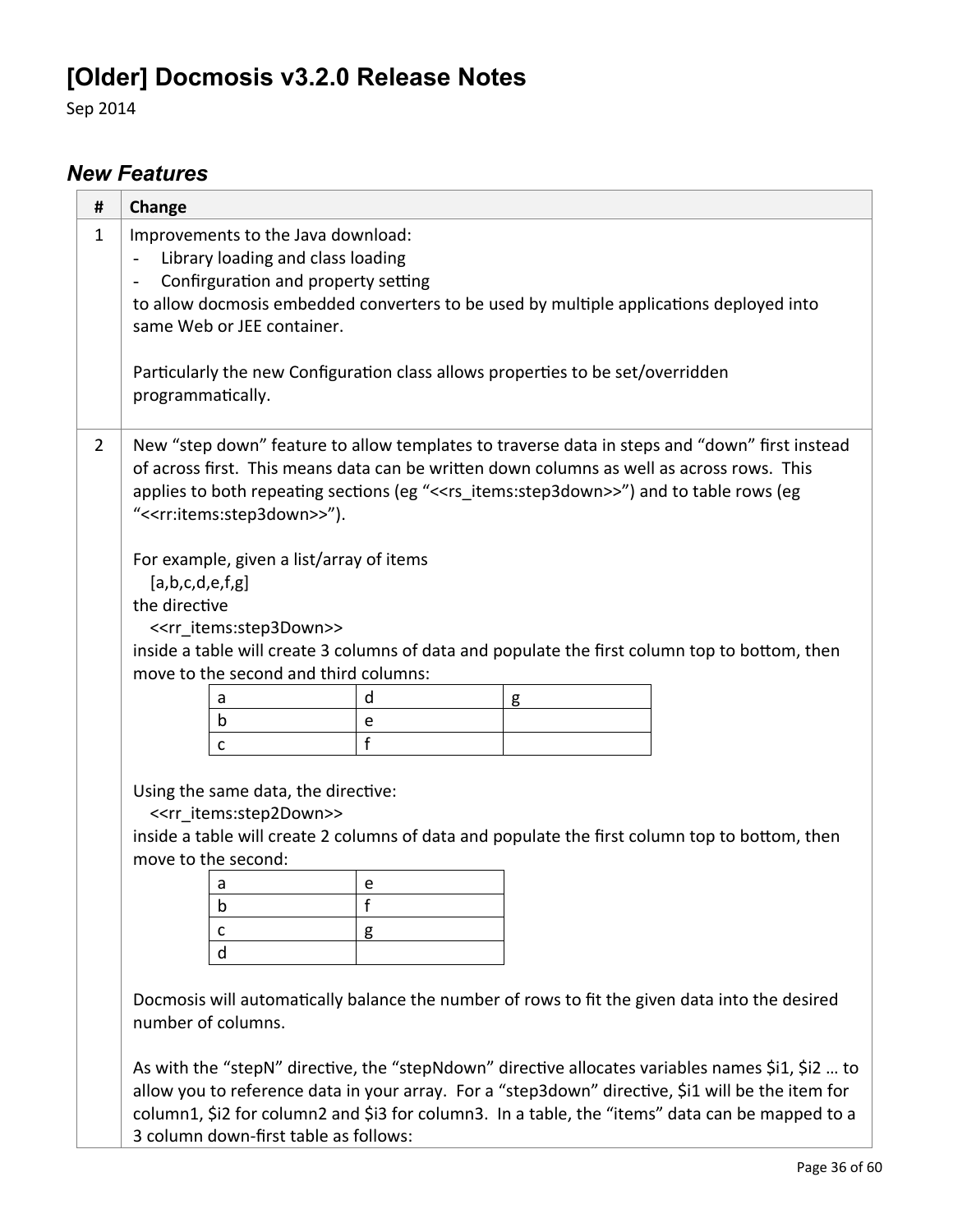| # | Change        |                                                                                                                                                                                                                                                                                                                                                                                                                                                                                            |
|---|---------------|--------------------------------------------------------------------------------------------------------------------------------------------------------------------------------------------------------------------------------------------------------------------------------------------------------------------------------------------------------------------------------------------------------------------------------------------------------------------------------------------|
|   |               |                                                                                                                                                                                                                                                                                                                                                                                                                                                                                            |
|   |               |                                                                                                                                                                                                                                                                                                                                                                                                                                                                                            |
|   |               |                                                                                                                                                                                                                                                                                                                                                                                                                                                                                            |
|   |               | < <rr items:step3down="">&gt;</rr>                                                                                                                                                                                                                                                                                                                                                                                                                                                         |
|   |               | $<<$ \$i1>><br>$<<$ \$i2>><br>$<<$ \$i3>>                                                                                                                                                                                                                                                                                                                                                                                                                                                  |
|   |               | $< >>$                                                                                                                                                                                                                                                                                                                                                                                                                                                                                     |
|   |               | Note that \$i1, \$i2 and \$i3 are automatically created by Docmosis to reach the items to be<br>placed into the first, second and third column of the current row. The "items" data may be<br>simple data or they could be structured objects. If they are simple objects, the above template<br>example will render them as expected. If the "items" list contains structured objects, for<br>example person data, then the following shows how the name of the person can be referenced: |
|   |               | < <rr_items:step3down>&gt;</rr_items:step3down>                                                                                                                                                                                                                                                                                                                                                                                                                                            |
|   |               | <<\$i1.name>><br><<\$i2.name>><br><<\$i3.name>>                                                                                                                                                                                                                                                                                                                                                                                                                                            |
|   |               | $< >>$                                                                                                                                                                                                                                                                                                                                                                                                                                                                                     |
|   |               |                                                                                                                                                                                                                                                                                                                                                                                                                                                                                            |
| 3 | tables.       | There is a new tag << noRowColoring>> (aka << noRowColouring>>) which disables the automatic<br>row colouring feature of Docmosis when expanding repeating rows in a table. (sometimes table-<br>row colouring is not desirable).<br>The < <norowcoloring>&gt; tag can appear in a table to disable it for that table. The tag can also<br/>appear in the text body of the document which will disable the row colouring in all following</norowcoloring>                                  |
| 4 |               | Dates, Booleans and Numeric data passed in as textual information (such as with XML or JSON<br>data) can now be re-formatted by the template. This has been achieved by extending the<br>renderers to also be able to parse data items and even according to specified formats.                                                                                                                                                                                                            |
|   | parameter:    | For example, dates:<br>< <mydate{renderer=date('dd mmm="" yyyy')}="">&gt; will render myDate into dd/MMM/yyyy<br/>And if your date data is in a special format, you can tell Docmosis how to parse it with a second<br/>&lt;<mydate{renderer=date('dd dd="" hh:mm:ss="" mmm="" yyyy')}="" yyyy','eee="" zzz="">&gt;</mydate{renderer=date('dd></mydate{renderer=date('dd>                                                                                                                  |
|   | And booleans: | $\ll$ myltem{renderer=boolean('yn')}>> will render myltem into y or n values                                                                                                                                                                                                                                                                                                                                                                                                               |
|   | And numbers:  | < <myval{renderer=number('\$00.00')}>&gt; will render myVal into \$00.00 style values.</myval{renderer=number('\$00.00')}>                                                                                                                                                                                                                                                                                                                                                                 |
|   |               | Please see the template guide for more information about the features of the renderers.                                                                                                                                                                                                                                                                                                                                                                                                    |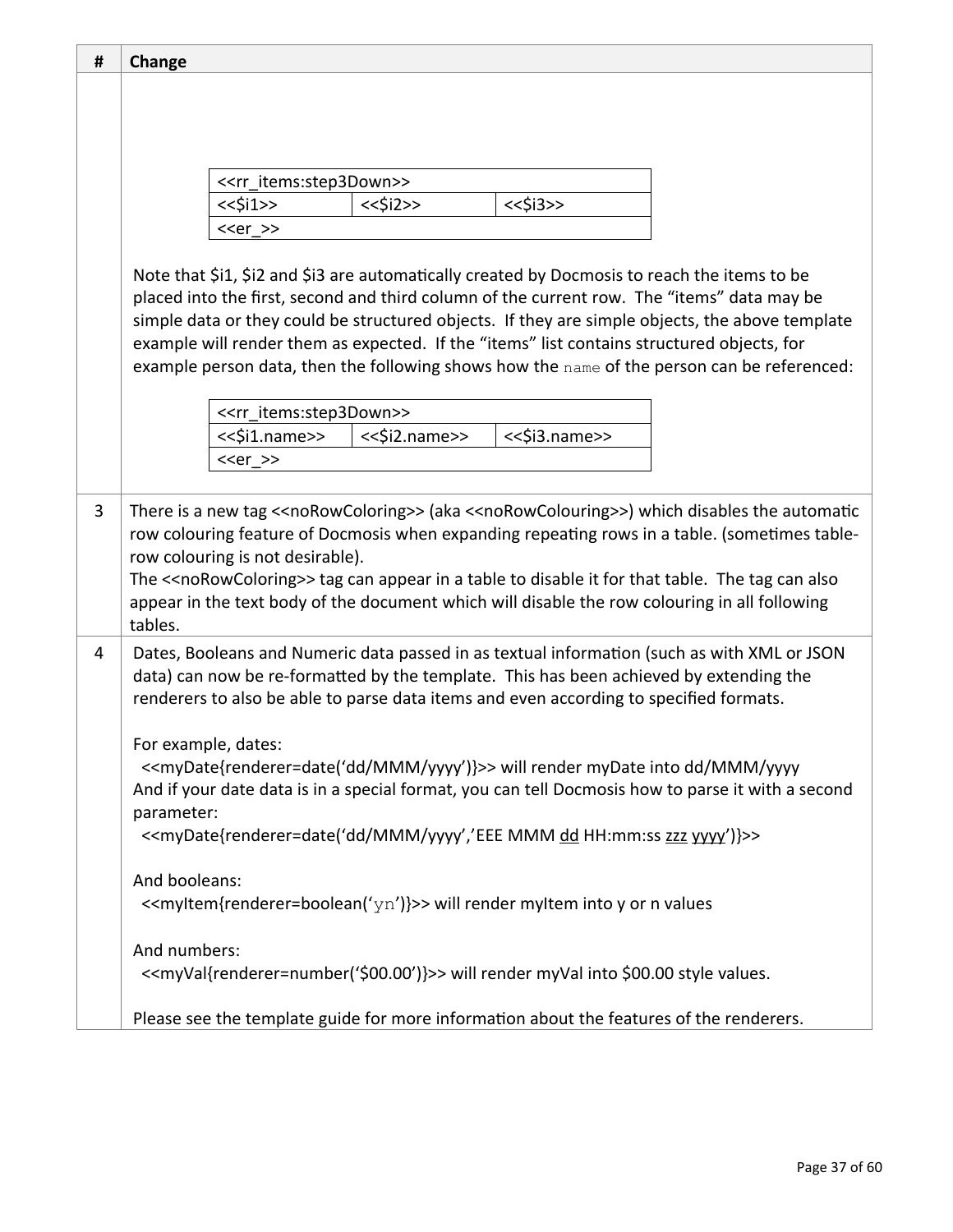| # | Change                                                                                                                                                                                                                                                                                                                                                                                                                                                                                                                                |
|---|---------------------------------------------------------------------------------------------------------------------------------------------------------------------------------------------------------------------------------------------------------------------------------------------------------------------------------------------------------------------------------------------------------------------------------------------------------------------------------------------------------------------------------------|
| 5 | Java API and Command Line raw Conversion is now provided by a new API Class:<br>Document Converter. This new class does not perform data population based on a template, it<br>is simply to be used to convert between formats (eg ODT->PDF, or DOC->PDF). The<br>Document Converter can convert documents at scale using the built in features of Docmosis for<br>scaling document production.<br>A command-line version is provided as shown by example7 in the Docmosis-Java download.<br>Please see the API for more information. |
| 6 | Two new built-in variables have been created:<br><i><b>\$rownum</b></i><br><b><i>Srowidx</i></b><br>These items present the current row number (or row index which starts from zero) when<br>repeating data. These new variables are handy when using the "step" functions which affect<br>the \$itemnum and \$idx variables.                                                                                                                                                                                                         |

The following API changes should be noted

| Class / Interface | Change                                                                                                                                                                                    |
|-------------------|-------------------------------------------------------------------------------------------------------------------------------------------------------------------------------------------|
| Configuration     | New class allowing properties to be set programmatically.                                                                                                                                 |
| SystemManager     | A new method:<br>initialise (Configuration configuration)<br>has been added to allow Docmosis to be initialized with<br>programmatic configuration overrides.                             |
| DocumentConverter | New class providing direct format conversion rather than document<br>production. Example7 in the Java download contains a command<br>line example of converting files to multiple formats |
| DateRenderer      | The built in date renderer has been extended to parse dates from<br>text data allowing text data to be interpreted and reformatted.<br>Various date formats are applied by default.       |
| BooleanRenderer   | The built in boolean renderer has been extended to parse boolean<br>from text data allowing text data to be interpreted and reformatted                                                   |
| NumberRenderer    | New built-in renderer that can reformat numeric data, even when<br>that data is provided in text format.                                                                                  |

| # | Change                                                                                                                                                                              |
|---|-------------------------------------------------------------------------------------------------------------------------------------------------------------------------------------|
|   | Fixed issue where unusual configuration could result in infinite loops in data streaming                                                                                            |
| 2 | Fixed issue where occasionally a plain text field might not be recognized as a field in a docX<br>template.                                                                         |
| 3 | Fixed issue whereby document-merging was not working with the latest "fresh" build of Libre<br>Office (4.3.0.4). Libre Office is correcting the bug but we corrected for it anyway. |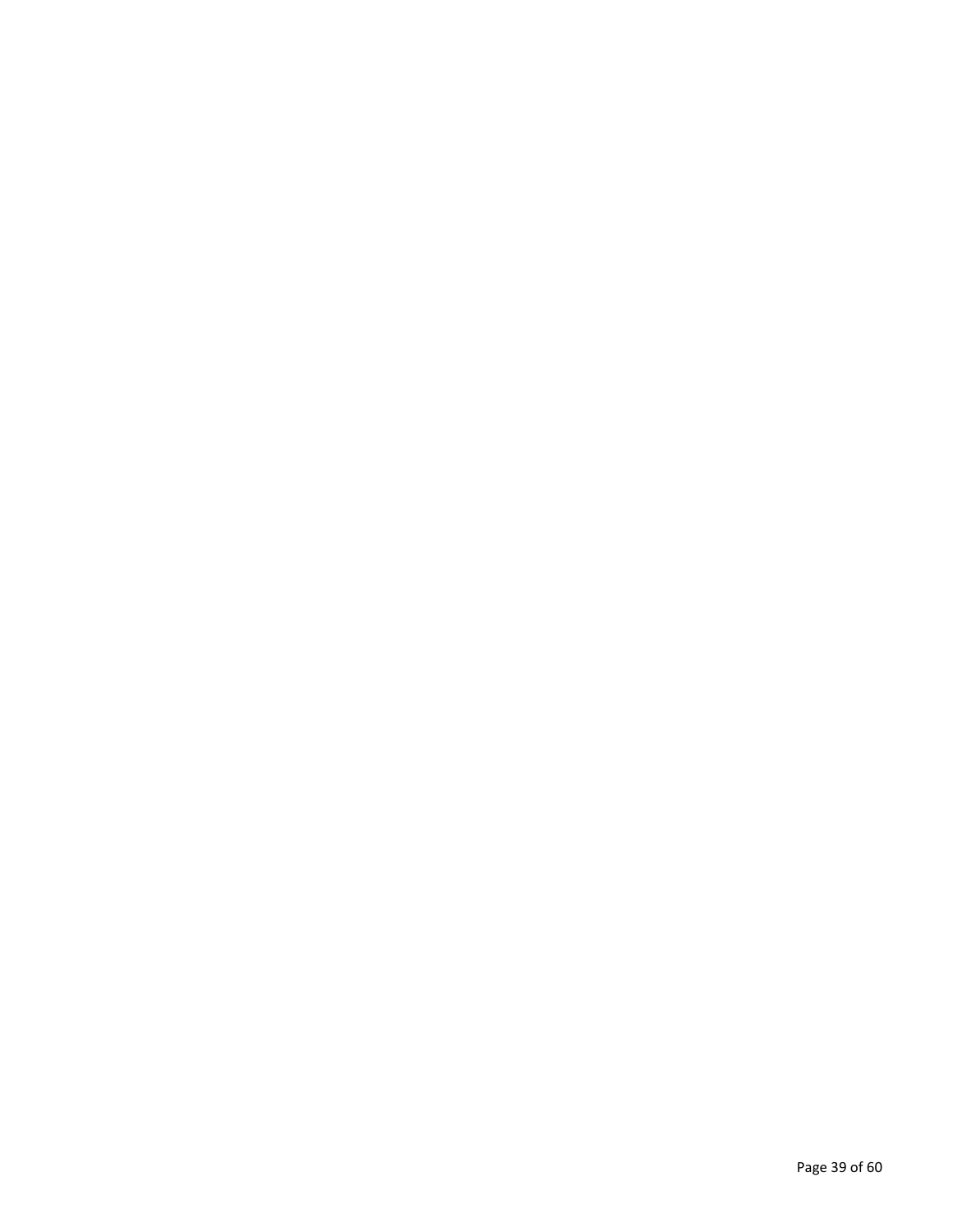# **[Older] Docmosis v3.1.0 Release Notes**

May 2014

### *New Features*

| #              | Change                                                                                                                                                                                                                                                                                                                                                                                                                                                                    |
|----------------|---------------------------------------------------------------------------------------------------------------------------------------------------------------------------------------------------------------------------------------------------------------------------------------------------------------------------------------------------------------------------------------------------------------------------------------------------------------------------|
| $\mathbf{1}$   | <b>Reverse engineering support from Templates</b>                                                                                                                                                                                                                                                                                                                                                                                                                         |
|                | The TemplateStructureExtractor and TemplateStructureProcessor classes have been<br>extended to allow sample data to be created for a given template. The list of fields, repeating<br>sections, images etc in a template can be obtained in a descriptive form for programs to use.                                                                                                                                                                                       |
|                | Implementations available by default:                                                                                                                                                                                                                                                                                                                                                                                                                                     |
|                | SimpleXMLTemplateStructureProcessor - describe a template in XML<br>SimpleJSONTemplateStructureProcessor - describe a template in JSON<br>JSONDummyDataTemplateStructureProcessor - create dummy data in JSON format that<br>can populate a template.                                                                                                                                                                                                                     |
|                | These classes allow application code to perform various operations based on knowing the<br>structure and fields of a given template including creating forms and creating examples of how<br>data structures should look.                                                                                                                                                                                                                                                 |
|                | See the Java API for more information (http://www.docmosis.com/resources)                                                                                                                                                                                                                                                                                                                                                                                                 |
| $\overline{2}$ | <b>Template Validation</b>                                                                                                                                                                                                                                                                                                                                                                                                                                                |
|                | Templates can now be run through the validation mechanism to detect errors without<br>registering them.<br>The new DropStoreHelper.validateTemplate() (also available in StoreHelper) method                                                                                                                                                                                                                                                                              |
|                | processes a template to determine if there are any errors and returns a                                                                                                                                                                                                                                                                                                                                                                                                   |
|                | TemplateValidationResult with error messages and suggested fixes.                                                                                                                                                                                                                                                                                                                                                                                                         |
|                | See the Java API for more information (http://www.docmosis.com/resources)                                                                                                                                                                                                                                                                                                                                                                                                 |
| 3              | "Stepped" Repetition                                                                                                                                                                                                                                                                                                                                                                                                                                                      |
|                | Repeating sections ( $\langle \langle rs \rangle \rangle$ ) and repeating table rows ( $\langle \langle rr \rangle \rangle$ ) directives can now "step"<br>through data in "chunks". This allows 1-dimensional data (eg a List or Array) to be transposed<br>into groups of 2, 3, 4 etc. For example, an array of images can now be laid out in the document<br>in pairs or triplets etc - controlled by the template and no need to change the structure of the<br>data. |
|                | See the Template Guide for more details (http://www.docmosis.com/resources)                                                                                                                                                                                                                                                                                                                                                                                               |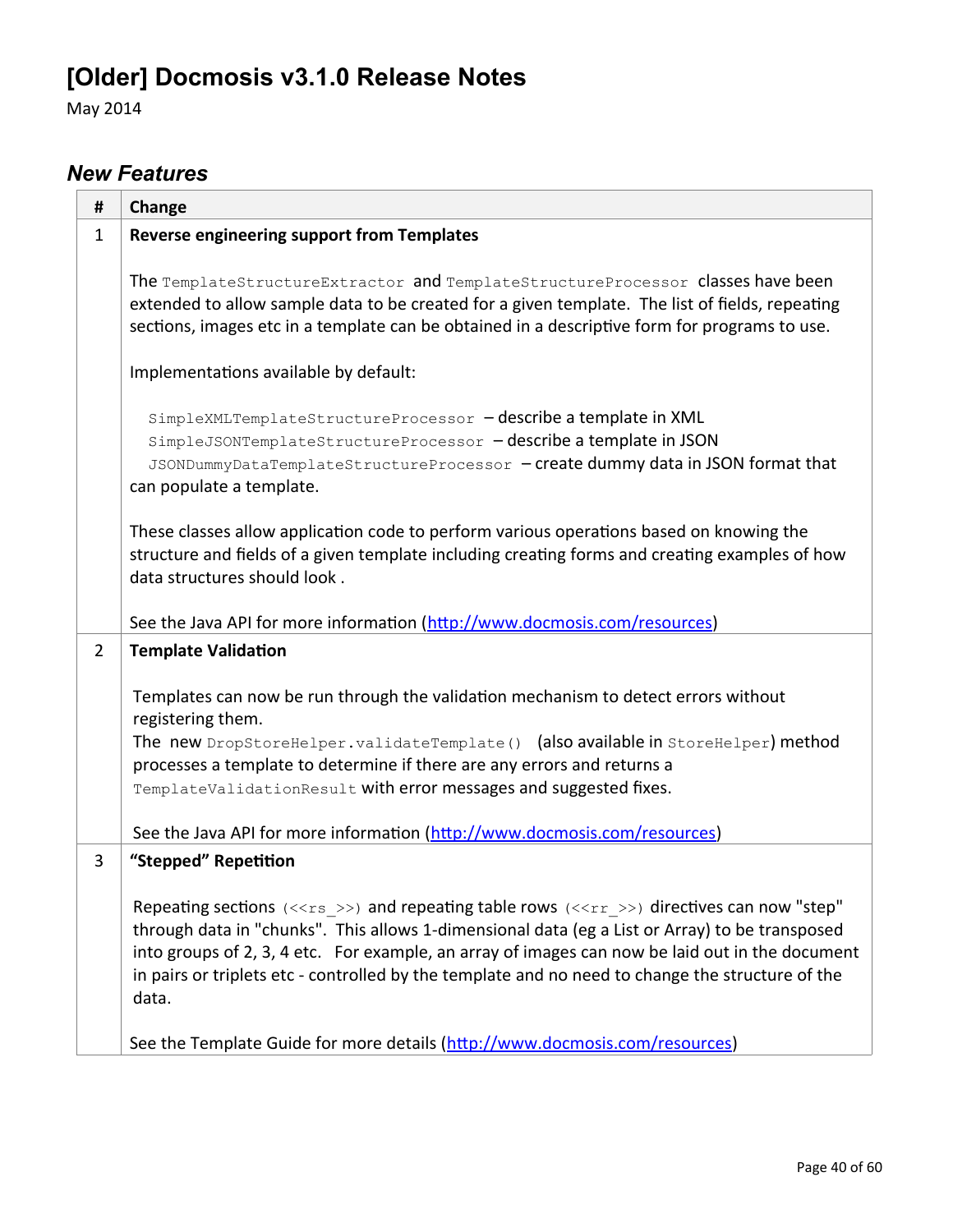| # | Change                                                                                                                                                                                                                                                                                                                                                                                                                                                 |
|---|--------------------------------------------------------------------------------------------------------------------------------------------------------------------------------------------------------------------------------------------------------------------------------------------------------------------------------------------------------------------------------------------------------------------------------------------------------|
| 4 | <b>Fields can Contain Spaces</b>                                                                                                                                                                                                                                                                                                                                                                                                                       |
|   | Space-padded plain text fields are now identified and processed, eg $\lt\lt$ name $\gt$ (with spaces<br>around "name") is still recognized as a field. This helps when using copy and paste of text into<br>fields where word processors may add padding.                                                                                                                                                                                              |
|   | This can be disabled with the property:<br>docmosis.analyzer.field.allowPadded=false                                                                                                                                                                                                                                                                                                                                                                   |
| 5 | IndexOf() Supported for Strings, Lists and Arrays                                                                                                                                                                                                                                                                                                                                                                                                      |
|   | The template may use $\langle$ $\langle$ name.index $\langle$ of ( $\langle$ dave $\langle$ ) $\rangle$ > to get have the applicable index $\langle$ of ()<br>operation invoked for String, List and Array data. For String data, indexOf ('dave') returns the<br>index of "dave" within the string data (or -1 if not found). For Lists and Arrays, index $of$ () will<br>return the first index of the element equal to "dave" (or -1 if not found). |

The following API changes should be noted

| Class / Interface          | Change                                                                   |
|----------------------------|--------------------------------------------------------------------------|
| RenderRequest              | New method to take a template as an InputStream -<br>setTemplateStream() |
| TemplateStructureProcessor | Added support for creation of data by adding "index" parameter to        |
|                            | the repeat Begin() and repeat End() methods.                             |

| #  | Change                                                                                                                                 |
|----|----------------------------------------------------------------------------------------------------------------------------------------|
| 1  | fixed case where some unmatched section end tags ("< <es ")="" and<br="" being="" detected="" not="" where="">flagged as an error</es> |
| 2  | cleanup of some temporary files being left behind                                                                                      |
| 3  | fixed NPE when rendering RTF output on ODT templates with embedded chart objects                                                       |
| 4  | fixed issue that could cause corrupt document to be produced when trying to write error into<br>document.                              |
| 5. | fixed non-closure of some input streams during processing                                                                              |
| 6  | Fixed possbile exception (NPE) raised when having a rr / er _ structure with no rows between.                                          |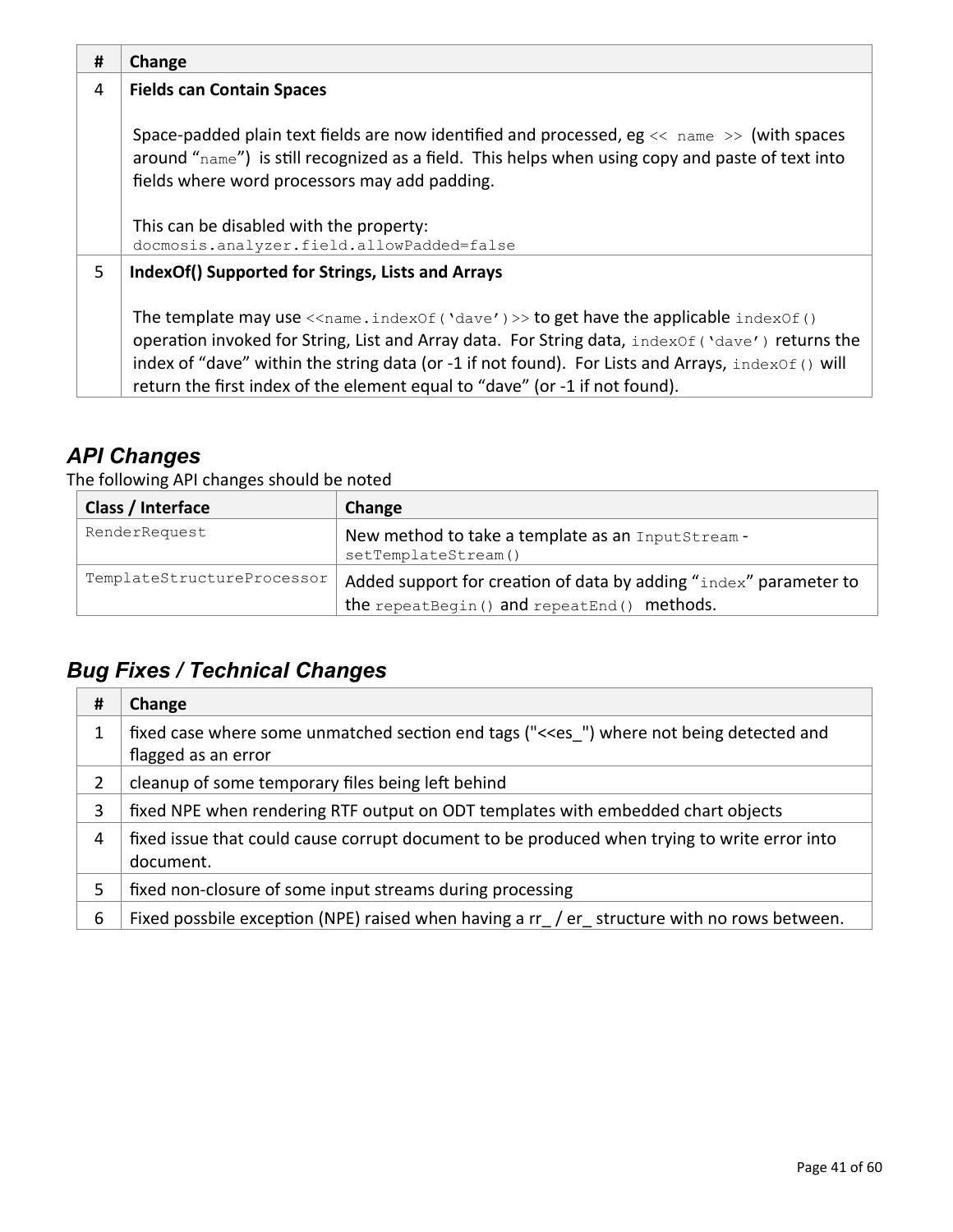# **[Older] Docmosis v3.0.6 Release Notes**

Dec 2013

### *New Features*

| #              | Change                                                                                                                                                                                                                                                                                                                                             |
|----------------|----------------------------------------------------------------------------------------------------------------------------------------------------------------------------------------------------------------------------------------------------------------------------------------------------------------------------------------------------|
| $\mathbf{1}$   | Built in DOCX support option (requires Libre Office rather than OpenOffice)                                                                                                                                                                                                                                                                        |
|                | Libre Office 4 DocX support is improving and Docmosis has been upgrade to make some<br>improvements to the DocX result. Docmosis can use Libre Office to produce DocX directly by<br>setting:                                                                                                                                                      |
|                | docmosis.converter.format.docx.internal.enabled=true                                                                                                                                                                                                                                                                                               |
|                | in the docmosis. properties file                                                                                                                                                                                                                                                                                                                   |
|                | The odf-converter (third party free system) is the alternative for DocX and is still likely to<br>produce better results in general, but requires a separate program to be installed.                                                                                                                                                              |
| $\overline{2}$ | Images are now bundled with HTML output                                                                                                                                                                                                                                                                                                            |
|                | When the rendered document contains images and HTML output is chosen, the images are<br>bundled with the result into a ZIP file. This means that when the HTML result is viewed the<br>images are also displayed.                                                                                                                                  |
|                | When rendering, if only HTML output is selected, then a HTML text result will be returned (ie no<br>images) by default. To provide the images, a ZIP result is required and this can be requested by:<br>a) Outputting in more than one format (eg HTML and PDF)<br>b) Requesting a ZIP for even a single result (the compress Single Format flag) |
|                |                                                                                                                                                                                                                                                                                                                                                    |
| 3              | <b>Improved Error Messages for Unsupported Output Formats</b>                                                                                                                                                                                                                                                                                      |
|                | If the underlying office engine (Open Office or Libre Office) doesn't support the requested<br>output format, then this is explicitly detected and stated in the error messages. This is                                                                                                                                                           |
|                | important in cases where one engine supports a format and another doesn't (such as with<br>formats XHTML and DocX).                                                                                                                                                                                                                                |

# *API Changes*

The following API changes should be noted

| Class / Interface   | Change                           |
|---------------------|----------------------------------|
| DataProviderBuilder | JavaDoc updates for example code |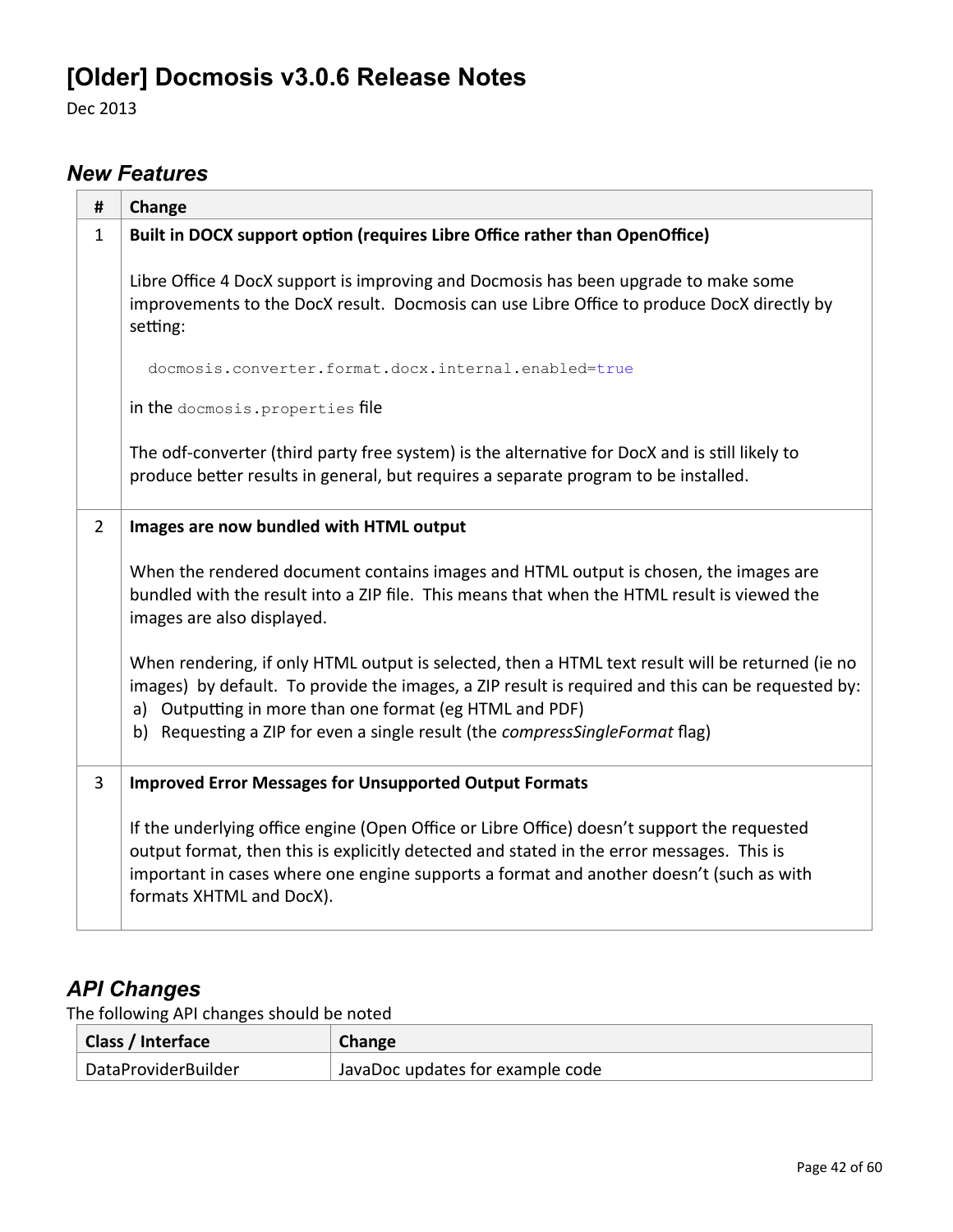| #              | Change                                                                                                                                                                                                                                    |
|----------------|-------------------------------------------------------------------------------------------------------------------------------------------------------------------------------------------------------------------------------------------|
| $\mathbf{1}$   | Added UTF-8 decoding of site key from license to allow multi-byte characters in naming                                                                                                                                                    |
| $\overline{2}$ | Corrected issue where some error message suggestions were displaying XML<br>$(eg <$ text:s text:c="1"/>)                                                                                                                                  |
| 3              | updated to leave templates IN the analyzed stream when info about the image can't be<br>determined. Images were being stripped previously.                                                                                                |
| 4              | added new (property-disabled) way to treat templates with spanning-rows with "allow row to<br>break" disabled as an error in the template. This will help where such templates are able to<br>crash Open Office and hence fail to render. |
|                | The property is disabled by default:                                                                                                                                                                                                      |
|                | docmosis.analyzer.error.nonBreakableRowSpanningRowsFatal=false                                                                                                                                                                            |
|                | since it is rarely an issue.                                                                                                                                                                                                              |
| 5              | fixed issue where preserved corrupt file was being cleaned up                                                                                                                                                                             |
| 6              | Updated bundled docmosis.properties file to contain examples of settings where Libre Office 4 is<br>in use.                                                                                                                               |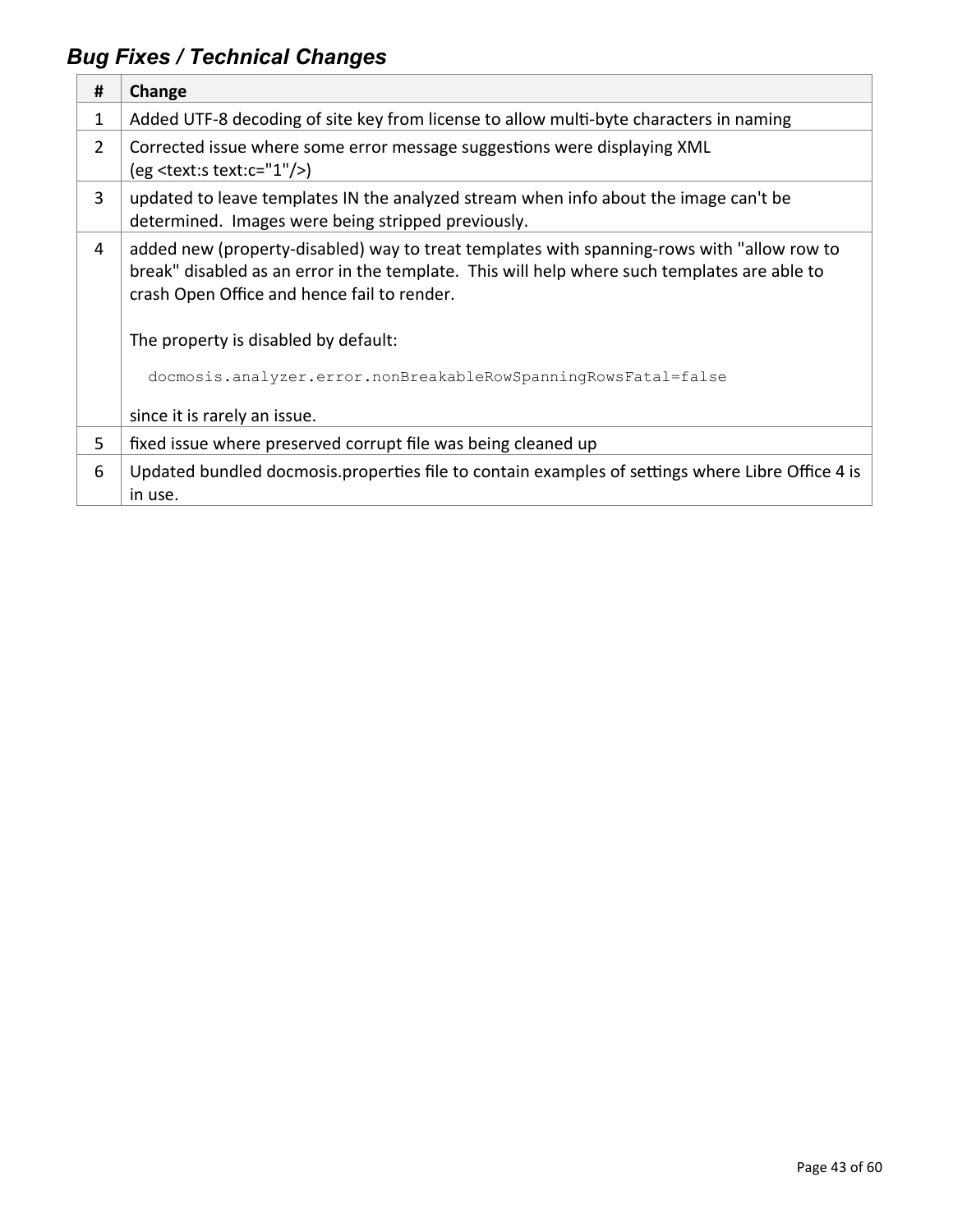# **[Older] Docmosis v3.0.5 Release Notes**

Jul 2013

## *New Features*

| Change                                                                                                                                                                                                                                                                                                         |
|----------------------------------------------------------------------------------------------------------------------------------------------------------------------------------------------------------------------------------------------------------------------------------------------------------------|
| Automatic processing of DOCX templates by DropStoreHelper                                                                                                                                                                                                                                                      |
| DropStoreHelper previously ignored DocX files when loading templates.                                                                                                                                                                                                                                          |
| API additions to Reverse Engineer from Templates                                                                                                                                                                                                                                                               |
| New classes TemplateStructureExtractor and TemplateStructureProcessor provide the ability to<br>interpret the structure of loaded templates and perform arbitrary processing. The<br>SimpleXMLTemplateStructureProcessor is an example implementation that dumps the template<br>structure into an XML format. |
| <b>XML Data Provision Updates</b>                                                                                                                                                                                                                                                                              |
| When providing data via XML, text data is loaded in a new way to ensure that data that may<br>have an ambiguous meaning is available under both interpretations. For example:                                                                                                                                  |
| <data><br/><a>some data</a><br/></data>                                                                                                                                                                                                                                                                        |
| Will be loaded into the DataProvider such that a field in the template:<br>< <data.a>&gt;</data.a>                                                                                                                                                                                                             |
| will populate with "some data" (this is the new behavior). The following template structure will<br>also populate with "some data":                                                                                                                                                                            |
| < <rs_data>&gt;<br/><math>&lt;&lt;</math>rs_a&gt;&gt;</rs_data>                                                                                                                                                                                                                                                |
| < <value>&gt;</value>                                                                                                                                                                                                                                                                                          |
| < <es a="">&gt;<br/>&lt;<es data="">&gt;</es></es>                                                                                                                                                                                                                                                             |
| (which is the same as the previous behavior). This simply means XML processing should behave<br>more intiuitively.                                                                                                                                                                                             |
|                                                                                                                                                                                                                                                                                                                |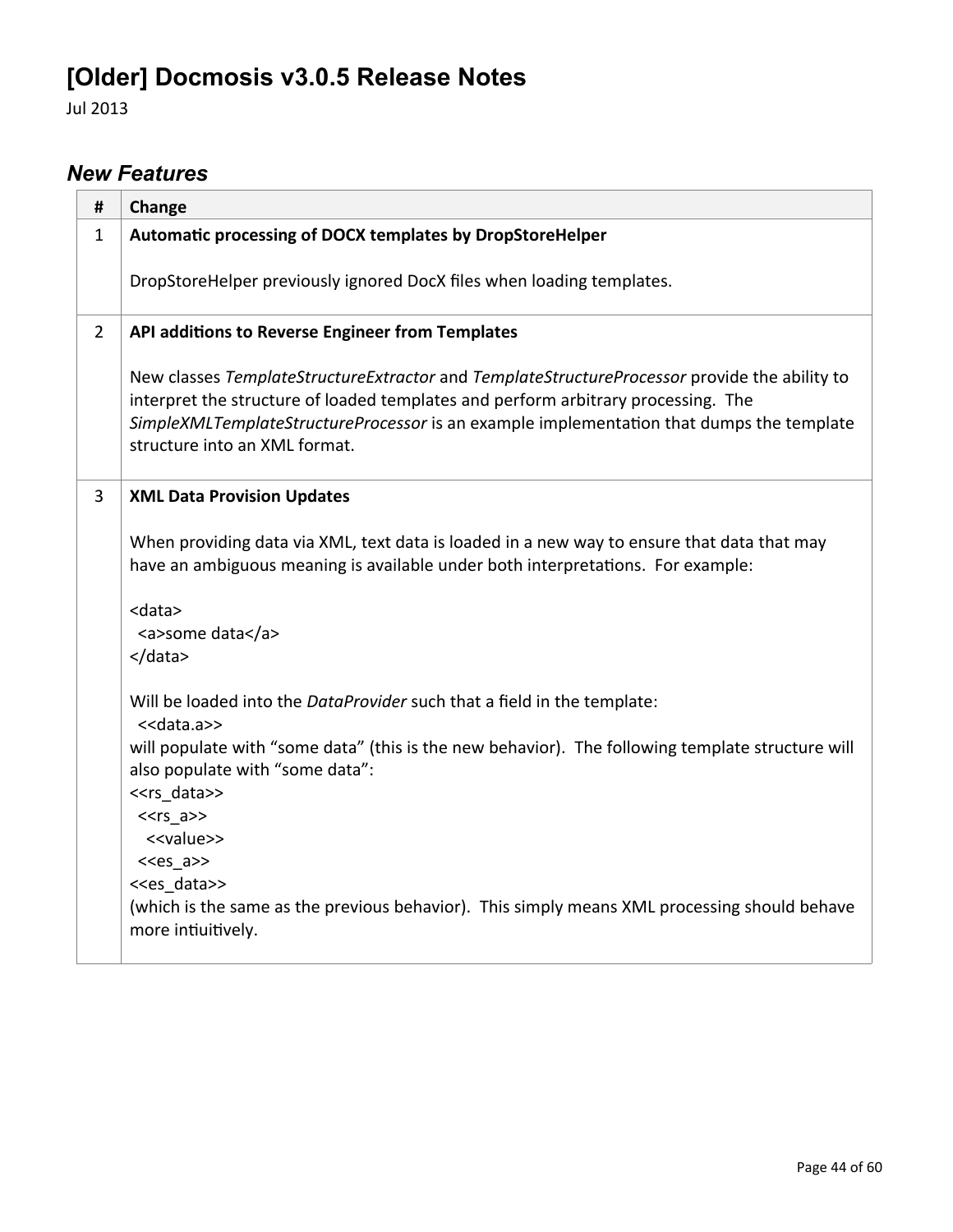The following API changes should be noted

| Class / Interface    | Change                                                                                                                                                                                                    |
|----------------------|-----------------------------------------------------------------------------------------------------------------------------------------------------------------------------------------------------------|
| TemplateStoreFactory | The method getStore(String) can be passed a custom TemplateStore<br>implementation to load. The parameter format is:<br>custom: <impl class="">[:param]<br/>for example:<br/>custom:com.MyStoreImp</impl> |
|                      | or                                                                                                                                                                                                        |
|                      | custom:com.MyStoreImpl:saveLocation1                                                                                                                                                                      |

| #              | Change                                                                                                                                                                                                                                                  |
|----------------|---------------------------------------------------------------------------------------------------------------------------------------------------------------------------------------------------------------------------------------------------------|
|                | Improved plain text field processing where some fields were not being detected particularly with<br>DOCX format templates.                                                                                                                              |
| $\overline{2}$ | The default example value for the property docmosis.converter.format.docx.external.path in<br>docmosis.properties file has been corrected for linux platforms. It was previously referencing<br>the odf-converter-integrator rather than odf-converter. |
| 3              | Javadoc corrected where "wingdings" was being called "windings".                                                                                                                                                                                        |
| 4              | Fixed NPE when<br>bgcolor> directive in data was used for docmosis fields that were outside of a<br>table in the template.                                                                                                                              |
| 5.             | Fixed a problem where Uploading a template cause cause issues with the converter pool if the<br>Upload crashed OpenOffice                                                                                                                               |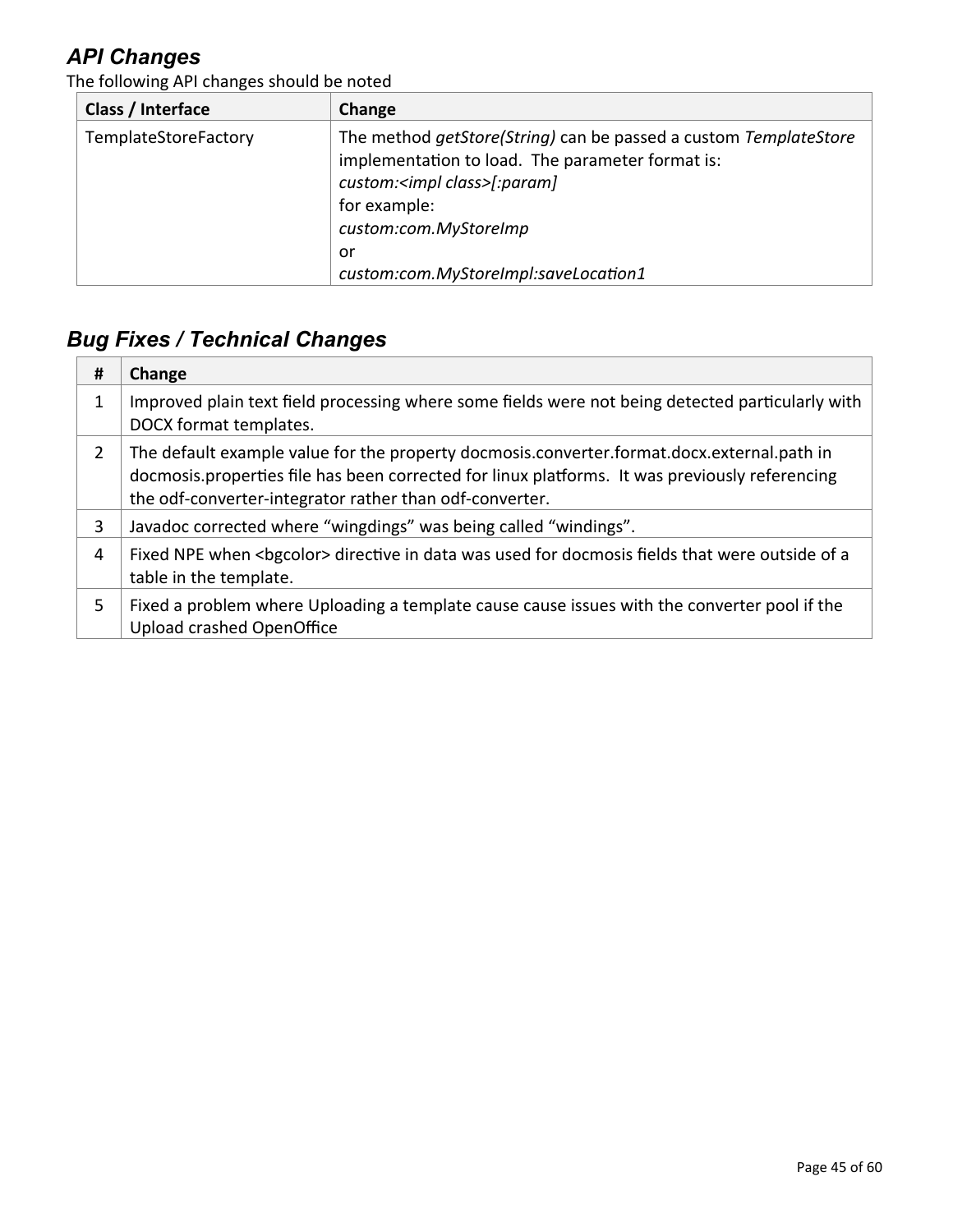# **[Older] Docmosis v3.0.4 Release Notes**

Feb 2013

### *New Features*

| 1 | Change<br><b>Improved Literals Processing</b> |                                                                                                                                                                                                                                                                                   |
|---|-----------------------------------------------|-----------------------------------------------------------------------------------------------------------------------------------------------------------------------------------------------------------------------------------------------------------------------------------|
|   |                                               | Processing of literal values in template fields has been improved. Docmosis can now process<br>numbers, Strings, boolean (true and false) and null values as constants when assigning variables<br>or creating expressions. For example, the following are valid template fields: |
|   |                                               |                                                                                                                                                                                                                                                                                   |
|   | $<<$ cs {name='Fred'}>>                       | test if the value for key "name" is "Fred"                                                                                                                                                                                                                                        |
|   | $<<$ cs {name=null}>>                         | test if the value for key "name" is null (undefined)                                                                                                                                                                                                                              |
|   | $<<$ cs {score $<$ 10.5}>>                    | test if the value for key "score" is less than 10.5                                                                                                                                                                                                                               |
|   | $<<$ \$m=false>>                              | set the template-variable "\$m" to false                                                                                                                                                                                                                                          |
|   | $<<$ cs { $$m=true}>>$                        | test whether the value for template variable "\$m" is                                                                                                                                                                                                                             |

## *API Changes*

The following API changes should be noted None.

| #  | Change                                                                                                                                                                                                                                            |
|----|---------------------------------------------------------------------------------------------------------------------------------------------------------------------------------------------------------------------------------------------------|
| 1  | Added default support for OpenOffice installed on Debian Platforms                                                                                                                                                                                |
| 2  | Added default support for LibreOffice 3.6 on linux platforms                                                                                                                                                                                      |
| 3  | Lowered default number of document retries to 1 since the Open Office and Libre Office<br>platforms are stable enough that retrying is rarely required                                                                                            |
| 4  | Updated field parsing to handle "smart quotes" created by Word 2010 and later                                                                                                                                                                     |
| 5. | Allow template-variables to be set in the cr and rr rows of tables (where previously they were<br>quietly ignored). This allows variables to be set in rows that are removed during rendering to be<br>defined and used in subsequent processing. |
| 6  | Fix - ensure setting the cell colouring via the data only takes effect if the<br>"docmosis.populator.field.markup.process" property is set to true                                                                                                |
| 7  | Improved detection of plain text fields where tag contains a quote (') character                                                                                                                                                                  |
| 8  | Fixed issues where only *.docx named files were running through external DOCX converter (and<br>not *.dotx files)                                                                                                                                 |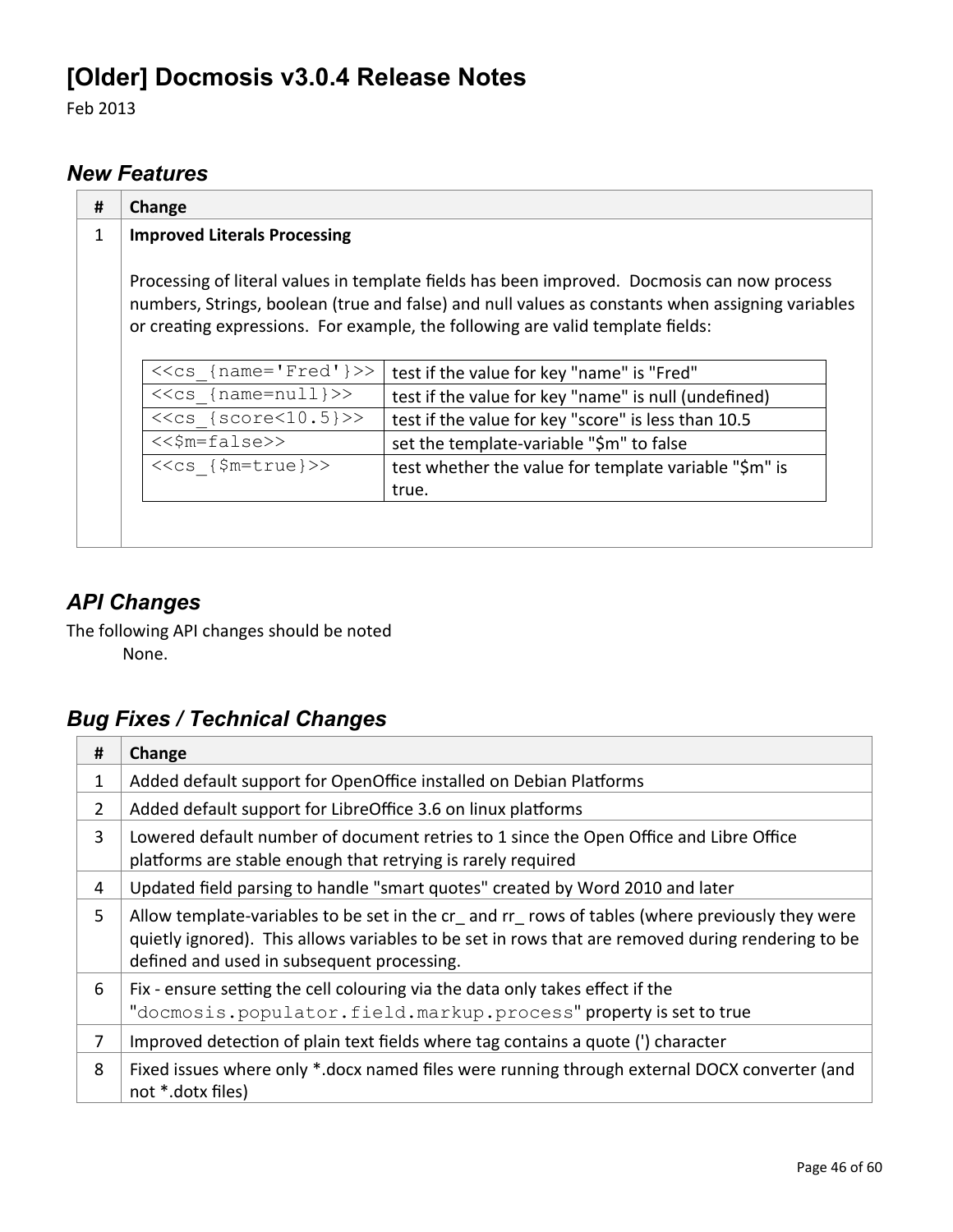# **[Older] Docmosis v3.0.3 Release Notes**

May 2012

### *New Features*

| #            | Change                                                                                                                                                                                                                                                                                                                               |
|--------------|--------------------------------------------------------------------------------------------------------------------------------------------------------------------------------------------------------------------------------------------------------------------------------------------------------------------------------------|
| $\mathbf{1}$ | <b>HTML-Like Text Markup</b>                                                                                                                                                                                                                                                                                                         |
|              | The HTML-Like text markup introduced in 3.0.1 has been extended to allow DATA to control the<br>background colour of table cells. If HTML-like markup is active, then any template-field in a<br>table cell can set the background colour by specifying $\langle$ bqcolor="#rrqqbb"/> as the<br>beginning of the data for the field. |
|              | For example, given a template field inside a table:<br>< <myname>&gt;</myname>                                                                                                                                                                                                                                                       |
|              | If the data contains for key myName contains:<br><bgcolor="#ff0000"></bgcolor="#ff0000"> James                                                                                                                                                                                                                                       |
|              | The field will be populated with the text "James" and the table cell colour will be set to red<br>(#ff0000).                                                                                                                                                                                                                         |
|              | The $<$ bgcolor $>$ tag must be the first item in the data. There doesn't need to be any textual                                                                                                                                                                                                                                     |
|              | data to match, so you could have the data and the colour in separate fields. As an example the                                                                                                                                                                                                                                       |
|              | template might look like this:<br>< <myname>&gt;&lt;<cellcolour>&gt;</cellcolour></myname>                                                                                                                                                                                                                                           |
|              | And the data could contain have:                                                                                                                                                                                                                                                                                                     |
|              | $myName \Rightarrow James$<br>cellColour => <bgcolor="#00ff00"></bgcolor="#00ff00">                                                                                                                                                                                                                                                  |
|              | and the end result would be a green table cell containing the text James.                                                                                                                                                                                                                                                            |

## *API Changes*

The following API changes should be noted None.

| Change                                                                                                                              |
|-------------------------------------------------------------------------------------------------------------------------------------|
| Fixed issue where remote converters could be stalled when something other than Docmosis<br>connects and does the correct handshake. |
| Improved plain text markup processing to capture some cases where Docmosis thought the<br>template was invalid.                     |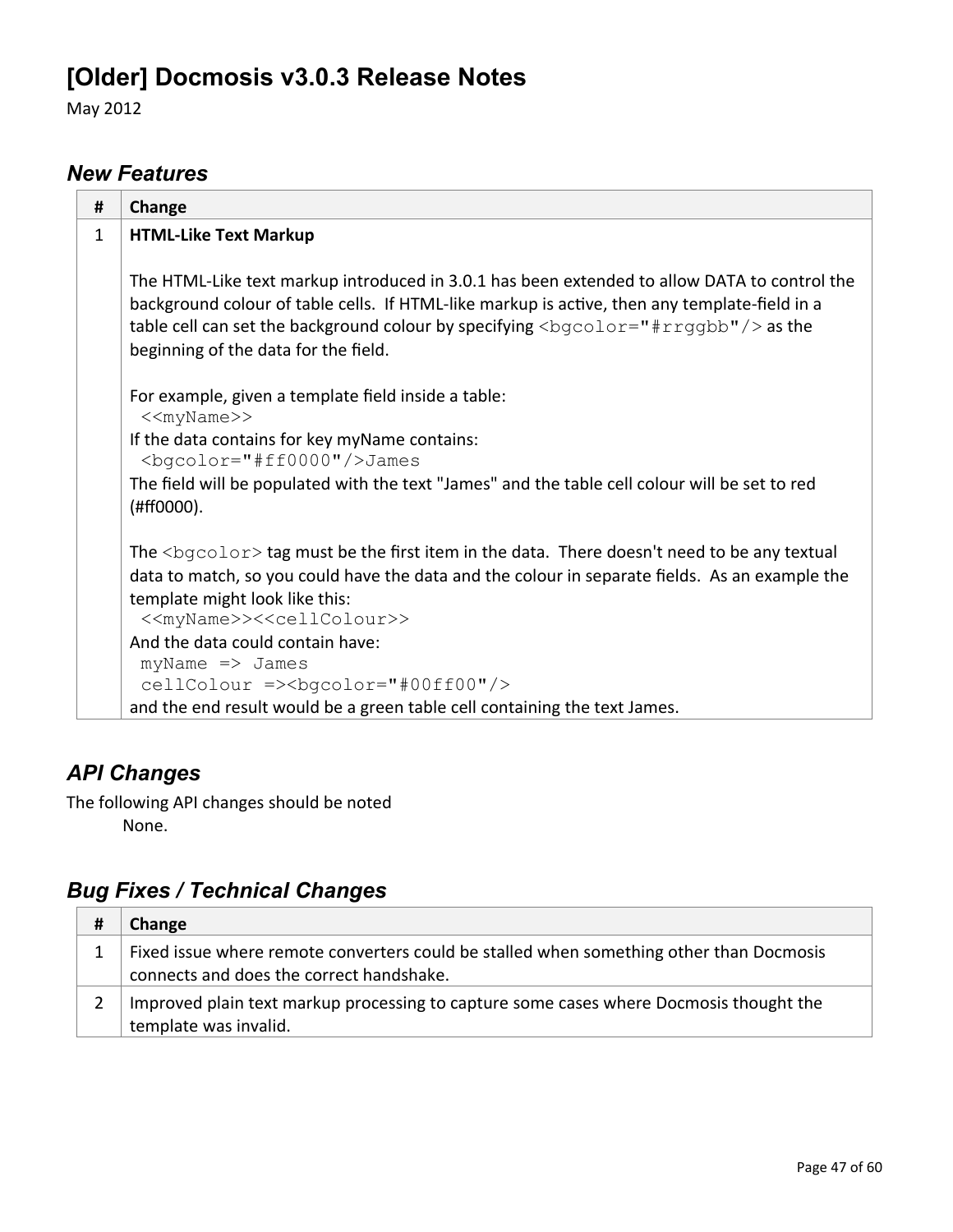# **[Older] Docmosis v3.0.2 Release Notes**

April 2012

### *New Features*

None.

## *API Changes*

The following API changes should be noted

| Class / Interface     | Change                                                                                                                      |
|-----------------------|-----------------------------------------------------------------------------------------------------------------------------|
| DataProviderBuilder   | Improved handing and error reporting for null keys and values.                                                              |
| RenderRequest         | Improved javadoc for interaction with ConversionInstruction                                                                 |
| ConversionInstruction | Improved javadoc for getConversionFormats() and some PDF-specific<br>methods. Added some new PDF-specific public constants. |

| #              | Change                                                                                                                                                                                                                                                                                                                              |
|----------------|-------------------------------------------------------------------------------------------------------------------------------------------------------------------------------------------------------------------------------------------------------------------------------------------------------------------------------------|
| 1              | Fixed issue reducing parallel processing using Libre Office. Did not affect Open Office.                                                                                                                                                                                                                                            |
| $\overline{2}$ | Improved data processing to correctly compare null and " (empty string) values between<br>templates and data.                                                                                                                                                                                                                       |
| 3              | Fixed NullPointerException when setting adding null image streams and files and improved<br>messages when null keys used in DataProviderBuilder add() methods.                                                                                                                                                                      |
| 4              | Fixed issue where right-border could disappear when right most columns stripped out of a table<br>using conditional columns and repeating rows. Fixed NullPointerException when a<br>ConversionInstruction passed that has no output formats (ConversionFormat) specified. API<br>documentation improved for ConversionInstruction. |
| 5              | Fixed processing to allow RenderRequest settings to work with the contained conversion<br>instruction for determining output formats. API documentation improved for RenderRequest.                                                                                                                                                 |
| 6              | Updated the shutdown process to provide a grace period for sub-systems to shut down. This<br>fixes spurious errors/warnings during the shutdown process.                                                                                                                                                                            |
| 7              | Updates to some default settings for performance improvements:<br>- io read block size 4k -> 8k<br>- in memory processing limit 8k -> 16k<br>- worker pool max size 10 -> 20<br>- converter refresh 100 -> 300<br>- working window for analyser 20 -> 40                                                                            |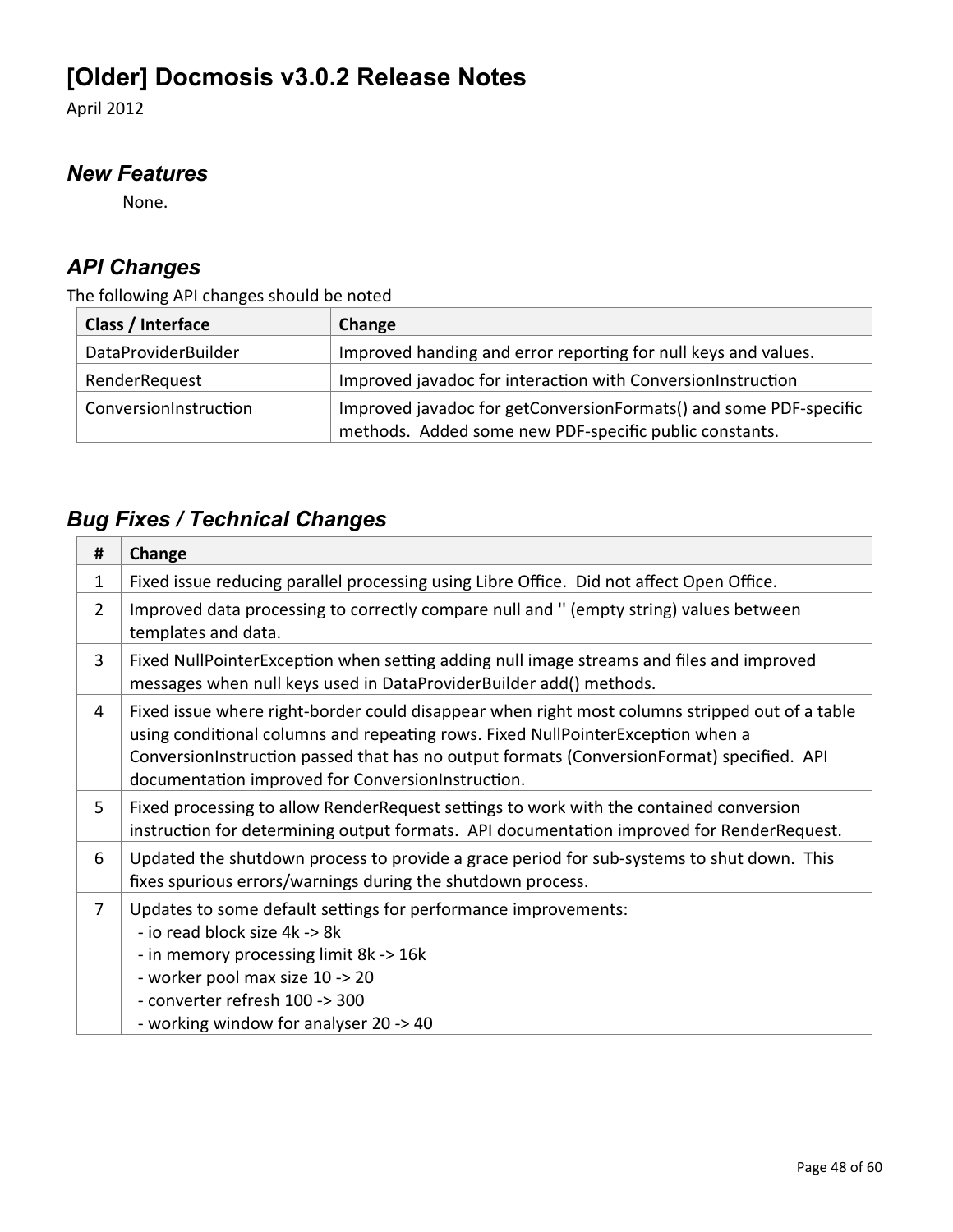# **[Older] Docmosis v3.0.1 Release Notes**

March 2012

This release is for most customers a drop-in replacement for the 2.2.2 release. Few parts of the API have incompatible changes, and specific notes are as follows:

- 1. A new license key is required. License keys for previous versions of Docmosis are not valid. Please visit the Docmosis web site to find out how to obtain your key. If you have purchased a license key within the past 12 months for Docmosis, you will be allowed to upgrade to the new version free of charge.
- 2. Plain text markup in the templates is turned on by default in the docmosis.properties file that comes with the 3.0.1 release. If you are an existing docmosis user, you will need to add the new properties to your docmosis.properties file if you wish to take advantage of plain text markup. See the new features below for details.
- 3. HTML-like interpretation of data is disabled by default. This can be enabled in your docmosis.properties file. See the Section below about HTML-like markup.

### *New Features*

| #              | Change                                                                                                                                                                                                                      |  |
|----------------|-----------------------------------------------------------------------------------------------------------------------------------------------------------------------------------------------------------------------------|--|
| $\mathbf{1}$   | <b>Plain Text Markup</b>                                                                                                                                                                                                    |  |
|                | Docmosis fields/placeholders can now be written into the document using plain text rather than<br>Open Office Fields or Word merge Fields. This can make template maintenance much simpler.                                 |  |
|                | The feature is turned on by default in the downloaded Docmosis bundle. The default delimiters<br>are << and >>. If you are an existing Docmosis user, can add the following properties to your<br>docmosis.properties file: |  |
|                | docmosis.analyzer.field.plainText.prefix=<<<br>docmosis.analyzer.field.plainText.suffix=>>                                                                                                                                  |  |
|                | Example1 in the download bundle shows plain text markup in use. It is the same as Example2<br>except Example1 uses plain text markup and Example2 uses merge fields.                                                        |  |
|                | Please see the latest Docmosis Template Guide in the Support section of the Docmosis site for<br>more information.                                                                                                          |  |
| $\overline{2}$ | <b>Image Scaling Options</b>                                                                                                                                                                                                |  |
|                | The template can now indicate three modes of operation when placing images:                                                                                                                                                 |  |
|                | 1. stretch - images are stretched to fit the template placeholder<br>2. fit - images are scaled to fit the template placeholder but maintaining the original aspect<br>ratio                                                |  |
|                | 3. <i>default</i> - images will be scaled according to the chosen default behaviour which can be<br>overridden on a per-render basis.                                                                                       |  |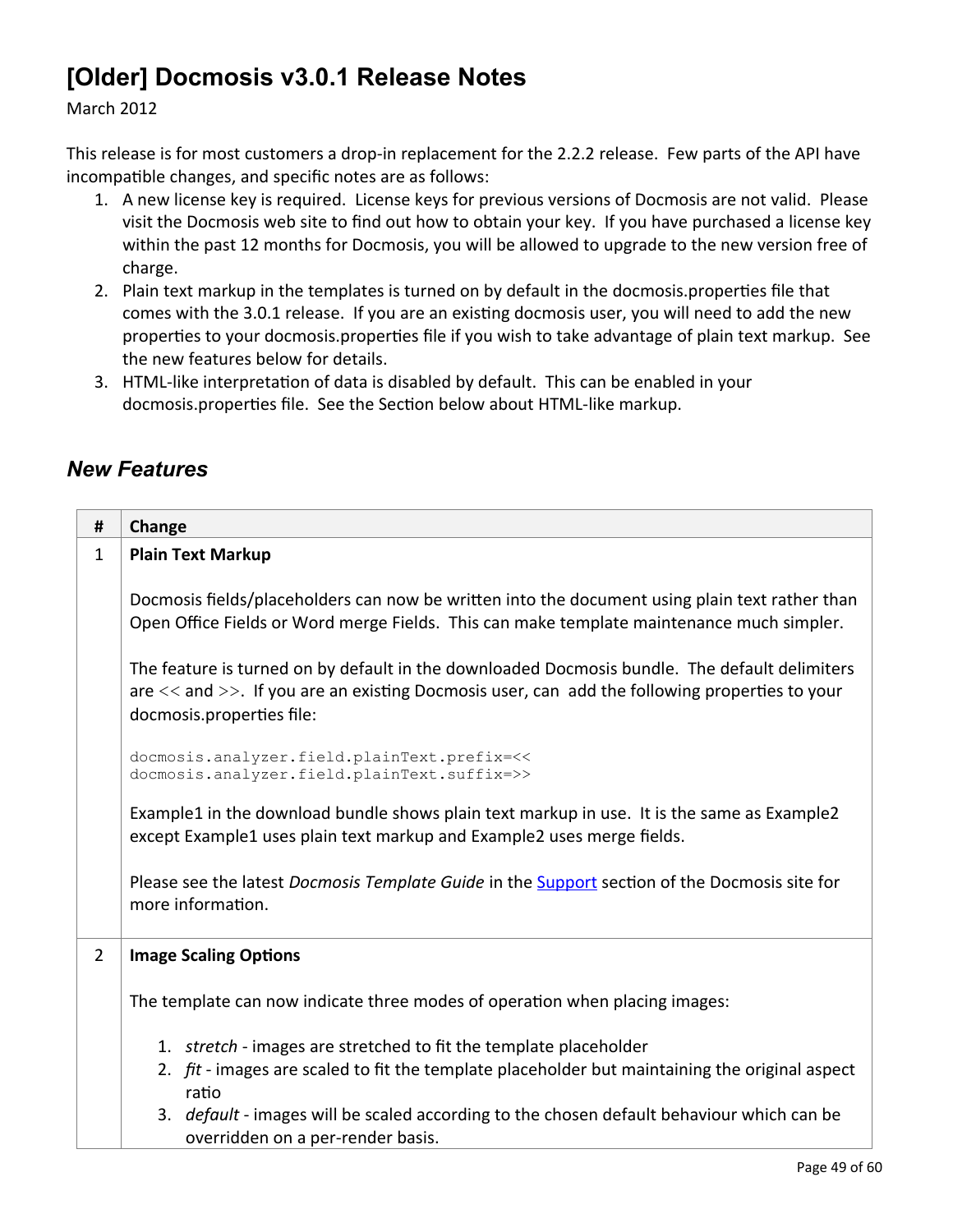| # | Change                                                                                                                                                                                                                                                                                                                                                                                                                                                                                                                                                                                                                                                                                                                                                                                                                                               |
|---|------------------------------------------------------------------------------------------------------------------------------------------------------------------------------------------------------------------------------------------------------------------------------------------------------------------------------------------------------------------------------------------------------------------------------------------------------------------------------------------------------------------------------------------------------------------------------------------------------------------------------------------------------------------------------------------------------------------------------------------------------------------------------------------------------------------------------------------------------|
|   | The use of " $bm$ $xxx$ " to identify an image is now deprecated and replaced by:<br>1. img xxx - insert the image xxx using the default setting (stretch is the pre-defined<br>default). The stretch/fit behaviour can be changed at the system level using the<br>property:<br>docmosis.analyzer.image.scaling.default=fit stretch<br>The behaviour can also be overridden when calling the<br>DocumentProcessor.render(RenderRequest) method.<br>2. imgstretch xxx-insert the image xxx stretching the image in x and y directions to<br>fit the template placeholder entirely.<br>3. imgfit xxx - insert the image xxx scaling the image to fit the template placeholder,<br>but preserving the aspect ratio of the image.<br>Please see the latest Docmosis Template Guide in the Support section of the Docmosis site for<br>more information. |
| 3 | <b>New PDF and Word Controls</b>                                                                                                                                                                                                                                                                                                                                                                                                                                                                                                                                                                                                                                                                                                                                                                                                                     |
|   | Various new features can be specified (see API changes below) for PDF or Word output including<br>1. Password Protect<br>2. Archive Mode and default view for PDF<br>3. PDF Watermarks<br>Please see the Docmosis Java API or the Docmosis Web Services Guide in the Support section of<br>the Docmosis site for more information.                                                                                                                                                                                                                                                                                                                                                                                                                                                                                                                   |
| 4 | <b>XML and JSON Data Support</b>                                                                                                                                                                                                                                                                                                                                                                                                                                                                                                                                                                                                                                                                                                                                                                                                                     |
|   | The engine can now work directly with XML and JSON format data (via the<br>DataProviderBuilder) class.<br>Please see the <i>Docmosis Java API</i> in the <b>Support</b> section of the Docmosis site for more<br>information.                                                                                                                                                                                                                                                                                                                                                                                                                                                                                                                                                                                                                        |
| 5 | <b>HTML-like Text Markup</b>                                                                                                                                                                                                                                                                                                                                                                                                                                                                                                                                                                                                                                                                                                                                                                                                                         |
|   | String data can now use a limited set of HTML-style mark-up. This allows bold, italic and<br>underline styles to be applied to a single word, phrase or paragraph.<br>For example, your data can contain:<br>This is <b>bold</b><br>Which will be rendered as                                                                                                                                                                                                                                                                                                                                                                                                                                                                                                                                                                                        |
|   | This is bold                                                                                                                                                                                                                                                                                                                                                                                                                                                                                                                                                                                                                                                                                                                                                                                                                                         |
|   | This is disabled by default and is controlled by the property:<br>docmosis.populator.field.markup.process=true                                                                                                                                                                                                                                                                                                                                                                                                                                                                                                                                                                                                                                                                                                                                       |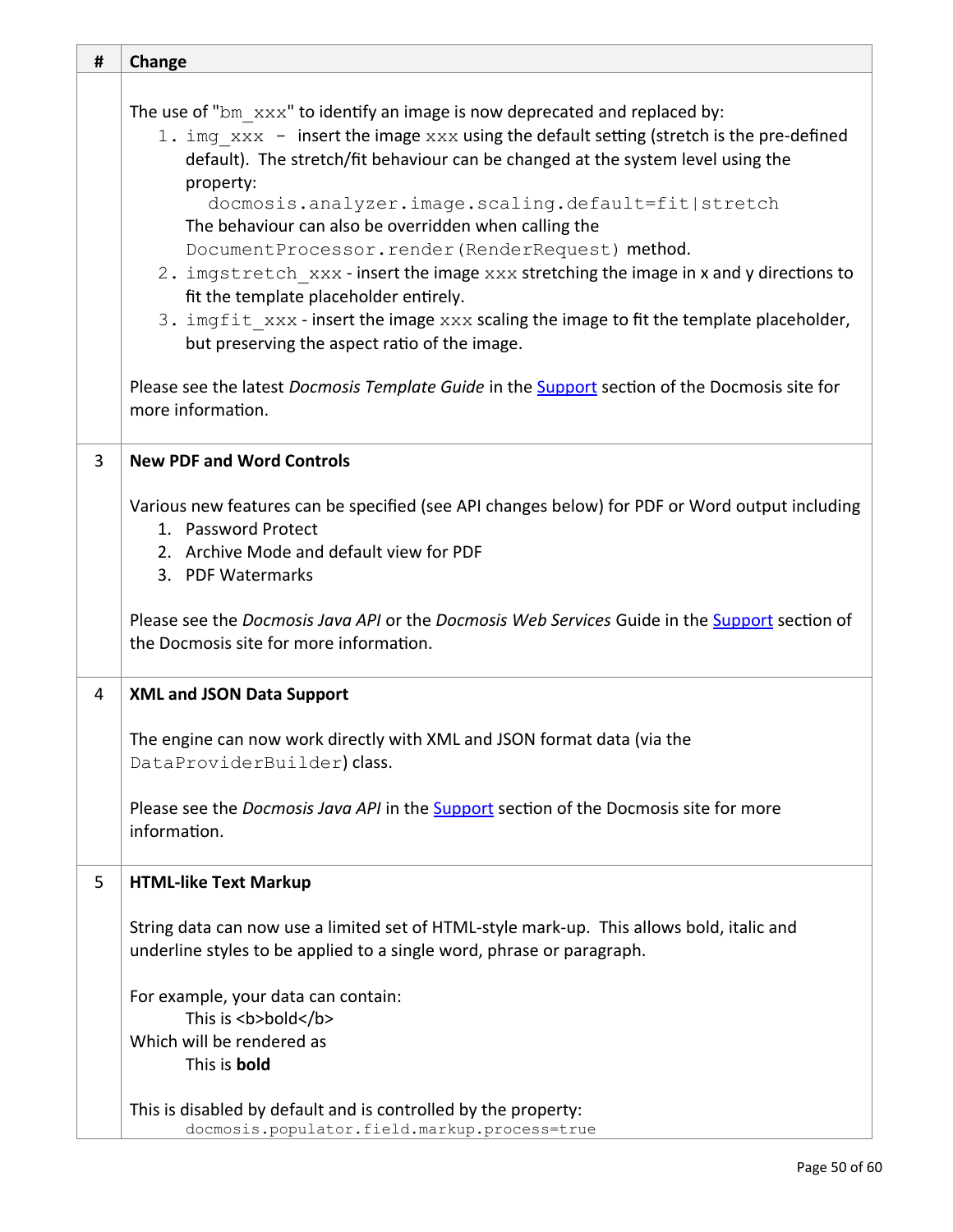| # | Change                                                                                                                                                                                                                                        |  |
|---|-----------------------------------------------------------------------------------------------------------------------------------------------------------------------------------------------------------------------------------------------|--|
|   | It can be overridden programmatically using the new RenderRequest object for the                                                                                                                                                              |  |
|   | DocumentProcessor API (see API Changes below). See also example1 and example2 in the                                                                                                                                                          |  |
|   | download which show it in operation for the < <introduction>&gt; placeholder.</introduction>                                                                                                                                                  |  |
| 6 | <b>Experimental DocX Support</b>                                                                                                                                                                                                              |  |
|   | OpenOffice and LibreOffice currently perform poor conversions to and from docx format files.<br>We have enabled Docmosis to interact with the ODF Converter<br>(http://sourceforge.net/projects/oci/) which performs much better conversions. |  |
|   | To use docx support, set the following property in docmosis properties to indicate where the<br><b>ODF Converter is installed:</b>                                                                                                            |  |
|   | docmosis.converter.format.docx.external.path                                                                                                                                                                                                  |  |
|   | eg:                                                                                                                                                                                                                                           |  |
|   | docmosis.converter.format.docx.external.path=c:/program files (x86)/odf-<br>converter-integrator/OdfConverter.exe                                                                                                                             |  |
|   | You may find it more convenient to install the ODF Converter Integrator                                                                                                                                                                       |  |
|   | (http://katana.oooninja.com/w/odf-converter-integrator) which provides more cross-platform                                                                                                                                                    |  |
|   | options. Please note the ODF Converter Integrator may reconfigure your host to open docx files<br>with itself rather than Microsoft Word.                                                                                                     |  |

The following API changes should be noted

| Class / Interface        | Change                                                                                                                                                                                                                                                 |
|--------------------------|--------------------------------------------------------------------------------------------------------------------------------------------------------------------------------------------------------------------------------------------------------|
| <b>DocumentProcessor</b> | New render method:<br>render (RenderRequest request)<br>allowing all and extended features to be set when rendering. It is<br>intended to be the primary method for use in future.                                                                     |
|                          | The RenderRequest object allows various extra settings<br>including:<br>- using multiple Template Stores<br>- overriding default behaviours including<br>- image scaling behaviour<br>- error handling behaviour<br>- HTML interpretation of text data |
| DocumentProcessor        | render methods now return a result object which includes the<br>number of pages and the size of the document produced.                                                                                                                                 |
| ConversionInstruction    | Many new setter methods to allow format-specific properties to be<br>controlled including:<br>PDF password protect<br>PDF watermarking<br>PDF archive mode (PDF/A-1a)<br>PDF default view settings<br>PDF image compression                            |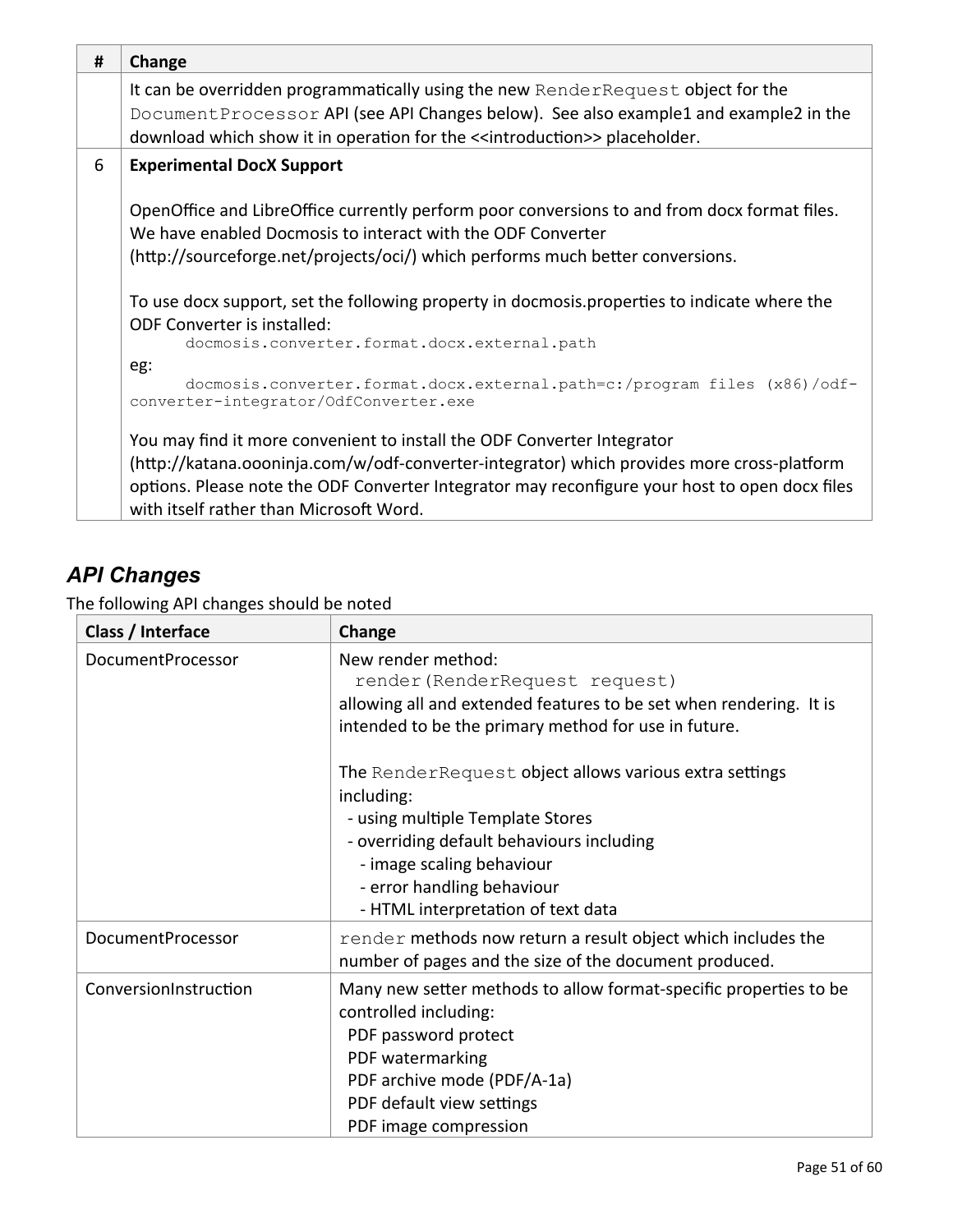|                            | WORD password protect                                                                                                                                                                                                                                                                                                                                                                                                                                                                      |
|----------------------------|--------------------------------------------------------------------------------------------------------------------------------------------------------------------------------------------------------------------------------------------------------------------------------------------------------------------------------------------------------------------------------------------------------------------------------------------------------------------------------------------|
| <b>DataProviderBuilder</b> | New methods to support XML and JSON format data                                                                                                                                                                                                                                                                                                                                                                                                                                            |
| TemplateIdentifier         | A new constructor (String, String) to make it easy to set the name<br>and context at the same time.                                                                                                                                                                                                                                                                                                                                                                                        |
| <b>ImageScalingDefault</b> | Class defining the constants that can be used for image scaling                                                                                                                                                                                                                                                                                                                                                                                                                            |
| TemplateStoreFactory       | The method getStore (String) has been removed. A single<br>template store location is expected to be configured using system<br>properties.<br>New methods have been added to allow store instances to be<br>obtained with overriding settings for:<br>- whether template errors are fatal (loading into the store results in<br>an exception) or allowed (templates are stored even with errors<br>which can then be shown when rendered)<br>- delimiters to use when analysing templates |

| #              | Change                                                                                                                                                                                                                                                       |
|----------------|--------------------------------------------------------------------------------------------------------------------------------------------------------------------------------------------------------------------------------------------------------------|
| 1              | Improved processing and reporting of errors in template tables where rows marked as heading<br>rows are used.                                                                                                                                                |
| $\overline{2}$ | Improved handling of TemplateIdentifiers and TemplateContexts to ensure Engine,<br>Cache and DropStoreHelper work consistently to identify a template. This corrects a<br>problem where a template update would not be dynamically picked up when rendering. |
| 3              | Fixed issue when rendering in multiple formats at the same time - images may not be rendered<br>into final document.                                                                                                                                         |
| 4              | Fixed issue where "File In Use" could occur when Update a template on the fly                                                                                                                                                                                |
| 5              | Field Renderers now can be applied in Headers and Footers                                                                                                                                                                                                    |
| 6              | Fixed NPE that could occur when including an external template and the current template<br>context was "" (empty).                                                                                                                                           |
| 7              | Community edition limited to 200 documents per day                                                                                                                                                                                                           |
| 8              | Improved processing of consecutive spaces which were sometimes condensed to a single space.                                                                                                                                                                  |
| 9              | A refLookup that could not find the template name could result in an error that was not<br>meaningful.                                                                                                                                                       |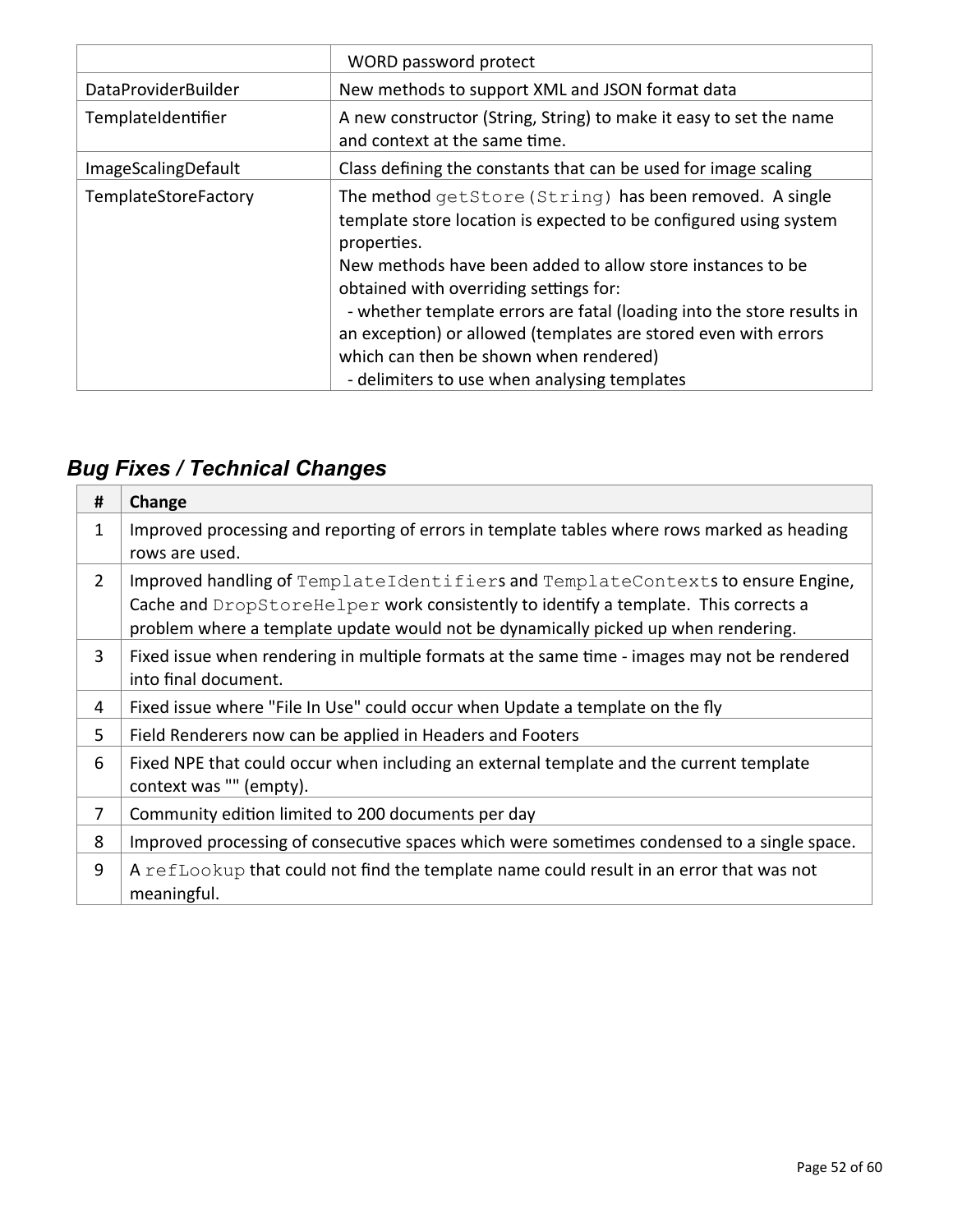# **[Older] Docmosis v2.2.2 Release Notes**

January 2011

### *New Features*

| #              | Change                                                                                                                                     |
|----------------|--------------------------------------------------------------------------------------------------------------------------------------------|
| $\mathbf{1}$   | <b>New Break Fields</b>                                                                                                                    |
|                | Docmosis now provides 4 fields as a neater way to insert page and column breaks.                                                           |
|                | The first forms will produce a page and column break (for multi-column documents)                                                          |
|                | respectively:                                                                                                                              |
|                | «pageBreak»                                                                                                                                |
|                | «columnBreak»                                                                                                                              |
|                |                                                                                                                                            |
|                | The second forms are for use within repeating sections and will insert the<br>corresponding break until the last iteration of the section: |
|                |                                                                                                                                            |
|                | «pageBreakNotLast»                                                                                                                         |
|                | «columnBreakNotLast»                                                                                                                       |
|                |                                                                                                                                            |
|                | The new fields can be used instead of or in conjunction with actual page and                                                               |
|                | column breaks in your template. Please see example4 in the download bundle                                                                 |
|                | which shows an example use of «pageBreakNotLast».                                                                                          |
| $\overline{2}$ | <b>Image Lookup Extended</b>                                                                                                               |
|                | Image lookup has been extended to match the facilities of textual data including                                                           |
|                | nesting (eg my.images.image1) and variables (\$myImage)                                                                                    |
| 3              | <b>Corrupt Templates are Detected Earlier</b>                                                                                              |
|                | Previously if badly corrupted documents were used as templates (for example                                                                |
|                | empty files or incorrect format) then Docmosis would take minutes to identify this.                                                        |
|                | Now such templates are recognised sub-second.                                                                                              |
| 4              | <b>Full-Justification Support for Multi-Line Data</b>                                                                                      |
|                | Carriage returns/end-of-line sequences in data now result in the end of a paragraph                                                        |
|                | in the resulting document. This is particularly useful when using full-justified                                                           |
|                | paragraph formats which would previously display overly-spaced lines.                                                                      |

## *API Changes*

The following API changes should be noted

| Class / Interface                                                                   | Change                                                 |
|-------------------------------------------------------------------------------------|--------------------------------------------------------|
| <b>DataProviderBuilder</b><br>New addJavaObject(Object, String, boolean) method has |                                                        |
|                                                                                     | been added to allow "forgiving" mode to be specified   |
|                                                                                     | during Java reflection for data.                       |
| <b>DataProviderBuilder</b>                                                          | addJavaObject(Object) has been deprecated since it can |
|                                                                                     | mask other data and such behaviour is not obvious.     |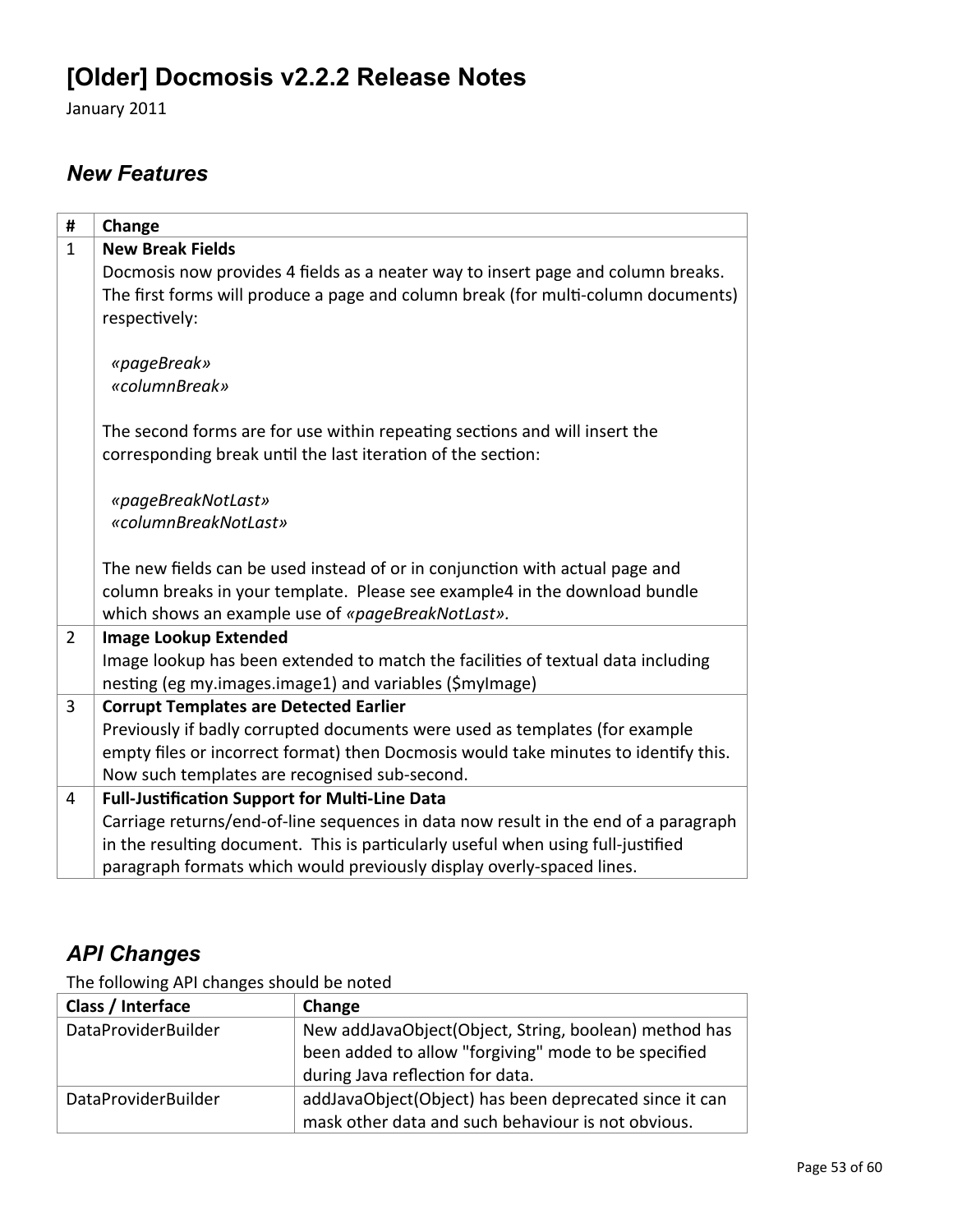| # | Change                                                                            |
|---|-----------------------------------------------------------------------------------|
|   | Improved processing and reporting of errors in template tables where rows marked  |
|   | as heading rows are used.                                                         |
|   | Corrected logging of class name where Reflection fails to find any method related |
|   | to the template field.                                                            |
|   | Fixed issue where images were not substituting in headers under some conditions   |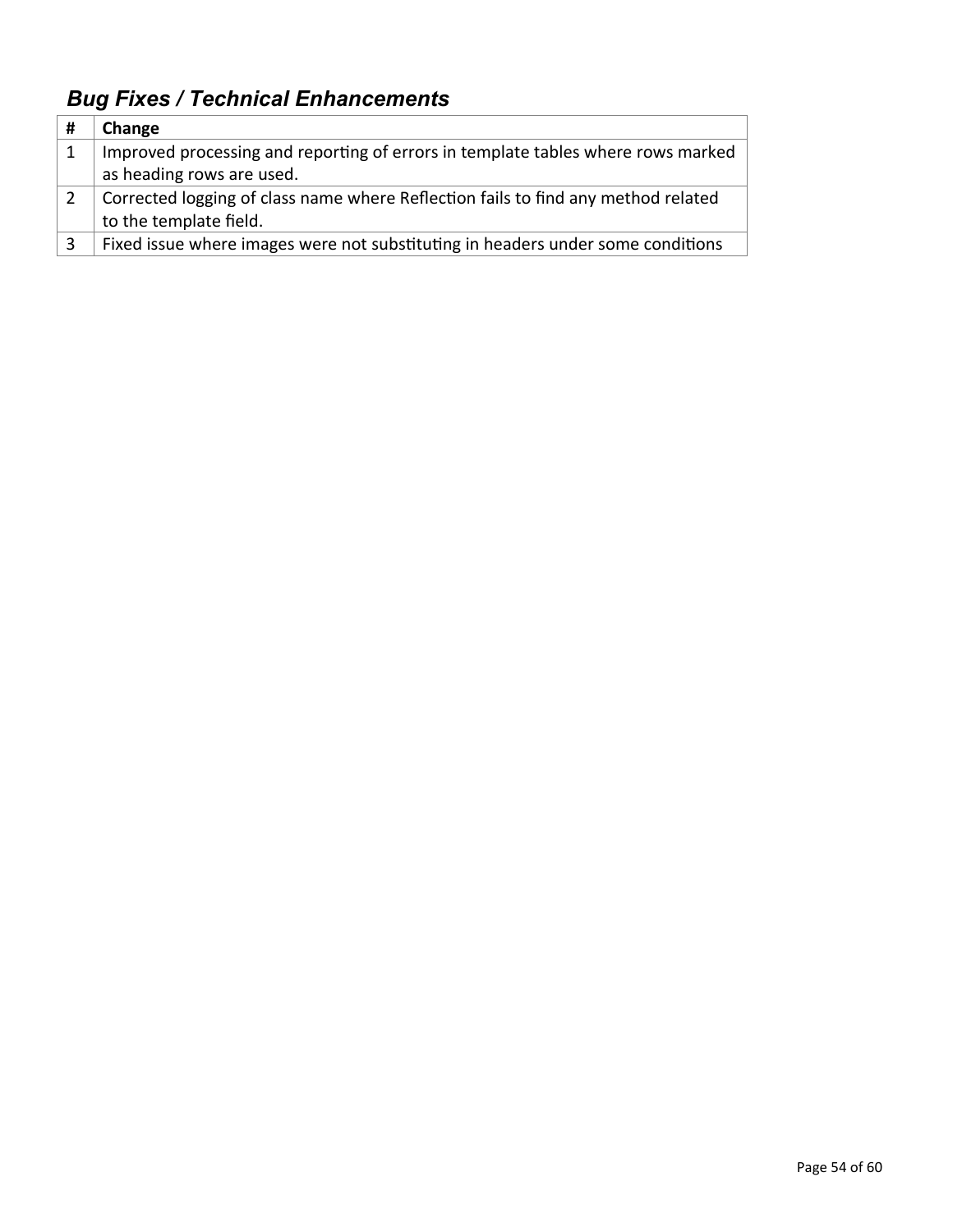# **[Older] Docmosis v2.2.1 Release Notes**

May 2010

### *New Features*

None

## *API Changes*

The following API changes should be noted

| Class / Interface                         | Change                                                |
|-------------------------------------------|-------------------------------------------------------|
| DataProviderBuilder.addJavaObject(Object) | This method has been documented as dangerous due to   |
|                                           | its ability to hide other data.                       |
|                                           | addJavaObject(Object,String) is the safe alternative. |

| $\#$   Change                                                                |
|------------------------------------------------------------------------------|
| Reflection now populates correctly from non-List Collections such as Set (eg |
| TreeSet) and Queue.                                                          |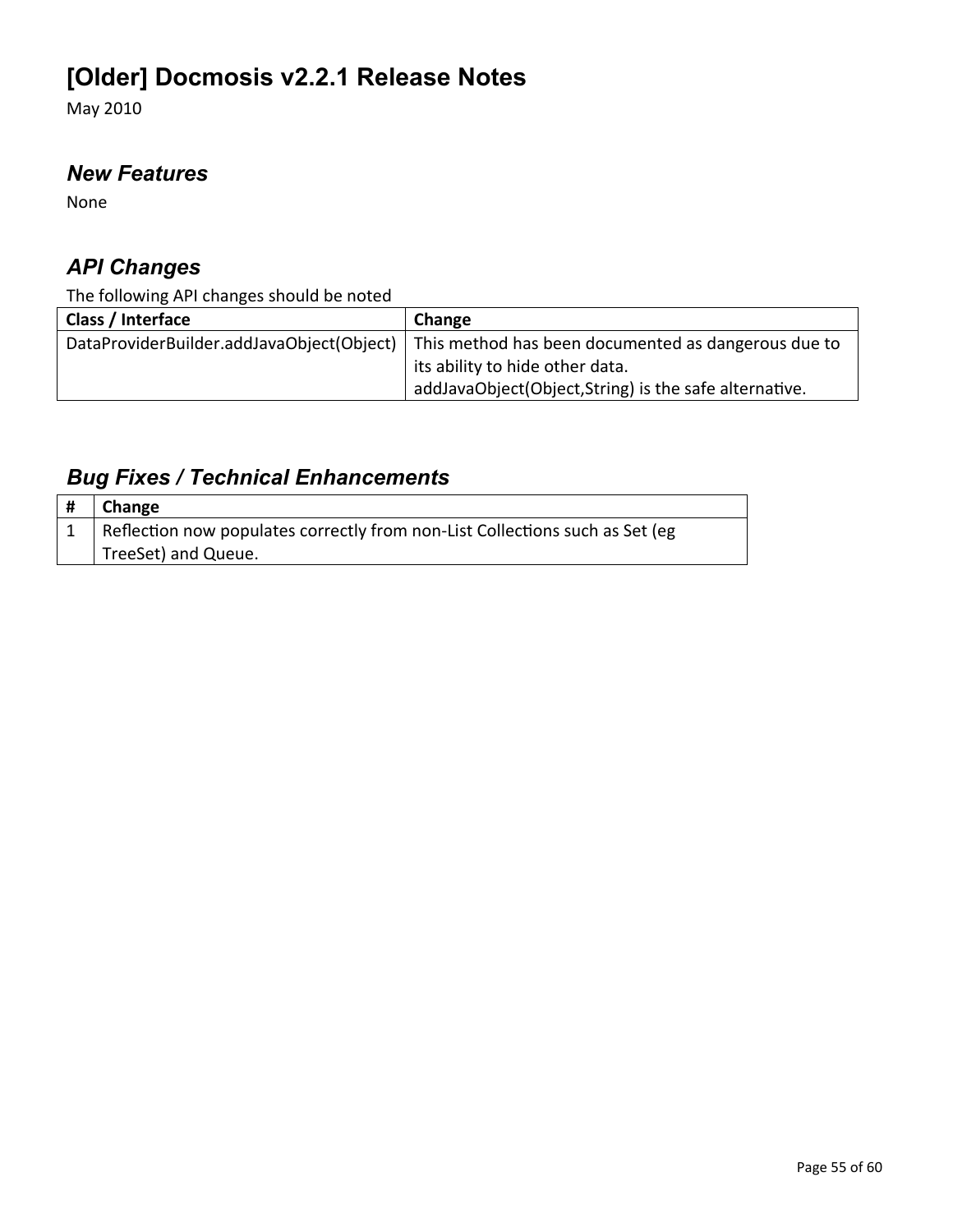# **[Older] Docmosis v2.2.0 Release Notes**

April 2010

### *New Features*

| #              | Change                                                                                     |
|----------------|--------------------------------------------------------------------------------------------|
| $\mathbf{1}$   | <b>Template Merging</b>                                                                    |
|                | Docmosis now allows templates to be referenced by other templates and the                  |
|                | templates will be merged at processing time. This allows templates to have                 |
|                | common content to be separated out into shared templates.                                  |
|                | For example, if documents have a standard header layout, they can reference a              |
|                | common header template using one of the two new Docmosis fields. This might                |
|                | look like:                                                                                 |
|                |                                                                                            |
|                | «ref:header.doc»                                                                           |
|                | or                                                                                         |
|                | «refLookup:headerTemplate»                                                                 |
|                | where the first field would pull in the template called <i>header.doc</i> into the current |
|                | template and the second field would look up the key "headerTemplate" in the data           |
|                | provider to get the name of the template to pull in. See the Docmosis Template             |
|                | Guide for more information and example5 in the download bundle for an example.             |
| $\overline{2}$ | <b>New Render Methods</b>                                                                  |
|                | The DocumentProcess class has new overloaded render methods to assist in                   |
|                | simplifying document generation. Most notably is the presence of a new Boolean             |
|                | parameter to override the default behaviour of cleaning up the DataProvider after          |
|                | the render. Reusing the data can be helpful if making separate render calls to             |
|                | produce separate documents rather than a single call to produce a zip archive.             |
| 3              | <b>Reduced IO</b>                                                                          |
|                | Disk and Network IO has been reduced in the case where the Converters are on the           |
|                | same host as the core engine.                                                              |
| 4              | <b>Improved Error and Diagnostic Handling</b>                                              |
|                | a) 32/64 bit incompatibilities are detected and suggestions are reported. This             |
|                | is helpful when using a 64 bit Java and there is no 64 bit OpenOffice (such as             |
|                | on Windows and MacOSX).                                                                    |
|                | b) Handshaking between the Docmosis core and the converters will report                    |
|                | versioning issues, status and environmental differences.                                   |
| 5              | <b>Improved docmosis.properties</b>                                                        |
|                | The example <i>docmosis.properties</i> file has been re-organised to show the critical     |
|                | properties first, better documentation and show some of the other important                |
|                | properties.                                                                                |

## *API Changes*

The following API changes should be noted

| Class / Interface | Change |
|-------------------|--------|
|                   |        |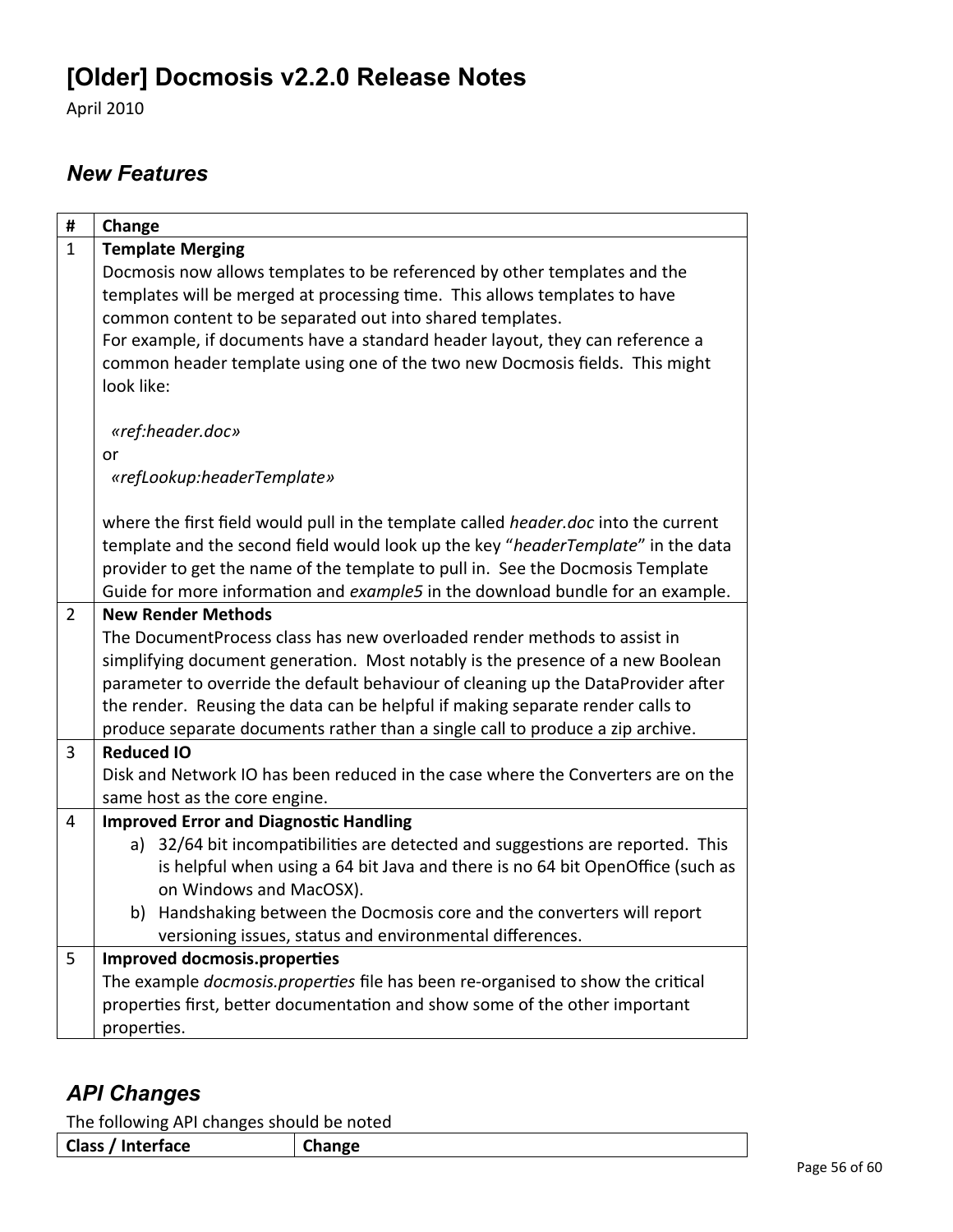| DocumentProcessor | New renderDoc() methods allowing easier access to re-    |
|-------------------|----------------------------------------------------------|
|                   | using the same DataProvider between calls. Previously    |
|                   | only one method allowed this to be specified (within the |
|                   | <sup>I</sup> ConversionInstruction)                      |

| # | Change                                                                         |
|---|--------------------------------------------------------------------------------|
| 1 | Repeating Table Rows now allow for conditional rows and hence keep border and  |
|   | background styling features                                                    |
| 2 | Improvements to rendering errors into the resulting document in corner cases   |
|   | where error was not reported                                                   |
| 3 | Improvements to ODT (OpenOffice Writer) template processing for end of section |
|   | detection.                                                                     |
| 4 | Improvements to JavaDoc information                                            |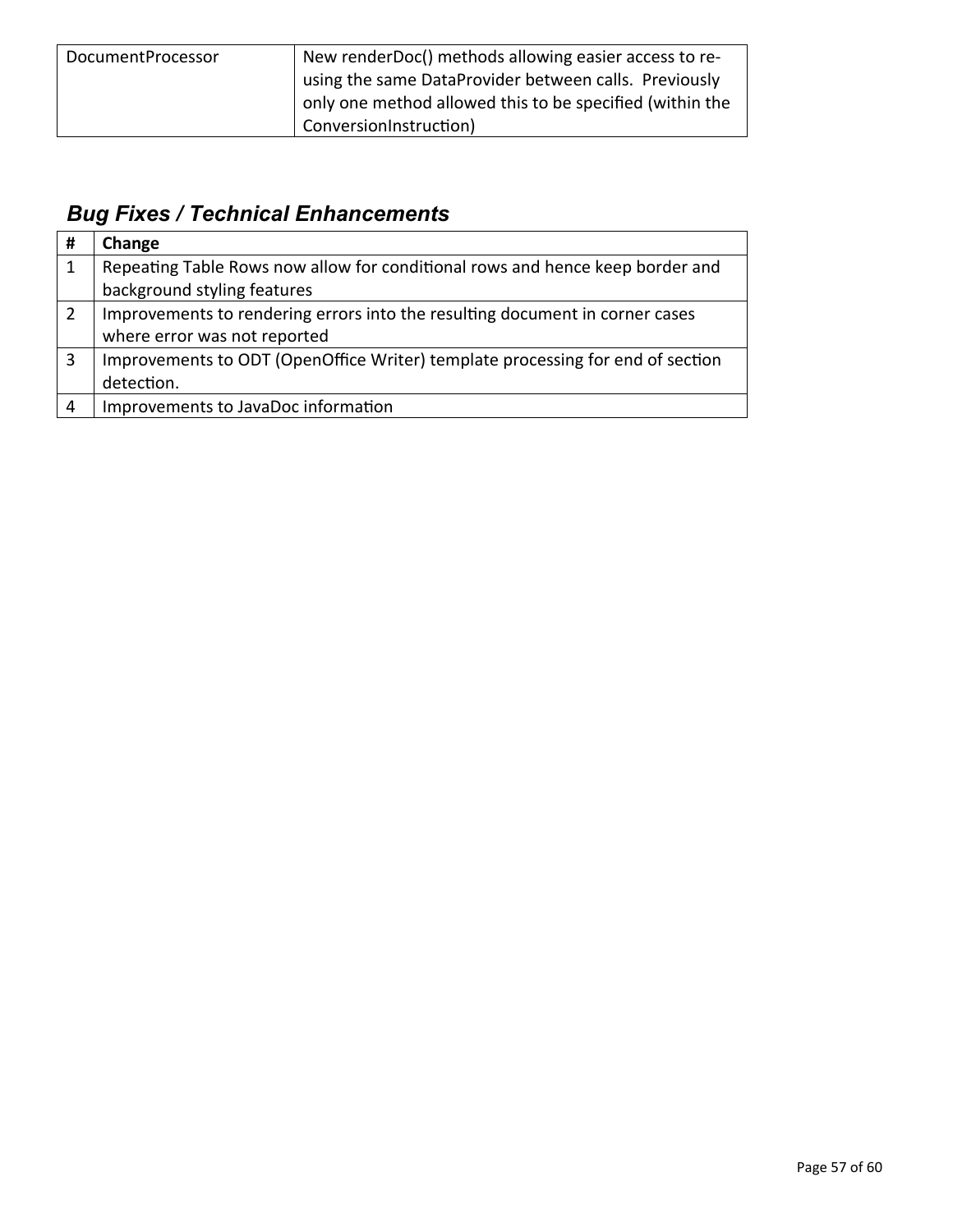# **[Older] Docmosis v2.1.1 Release Notes**

February 2010

| #              | Change                                                                                 |
|----------------|----------------------------------------------------------------------------------------|
| $\mathbf{1}$   | OpenOffice 3.2 support                                                                 |
|                | OpenOffice has a great new release which has no serious bugs as far as Docmosis is     |
|                | concerned. The previous two production releases (3.0.1 and 3.1.0) had bugs that        |
|                | were not ideal for typical Docmosis use.                                               |
|                | OpenOffice 3.2 changes a few things under the hood so Docmosis had to upgrade          |
|                | to match.                                                                              |
| $\overline{2}$ | New options to control the way Docmosis loads OpenOffice jars and native               |
|                | libraries. This allows Docmosis to launch the Converters itself rather ("embedded      |
|                | converters") rather than this requiring a separate script (eg runConverter.sh). This   |
|                | means setup is simpler for smaller systems.                                            |
|                | The launching works from within more Web Application Servers than before, such         |
|                | as JBoss5, Glassfish etc. Note: using "embedded converters" implies you are            |
|                | running everything on the same machine as opposed to a load-distribution               |
|                | configuration.                                                                         |
|                |                                                                                        |
|                | To use embedded converters, update see the information in the example                  |
|                | converterPoolConfig.xml file.                                                          |
|                |                                                                                        |
|                | The primary new property allowing control over the library loading is:                 |
|                |                                                                                        |
|                | docmosis.openoffice.useCustomLoader=true   false                                       |
|                | This property defaults to false but if you have linkage errors, particularly when      |
|                | using embedded converters, you can try setting this to true to load the libraries in a |
|                | different fashion.                                                                     |
| 3              | The property template.store.location can now be left blank, in which case Docmosis     |
|                | will create a temporary area to work with for the template cache.                      |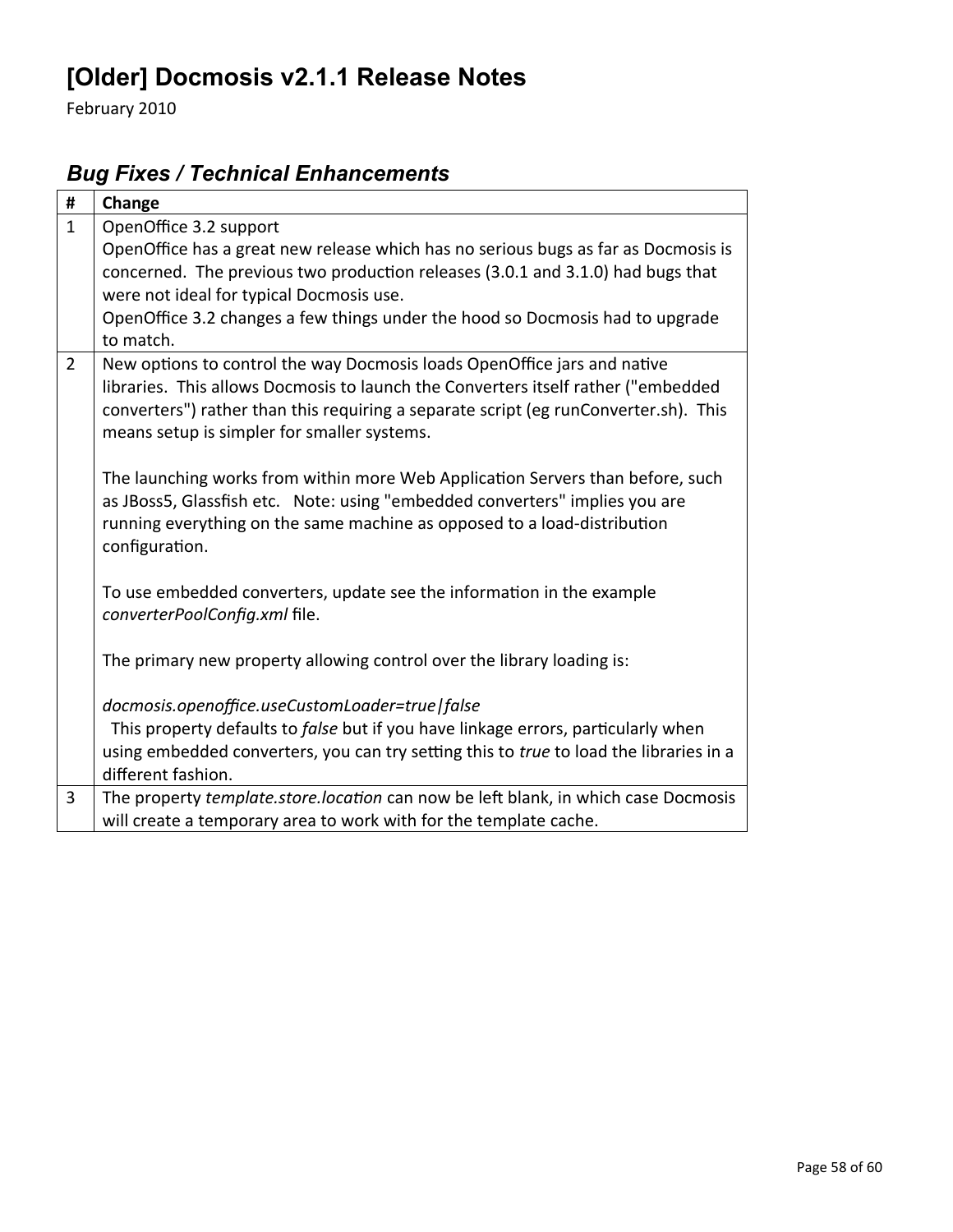# **[Older] Docmosis v2.1.0 Release Notes**

November 2009

### *New Features*

| #            | Change                                                                                                 |
|--------------|--------------------------------------------------------------------------------------------------------|
| $\mathbf{1}$ | <b>Hyperlink Insertion</b>                                                                             |
|              | Docmosis can now insert active hyperlinks into documents. A link placeholder is                        |
|              | inserted into the template using a name with a "link" prefix. For example a field<br>«link myWebSpace» |
|              | will look up the data provider using the key "myWebSpace" and render the result as                     |
|              | a hyperlink. Further, the data provided can be delimited using a pipe symbol (" ")                     |
|              | to name the link differently from the address.                                                         |
|              | For example, given the field above, a data value of "http://www.mywebspace.com/                        |
|              | bluk" would be rendered as a hyperlink and display the text                                            |
|              | "http://www.mywebspace.com/bluk" in the document. If the data value was                                |
|              | "mywebspace   http://www.mywebspace.com/bluk", the link would be rendered                              |
|              | into the document displaying the text "mywebspace".                                                    |
|              |                                                                                                        |
|              | See example1 in the download bundle to see it in action.                                               |

# *API Changes*

The following API changes should be noted

| Class / Interface   | Change                                                                                                                                     |
|---------------------|--------------------------------------------------------------------------------------------------------------------------------------------|
| DataProviderBuilder | addFile() methods now allow character encoding to be<br>specified.                                                                         |
| StoreHelper         | New storeTemplate() method that can take an<br>InputStream as the source of the template rather than<br>just file-based templates.         |
| DropStoreHelper     | New process methods to allow Zip and Jar files of<br>templates to be processed directly, or from URLs to<br>Resources from a class loader. |

| # | Change                                                                    |
|---|---------------------------------------------------------------------------|
| 1 | Expressions Enhanced - general improvements                               |
|   | default boolean true test                                                 |
|   | cs {isFriend()} was previously invalid, but now evaluates isFriend() as a |
|   | boolean as expected.                                                      |
|   | null tests supported<br>ii.                                               |
|   | cs {getAlpha()=null}                                                      |
|   | size() capability broadened<br>iii.                                       |
|   | now also applies to any non-reflective data sources                       |